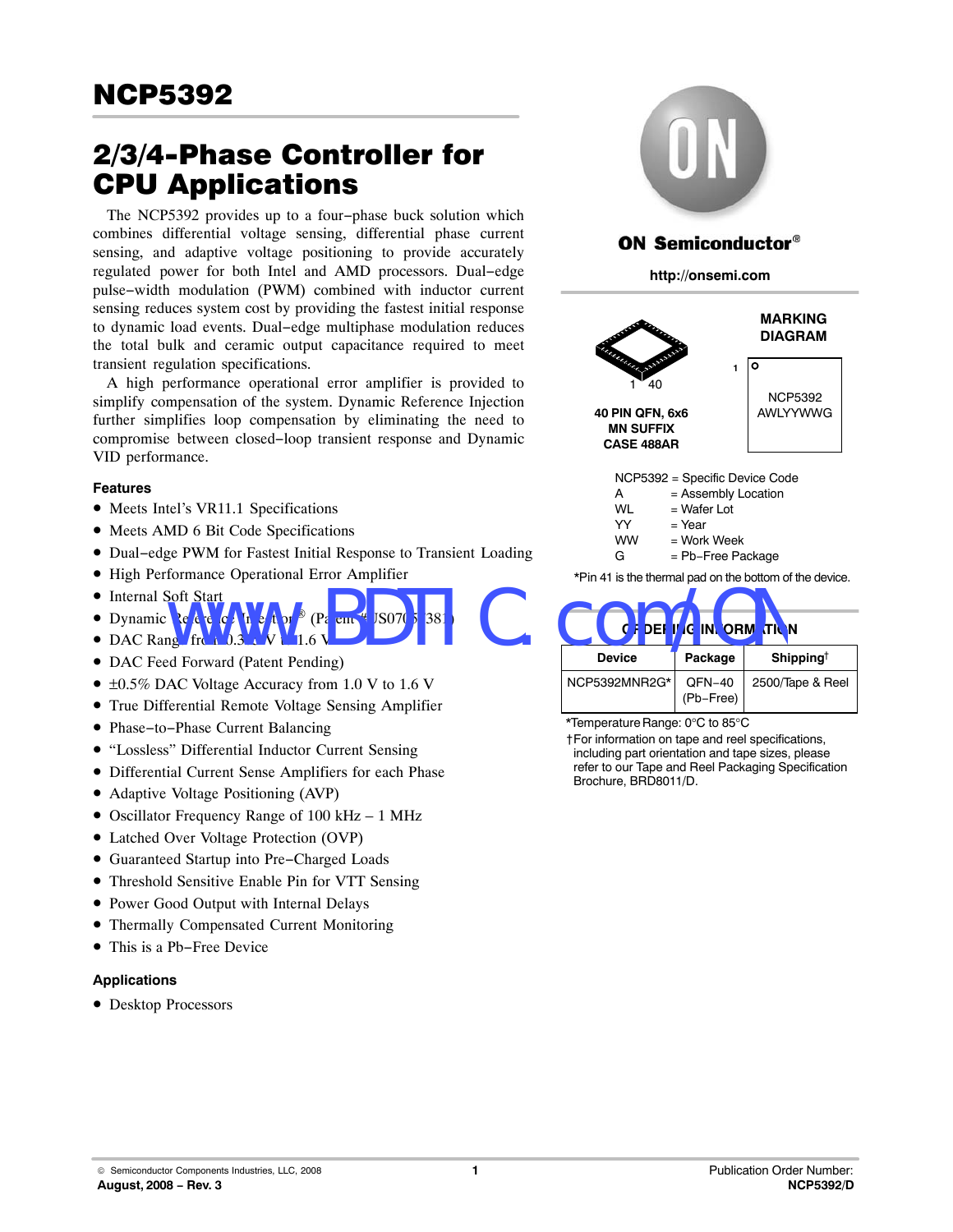## **PIN CONNECTIONS**



**Figure 1. NCP5392 QFN40 Pin Connections (Top View)**

## www.BDTIC.com/ON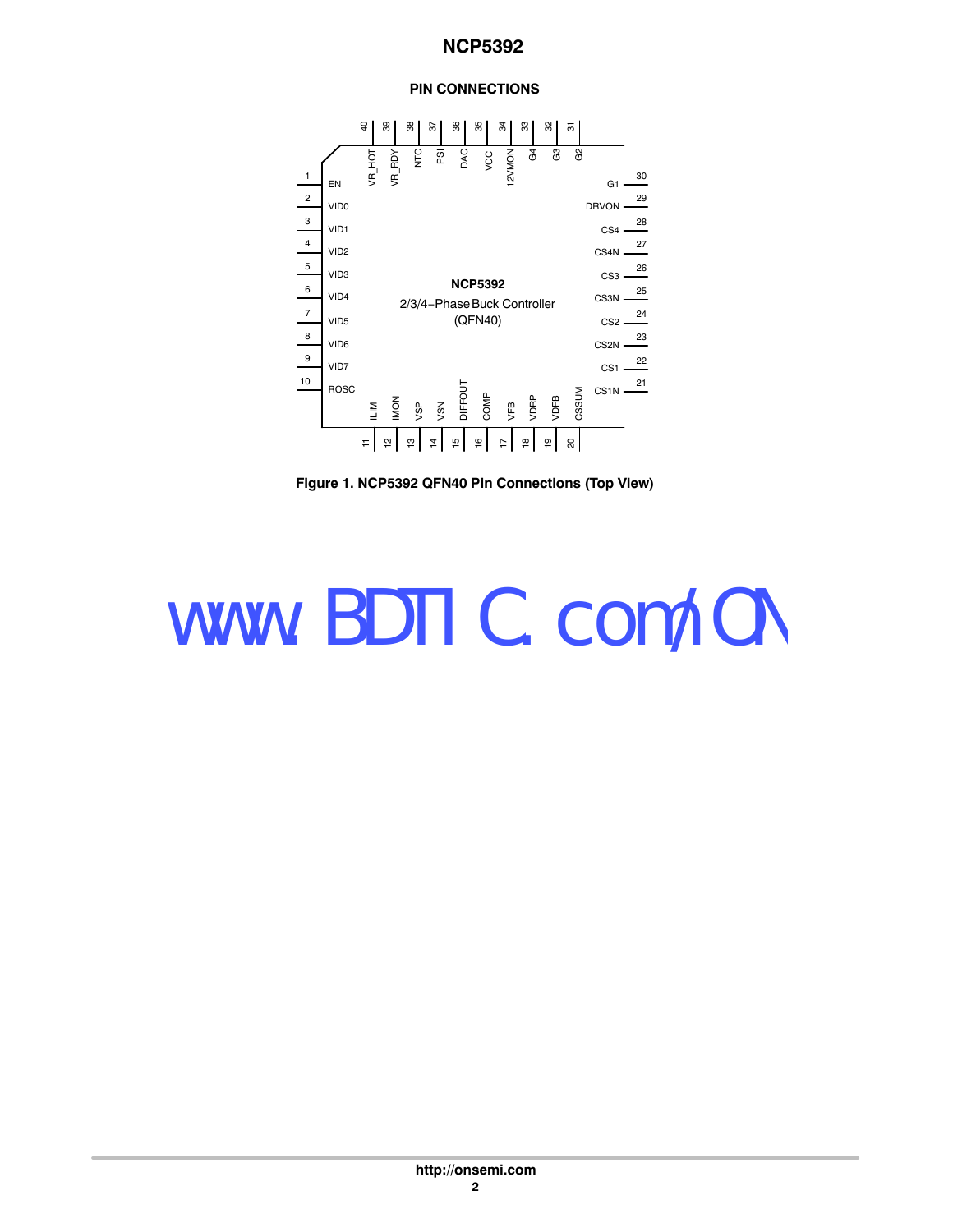

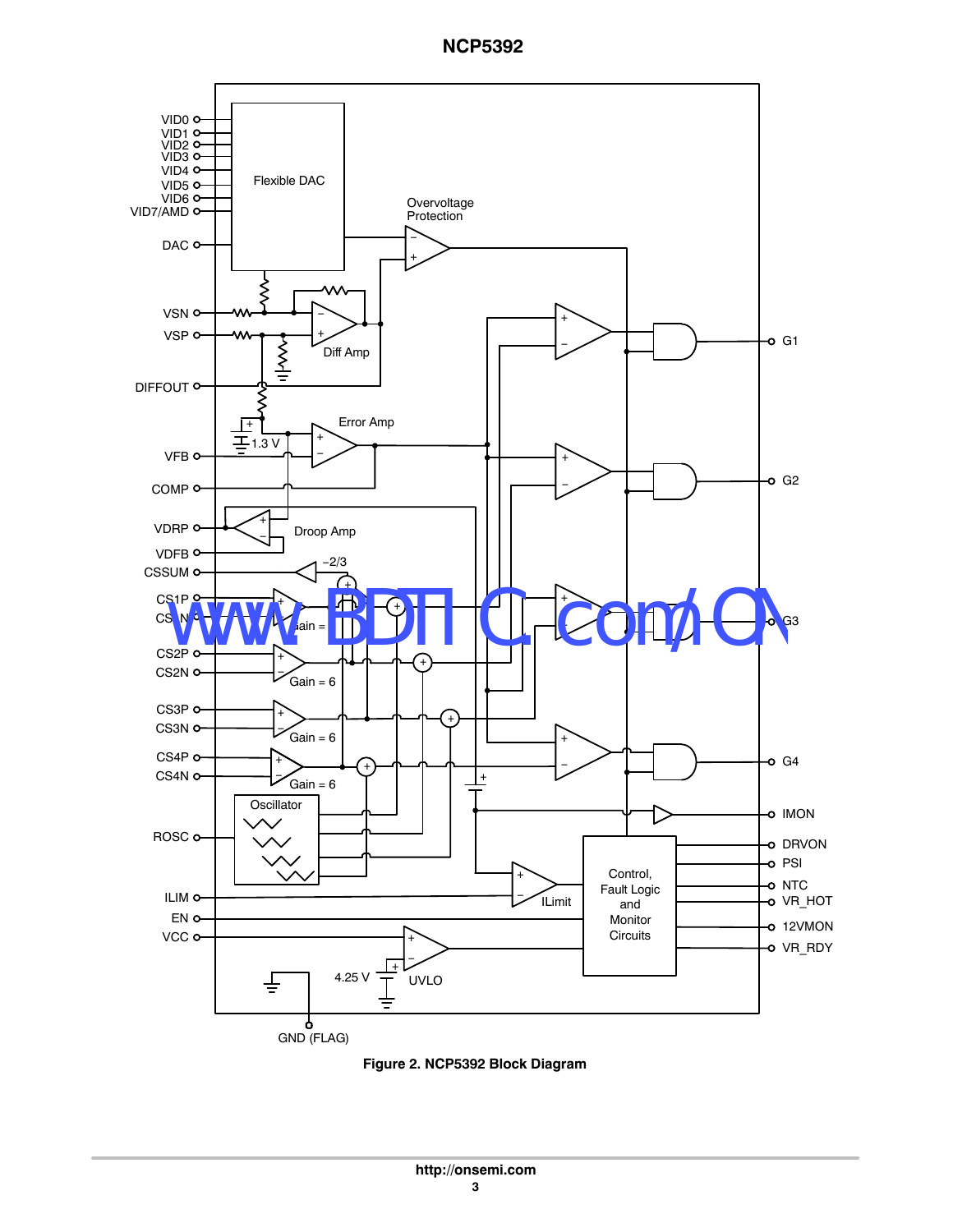

**Figure 3. Application Schematic for Four Phases**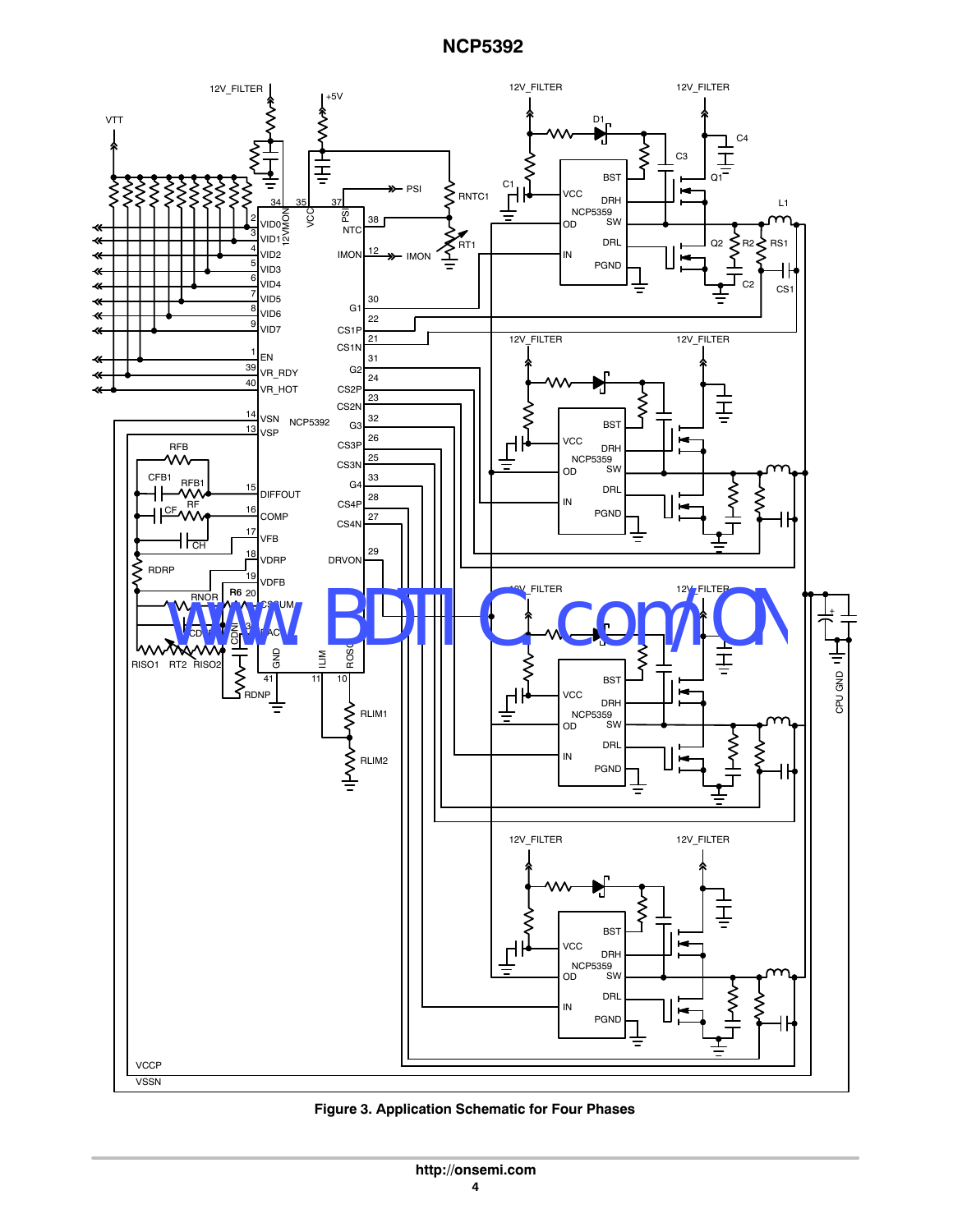

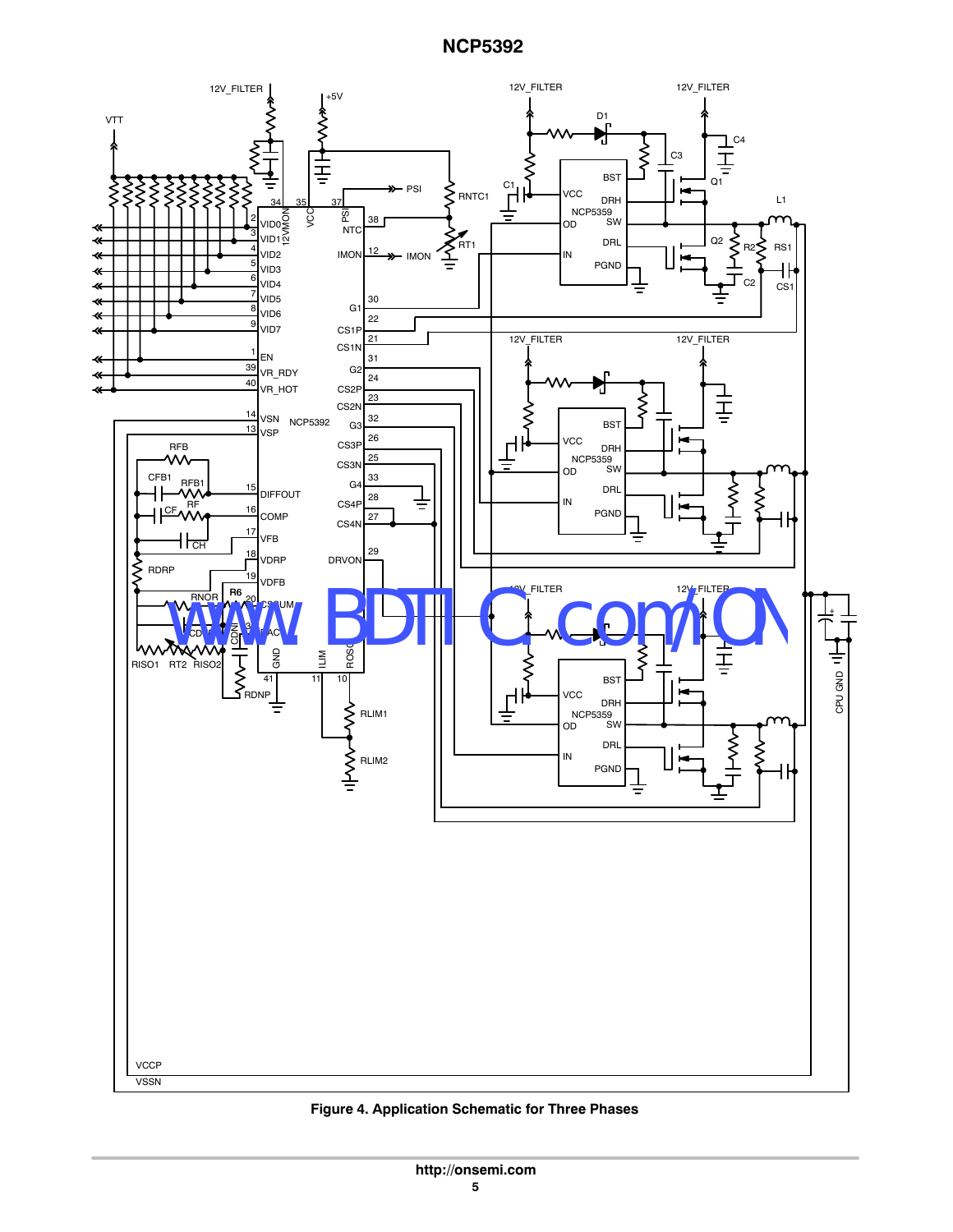

**Figure 5. Application Schematic for Two Phases**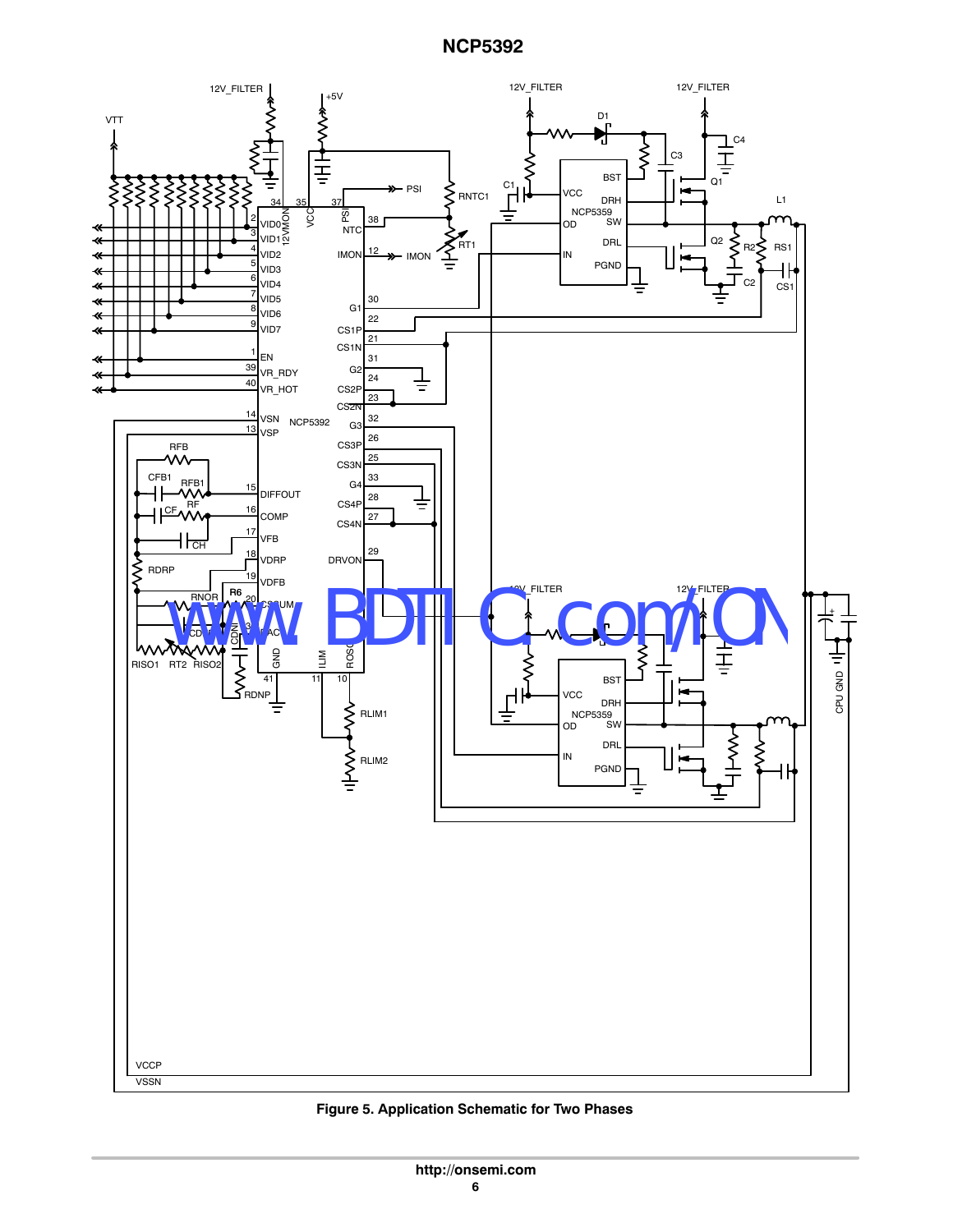## **PIN DESCRIPTIONS**

| Pin No.        | Symbol           | <b>Description</b>                                                                                                                                                                                                                                                                                                                                                                                        |
|----------------|------------------|-----------------------------------------------------------------------------------------------------------------------------------------------------------------------------------------------------------------------------------------------------------------------------------------------------------------------------------------------------------------------------------------------------------|
| 1              | EN               | Threshold sensitive input. High = startup, Low = shutdown.                                                                                                                                                                                                                                                                                                                                                |
| $\overline{c}$ | VID <sub>0</sub> | Voltage ID DAC input                                                                                                                                                                                                                                                                                                                                                                                      |
| 3              | VID <sub>1</sub> | Voltage ID DAC input                                                                                                                                                                                                                                                                                                                                                                                      |
| 4              | VID <sub>2</sub> | Voltage ID DAC input                                                                                                                                                                                                                                                                                                                                                                                      |
| 5              | VID <sub>3</sub> | Voltage ID DAC input                                                                                                                                                                                                                                                                                                                                                                                      |
| 6              | VID <sub>4</sub> | Voltage ID DAC input                                                                                                                                                                                                                                                                                                                                                                                      |
| $\overline{7}$ | VID <sub>5</sub> | Voltage ID DAC input                                                                                                                                                                                                                                                                                                                                                                                      |
| 8              | VID <sub>6</sub> | Voltage ID DAC input                                                                                                                                                                                                                                                                                                                                                                                      |
| 9              | VID7/AMD         | Voltage ID DAC input. Pull to $V_{CC}$ (5 V) to enable AMD 6-bit DAC code.                                                                                                                                                                                                                                                                                                                                |
| 10             | <b>ROSC</b>      | A resistance from this pin to ground programs the oscillator frequency according to $f_{SW}$ . This pin supplies a<br>trimmed output voltage of 2 V.                                                                                                                                                                                                                                                      |
| 11             | <b>ILIM</b>      | Overcurrent shutdown threshold setting. Connect this pin to the ROSC pin via a resistor divider as shown in<br>the Application Schematics. To disable the overcurrent feature, connect this pin directly to the ROSC pin. To<br>guarantee correct operation, this pin should only be connected to the voltage generated by the ROSC pin; do<br>not connect this pin to any externally generated voltages. |
| 12             | <b>IMON</b>      | 0 mV to 900 mV analog signal proportional to the output load current. VSN referenced                                                                                                                                                                                                                                                                                                                      |
| 13             | <b>VSP</b>       | Non-inverting input to the internal differential remote sense amplifier                                                                                                                                                                                                                                                                                                                                   |
| 14             | <b>VSN</b>       | Inverting input to the internal differential remote sense amplifier                                                                                                                                                                                                                                                                                                                                       |
| 15             | <b>DIFFOUT</b>   | Output of the differential remote sense amplifier                                                                                                                                                                                                                                                                                                                                                         |
| 16             | <b>COMP</b>      | Output of the error amplifier                                                                                                                                                                                                                                                                                                                                                                             |
| 17             | <b>VFB</b>       | Compensation Amplifier Voltage feedback                                                                                                                                                                                                                                                                                                                                                                   |
| 18             | <b>VDRP</b>      | Voltage output signal proportional to current used for current limit and output voltage droop                                                                                                                                                                                                                                                                                                             |
| 19             | <b>VDFB</b>      | Droop Amplifier Voltage Feedback                                                                                                                                                                                                                                                                                                                                                                          |
| 20             | <b>CSSUM</b>     | Inverted Sure on the Dimeterial uncertainty fent Scale of puts. Av=CSSUM/CSx = -4                                                                                                                                                                                                                                                                                                                         |
| 21             | <b>ASM</b>       | In erting inp the current sense an plifier #1                                                                                                                                                                                                                                                                                                                                                             |
| 22             | <b>VOMV</b>      | Von Vinvertir 1 input o curven sen e amp. fier #/                                                                                                                                                                                                                                                                                                                                                         |
| 23             | CS <sub>2N</sub> | Inverting input to current sense amplifier #2                                                                                                                                                                                                                                                                                                                                                             |
| 24             | CS <sub>2</sub>  | Non–inverting input to current sense amplifier #2                                                                                                                                                                                                                                                                                                                                                         |
| 25             | CS <sub>3N</sub> | Inverting input to current sense amplifier #3                                                                                                                                                                                                                                                                                                                                                             |
| 26             | CS <sub>3</sub>  | Non-inverting input to current sense amplifier #3                                                                                                                                                                                                                                                                                                                                                         |
| 27             | CS <sub>4N</sub> | Inverting input to current sense amplifier #4                                                                                                                                                                                                                                                                                                                                                             |
| 28             | CS <sub>4</sub>  | Non-inverting input to current sense amplifier #4                                                                                                                                                                                                                                                                                                                                                         |
| 29             | <b>DRVON</b>     | <b>Bidirectional Gate Drive Enable</b>                                                                                                                                                                                                                                                                                                                                                                    |
| 30             | G <sub>1</sub>   | PWM output pulse to gate driver. 3-level output: Low = LSFET Enabled, Mid = Diode Emulation Enabled,<br>High = HSFET Enabled                                                                                                                                                                                                                                                                              |
| 31             | G <sub>2</sub>   | PWM output pulse to gate driver. 3-level output (see G1)                                                                                                                                                                                                                                                                                                                                                  |
| 32             | G <sub>3</sub>   | PWM output pulse to gate driver. 3-level output (see G1)                                                                                                                                                                                                                                                                                                                                                  |
| 33             | G <sub>4</sub>   | PWM output pulse to gate driver. 3-level output (see G1)                                                                                                                                                                                                                                                                                                                                                  |
| 34             | 12VMON           | Monitor a 12 V input through a resistor divider.                                                                                                                                                                                                                                                                                                                                                          |
| 35             | <b>VCC</b>       | Power for the internal control circuits.                                                                                                                                                                                                                                                                                                                                                                  |
| 36             | <b>DAC</b>       | DAC Feed Forward Output                                                                                                                                                                                                                                                                                                                                                                                   |
| 37             | PSI              | Power Saving Control. Low = single phase operation, $High = normal operation$ .                                                                                                                                                                                                                                                                                                                           |
| 38             | <b>NTC</b>       | Threshold sensitive input for thermal monitoring                                                                                                                                                                                                                                                                                                                                                          |
| 39             | VR_RDY           | Open collector output. High indicates that the output is regulating                                                                                                                                                                                                                                                                                                                                       |
| 40             | VR_HOT           | Open collector output indicates the state of the thermal monitoring input. Low impedance output indicating a<br>normal status when the voltage of NTC pin is above the specified threshold. This pin will transition to high<br>impedance when the voltage of NTC pin decrease (temperature increase) below the specified threshold.<br>This pin requires an external pullup resistor                     |
| <b>FLAG</b>    | GND              | Power supply return (QFN Flag)                                                                                                                                                                                                                                                                                                                                                                            |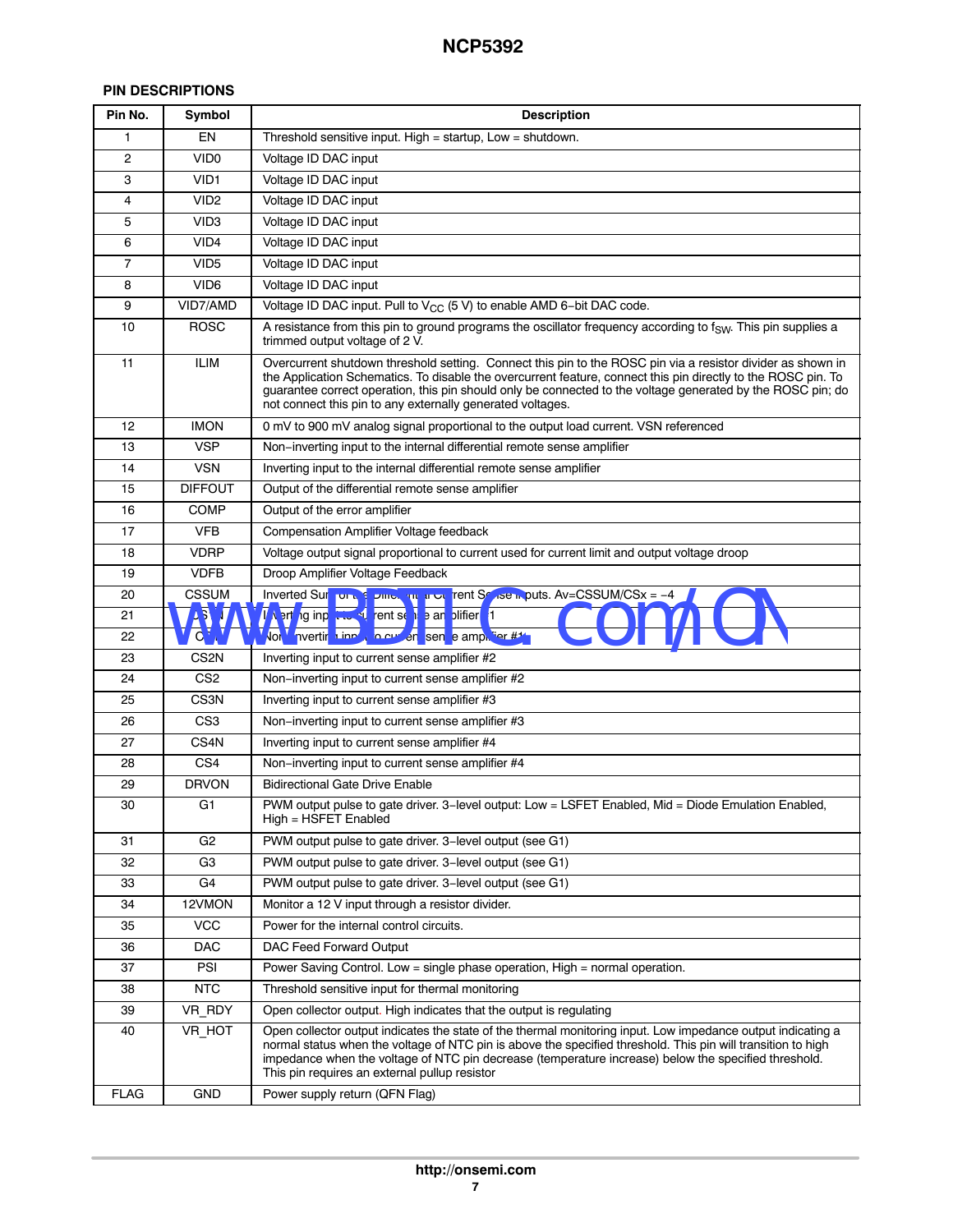| <b>Number of Phases</b> | G4         | G3      | G <sub>2</sub> | G1      | <b>CS4-CS4N</b> | CS3-CS3N   | CS2-CS2N   | CS1-CS1N   |
|-------------------------|------------|---------|----------------|---------|-----------------|------------|------------|------------|
| 4                       | Phase 4    | Phase 3 | Phase 2        | Phase 1 | Phase 4 CS      | Phase 3 CS | Phase 2 CS | Phase 1 CS |
|                         | Out        | Out     | Out            | Out     | input           | input      | input      | input      |
| 3                       | Tie to     | Phase 3 | Phase 2        | Phase 1 | Tie to          | Phase 3 CS | Phase 2 CS | Phase 1 CS |
|                         | GND        | Out     | Out            | Out     | VCCP            | input      | input      | input      |
| 2                       | Tie to     | Phase 2 | Tie to         | Phase 1 | Tie to          | Phase 2 CS | Tie to     | Phase 1 CS |
|                         | <b>GND</b> | Out     | <b>GND</b>     | Out     | VCCP            | input      | VCCP       | input      |

#### **PIN CONNECTIONS VS. PHASE COUNT**

#### **MAXIMUM RATINGS**

#### **ELECTRICAL INFORMATION**

| <b>Pin Symbol</b>      | <b>V<sub>MAX</sub></b> | <b>V<sub>MIN</sub></b> | <b>ISOURCE</b>    | <b>I</b> SINK     |
|------------------------|------------------------|------------------------|-------------------|-------------------|
| COMP                   | 5.5V                   | $-0.3V$                | 10 <sub>m</sub> A | 10 <sub>m</sub> A |
| <b>V<sub>DRP</sub></b> | 5.5 V                  | $-0.3V$                | 5 mA              | 5 mA              |
| $V_{+}$                | 5.5V                   | $GND - 300$ mV         | 1 mA              | 1 mA              |
| $V -$                  | $GND + 300$ mV         | $GND - 300$ mV         | 1 mA              | 1 mA              |
| <b>DIFFOUT</b>         | 5.5 V                  | $-0.3V$                | 20 mA             | 20 mA             |
| VR RDY                 | 5.5V                   | $-0.3V$                | N/A               | 20 mA             |
| <b>VCC</b>             | 7.0 V                  | $-0.3V$                | N/A               | 10 <sub>m</sub> A |
| <b>ROSC</b>            | 5.5V                   | $-0.3V$                | 1 mA              | N/A               |
| <b>IMON Output</b>     | 1.1V                   |                        |                   |                   |
| All Other Pins         | 5.5 V                  | $-0.3 V$               |                   |                   |

### \*All signals referenced to AGND unless otherwise noted.

| *All signals referenced to AGND unless otherwise noted<br>THERMAL IN OR ATIO |                           |                 |               |
|------------------------------------------------------------------------------|---------------------------|-----------------|---------------|
| Rating                                                                       | <b>Symbol</b>             | Value           | Unit          |
| Thermal Characteristic, QFN Package (Note 1)                                 | $R_{\theta$ JA            | 34              | $\degree$ C/W |
| Operating Junction Temperature Range (Note 2)                                |                           | 0 to 125        | $^{\circ}C$   |
| Operating Ambient Temperature Range                                          | T <sub>A</sub>            | 0 to $+85$      | $^{\circ}C$   |
| Maximum Storage Temperature Range                                            | $\mathsf{T}_{\text{STG}}$ | $-55$ to $+150$ | $^{\circ}C$   |
| Moisture Sensitivity Level, QFN Package                                      | MSL                       |                 |               |

Stresses exceeding Maximum Ratings may damage the device. Maximum Ratings are stress ratings only. Functional operation above the Recommended Operating Conditions is not implied. Extended exposure to stresses above the Recommended Operating Conditions may affect device reliability.

\*The maximum package power dissipation must be observed.

1. JESD 51−5 (1S2P Direct−Attach Method) with 0 LFM.

2. JESD 51−7 (1S2P Direct−Attach Method) with 0 LFM.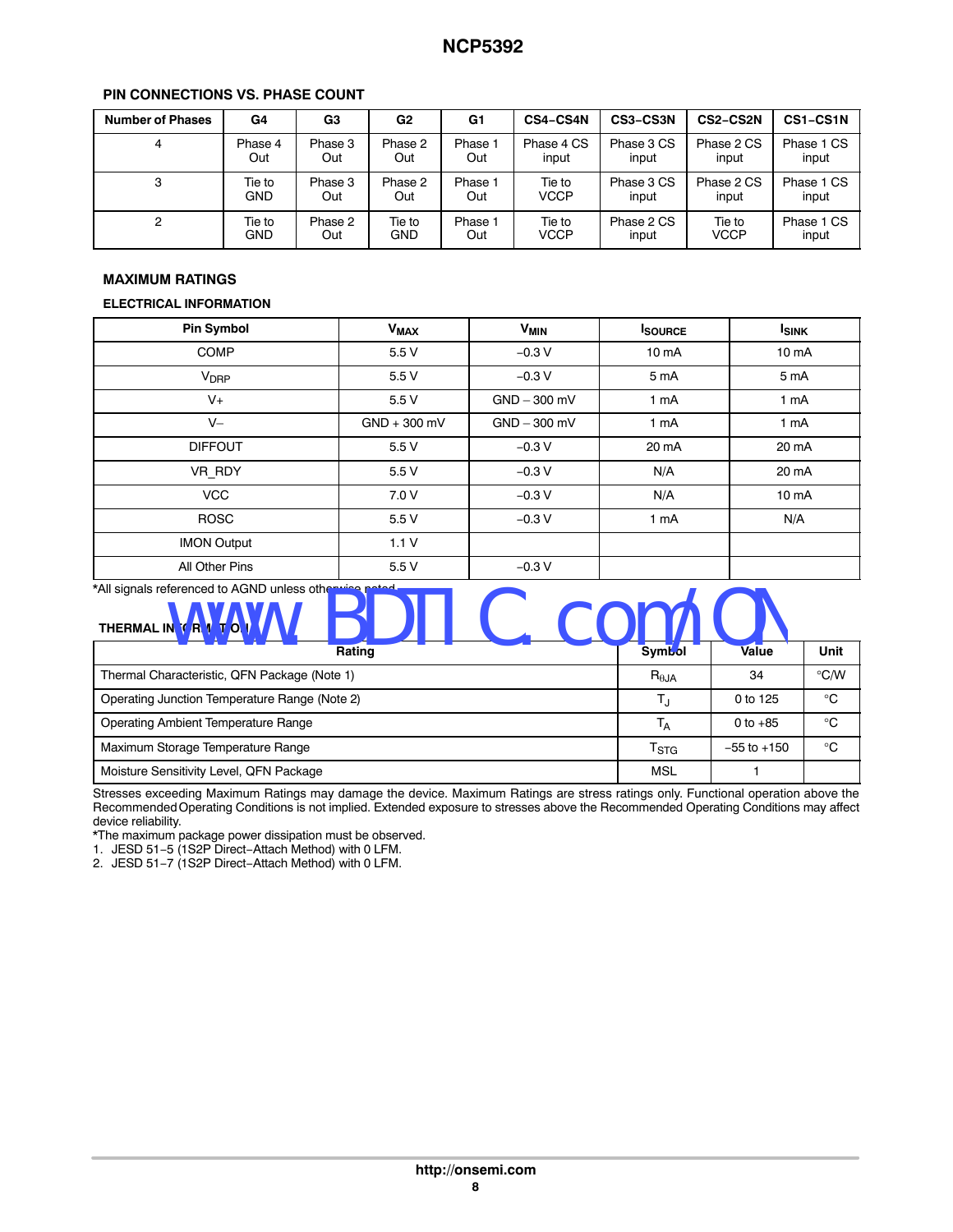#### **ELECTRICAL CHARACTERISTICS**

(Unless otherwise stated:  $0^{\circ}C < T_A < 85^{\circ}C$ ; 4.75 V < V<sub>CC</sub> < 5.25 V; All DAC Codes; C<sub>VCC</sub> = 0.1 µF)

| <b>Parameter</b>                                                   | <b>Test Conditions</b>                                                                                                                        |                          |                          |                          | Unit       |
|--------------------------------------------------------------------|-----------------------------------------------------------------------------------------------------------------------------------------------|--------------------------|--------------------------|--------------------------|------------|
| <b>ERROR AMPLIFIER</b>                                             |                                                                                                                                               |                          |                          |                          |            |
| Input Bias Current (Note 3)                                        |                                                                                                                                               | $-200$                   |                          | 200                      | nA         |
| Noninverting Voltage Range (Note 3)                                |                                                                                                                                               | 0                        | 1.3                      | 3                        | V          |
| Input Offset Voltage (Note 3)                                      | $V_+ = V_- = 1.1 V$                                                                                                                           | $-1.0$                   | $\equiv$                 | 1.0                      | mV         |
| Open Loop DC Gain                                                  | $C_1 = 60$ pF to GND,<br>$R_1 = 10 K\Omega$ to GND                                                                                            | -                        | 100                      |                          | dB         |
| Open Loop Unity Gain Bandwidth                                     | $C_L$ = 60 pF to GND,<br>$R_1 = 10 K\Omega$ to GND                                                                                            | $\overline{\phantom{a}}$ | 10                       | $\overline{\phantom{m}}$ | <b>MHz</b> |
| Open Loop Phase Margin                                             | $C_L$ = 60 pF to GND,<br>$R_1 = 10 K\Omega$ to GND                                                                                            | $\equiv$                 | 80                       | $\qquad \qquad -$        | $\circ$    |
| <b>Slew Rate</b>                                                   | $\Delta V_{in} = 100$ mV, G = - 10 V/V,<br>$\Delta V_{\text{out}} = 1.5 V - 2.5 V,$<br>$C_L$ = 60 pF to GND,<br>DC Load = $\pm$ 125 µA to GND | $\equiv$                 | 5                        | $\overline{\phantom{m}}$ | $V/\mu s$  |
| Maximum Output Voltage                                             | $I_{\text{SOURCE}} = 2.0 \text{ mA}$                                                                                                          | 3.5                      | $\overline{\phantom{0}}$ |                          | V          |
| Minimum Output Voltage                                             | $I_{\text{SINK}}$ = 0.2 mA                                                                                                                    | $\equiv$                 | $\equiv$                 | 50                       | mV         |
| Output source current (Note 3)                                     | $V_{\text{out}} = 3.5 \, \overline{V}$                                                                                                        | $\overline{c}$           | $\overline{\phantom{0}}$ | $\qquad \qquad -$        | mA         |
| Output sink current (Note 3)                                       | $V_{\text{out}} = 1.0 V$                                                                                                                      | $\mathbf{2}$             | $\equiv$                 | $\qquad \qquad -$        | mA         |
| DIFFERENTIAL SUMMING AMPLIFIER                                     |                                                                                                                                               |                          |                          |                          |            |
| VSN Input Bias Current                                             | VSN Voltage = $0 V$                                                                                                                           |                          | 30                       |                          | μA         |
| <b>VSP Input Resistance</b>                                        | $DRVON = Low$<br>$DRVON = High$                                                                                                               |                          | 1.5<br>17                |                          | kΩ         |
| VSP Input Bias Voltage                                             | DRVON = Low<br><b>Dr.</b> UN = Ugn                                                                                                            |                          | 0.09<br>0.66             |                          | $\vee$     |
| Input Voltage Ra, ge (N) a                                         |                                                                                                                                               | 0.3                      |                          | 3                        | $\vee$     |
| -3 dB Bandwi <sup>V</sup> th                                       | $C_1$ $\downarrow$ 0 pF $\circ$ $\circ$ ND,<br>$R_1 = 10 K\Omega$ to GND                                                                      |                          |                          |                          | MHz        |
| Closed Loop DC Gain VS to Diffout                                  | $VS +$ to $VS - = 0.5$ to 1.6 V                                                                                                               | 0.98                     | 1.0                      | 1.025                    | V/V        |
| Maximum Output Voltage                                             | $I_{\text{SOURCE}} = 2 \text{ mA}$                                                                                                            | 3.0                      | $\equiv$                 | $\overline{\phantom{0}}$ | $\vee$     |
| Minimum Output Voltage                                             | $I_{SINK} = 2 mA$                                                                                                                             | $\equiv$                 | $\overline{\phantom{m}}$ | 0.5                      | V          |
| Output source current (Note 3)                                     | $V_{\text{out}} = 3 V$                                                                                                                        | 2.0                      | $\equiv$                 | $\equiv$                 | mA         |
| Output sink current (Note 3)                                       | $V_{\text{out}} = 0.5 \overline{V}$                                                                                                           | 2.0                      | $\overline{\phantom{m}}$ | $\qquad \qquad -$        | mA         |
| <b>INTERNAL OFFSET VOLTAGE</b>                                     |                                                                                                                                               |                          |                          |                          |            |
| Offset Voltage to the (+) Pin of the<br>Error Amp and the VDRP pin |                                                                                                                                               |                          | 1.30                     |                          | V          |
| <b>VDROOP AMPLIFIER</b>                                            |                                                                                                                                               |                          |                          |                          |            |
| Input Bias Current (Note 3)                                        |                                                                                                                                               | $-200$                   |                          | 200                      | nA         |
| Non-inverting Voltage Range (Note 3)                               |                                                                                                                                               | 0                        | 1.3                      | 3                        | V          |
| Input Offset Voltage (Note 3)                                      | $V_+ = V_- = 1.1 V$                                                                                                                           | $-4.0$                   |                          | 4.0                      | mV         |
| Open Loop DC Gain                                                  | $C_L$ = 20 pF to GND including<br>ESD, $R_L = 1 k\Omega$ to GND                                                                               | -                        | 100                      |                          | dB         |
| Open Loop Unity Gain Bandwidth                                     | $C_L$ = 20 pF to GND including<br>ESD, $R_L = 1 k\Omega$ to GND                                                                               | $\overline{\phantom{0}}$ | 10                       |                          | MHz        |
| Slew Rate                                                          | $C_L = 20$ pF to GND including<br>$\overline{ESD}$ , $R_L = 1$ kΩ to GND                                                                      | $\qquad \qquad -$        | 5                        | $\overline{\phantom{0}}$ | $V/\mu s$  |
| Maximum Output Voltage                                             | $I_{\text{SOURCE}} = 4.0 \text{ mA}$                                                                                                          | 3                        | $\overline{\phantom{0}}$ | $\overline{\phantom{a}}$ | $\vee$     |
| Minimum Output Voltage                                             | $I_{SINK} = 1.0 \text{ mA}$                                                                                                                   | $\equiv$                 |                          | 1                        | V          |
| Output source current (Note 3)                                     | $V_{\text{out}} = 3.0 V$                                                                                                                      | 4                        | $\qquad \qquad -$        | $\qquad \qquad -$        | mA         |
| Output sink current (Note 3)                                       | $V_{\text{out}} = 1.0 V$                                                                                                                      | 1                        | $\overline{\phantom{0}}$ | $\qquad \qquad -$        | mA         |

[3.](#page-12-0) Guaranteed by design, not tested in production.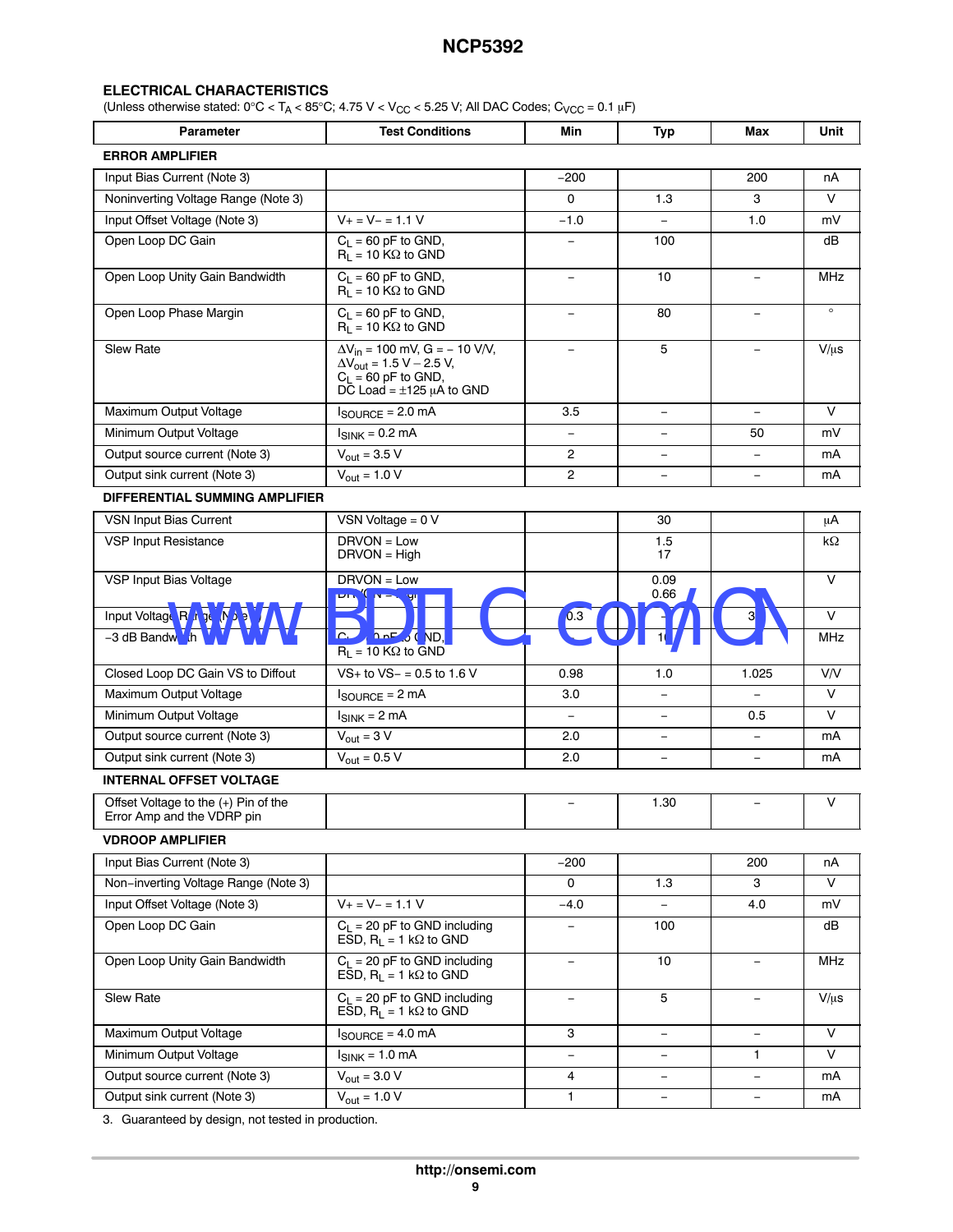#### **ELECTRICAL CHARACTERISTICS**

(Unless otherwise stated:  $0^{\circ}C < T_A < 85^{\circ}C$ ; 4.75 V < V<sub>CC</sub> < 5.25 V; All DAC Codes; C<sub>VCC</sub> = 0.1 µF)

| <b>Parameter</b>                                               | <b>Test Conditions</b>                                                    | Min                      | <b>Typ</b>               | Max                      | Unit       |
|----------------------------------------------------------------|---------------------------------------------------------------------------|--------------------------|--------------------------|--------------------------|------------|
| <b>CSSUM AMPLIFIER</b>                                         |                                                                           |                          |                          |                          |            |
| Current Sense Input to CSSUM Gain                              | $-60$ mV $<$ CS $<$ 60 mV                                                 | $-4.00$                  | $-3.88$                  | $-3.76$                  | V/V        |
| Current Sense Input to CSSUM -3 dB<br><b>Bandwidth</b>         | $C_L$ = 10 pF to GND,<br>$R_1 = 10 k\Omega$ to GND                        | $\equiv$                 | 4                        |                          | <b>MHz</b> |
| <b>Current Sense Input to CSSUM</b><br><b>Output Slew Rate</b> | $\Delta V_{in}$ = 25 mV, CL = 10 pF to<br>GND, Load = $1$ k to $1.3$ V    | ÷,                       | 4                        | $\overline{\phantom{0}}$ | V/s        |
| Current Summing Amp Output Offset<br>Voltage                   | $CSx - CSNx = 0$ , $CSx = 1.1 V$                                          | $-15$                    |                          | $+15$                    | mV         |
| Maximum CSSUM Output Voltage                                   | $CSx - CSxN = -0.15 V$<br>(All Phases) $I_{\text{SOURCE}} = 1 \text{ mA}$ | 3.0                      |                          | $\overline{\phantom{0}}$ | V          |
| Minimum CSSUM Output Voltage                                   | $CSx - CSxN = 0.066 V$<br>(All Phases) $I_{SINK} = 1 mA$                  | $\equiv$                 | $\equiv$                 | 0.3                      | $\vee$     |
| Output source current (Note 3)                                 | $V_{\text{out}} = 3.0 \, \overline{V}$                                    | 1                        | $\qquad \qquad -$        | $\qquad \qquad -$        | mA         |
| Output sink current (Note 3)                                   | $V_{\text{out}} = 0.3 V$                                                  | $\mathbf{1}$             | $\overline{\phantom{0}}$ | $\equiv$                 | mA         |
| PSI (Power Saving Control, Active Low)                         |                                                                           |                          |                          |                          |            |
| Enable High Input Leakage Current                              | External 1 K Pullup to 3.3 V                                              | $\qquad \qquad -$        | $\qquad \qquad -$        | 1.0                      | μA         |
| <b>Upper Threshold</b>                                         | VUPPER                                                                    |                          | 650                      | 770                      | mV         |
| Lower Threshold                                                | <b>VLOWER</b>                                                             | 450                      | 550                      | $\overline{\phantom{0}}$ | mV         |
| <b>Hysteresis</b>                                              | VUPPER - VLOWER                                                           | $\overline{\phantom{a}}$ | 100                      | $\qquad \qquad -$        | mV         |
| <b>DRVON</b>                                                   |                                                                           |                          |                          |                          |            |
| Output High Voltage                                            | Sourcing 500 µA                                                           | 3.0                      | $\equiv$                 | $\overline{\phantom{0}}$ | V          |
| Sourcing Current for Output High                               | $V_{CC}$ = 5 V                                                            | $\qquad \qquad -$        | 2.5                      | 4.0                      | mA         |
| Output Low Voltage                                             | Sin in J but uA                                                           | ÷,                       |                          |                          | $\vee$     |
| Sinking Current relation 10 You                                |                                                                           | 2.5                      |                          |                          | mA         |
| Delay Time                                                     | Prove lation De ay from EN Low<br>to DRVON                                |                          |                          |                          | ns         |
| <b>Rise Time</b>                                               | $C_L$ (PCB) = 20 pF, $\Delta V_0$ = 10% to<br>90%                         | $\overline{\phantom{0}}$ | 130                      |                          | ns         |
| Fall Time                                                      | $C_L$ (PCB) = 20 pF, $\Delta V_0$ = 10% to<br>90%                         | $\equiv$                 | 10                       |                          | ns         |
| Internal Pulldown Resistance                                   |                                                                           | 35                       | 70                       | 140                      | $k\Omega$  |
| V <sub>CC</sub> Voltage when DRVON<br>Output Valid             |                                                                           |                          |                          | 2.0                      | V          |
| <b>CURRENT SENSE AMPLIFIERS</b>                                |                                                                           |                          |                          |                          |            |
| Input Bias Current (Note 3)                                    | $CSx = CSxN = 1.4 V$                                                      | -                        | 0                        | $\qquad \qquad -$        | nA         |
| Common Mode Input Voltage Range<br>(Note 3)                    |                                                                           | $-0.3$                   |                          | 2.0                      | $\vee$     |
| Differential Mode Input Voltage Range<br>(Note 3)              |                                                                           | $-120$                   | $\overline{\phantom{0}}$ | 120                      | mV         |
| Input Offset Voltage                                           | $CSx = CSxN = 1.1 V,$                                                     | $-1.0$                   | $\overline{\phantom{a}}$ | 1.0                      | mV         |
| Current Sense Input to PWM Gain<br>(Note 3)                    | $0 V < CSx - CSxN < 0.1 V$ ,                                              | 5.7                      | 6.0                      | 6.3                      | V/V        |
| Current Sharing Offset CS1 to CSx                              | All VID codes                                                             | $-2.5$                   | $\overline{\phantom{0}}$ | 2.5                      | mV         |
| <b>IMON</b>                                                    |                                                                           |                          |                          |                          |            |
| V <sub>DRP</sub> to IMON Gain                                  | 1.325 V< $V_{DRP}$ < 1.8 V                                                | 1.98                     | 2                        | 2.02                     | V/V        |
| V <sub>DRP</sub> to IMON -3 dB Bandwidth                       | $C_1 = 30$ pF to GND,<br>$R_L = 100 k\Omega$ to GND                       |                          | 4                        |                          | MHz        |
| Output Referred Offset Voltage                                 | $V_{\text{DRP}} = 1.6 V$ , $I_{\text{SOURCE}} = 0 \text{ mA}$             | 81                       | 90                       | 99                       | mV         |
| Minimum Output Voltage                                         | $V_{\text{DRP}} = 1.2 V, I_{\text{SINK}} = 100 \mu A$                     | $\overline{\phantom{0}}$ |                          | 0.11                     | V          |
| 3. Guaranteed by design, not tested in production.             |                                                                           |                          |                          |                          |            |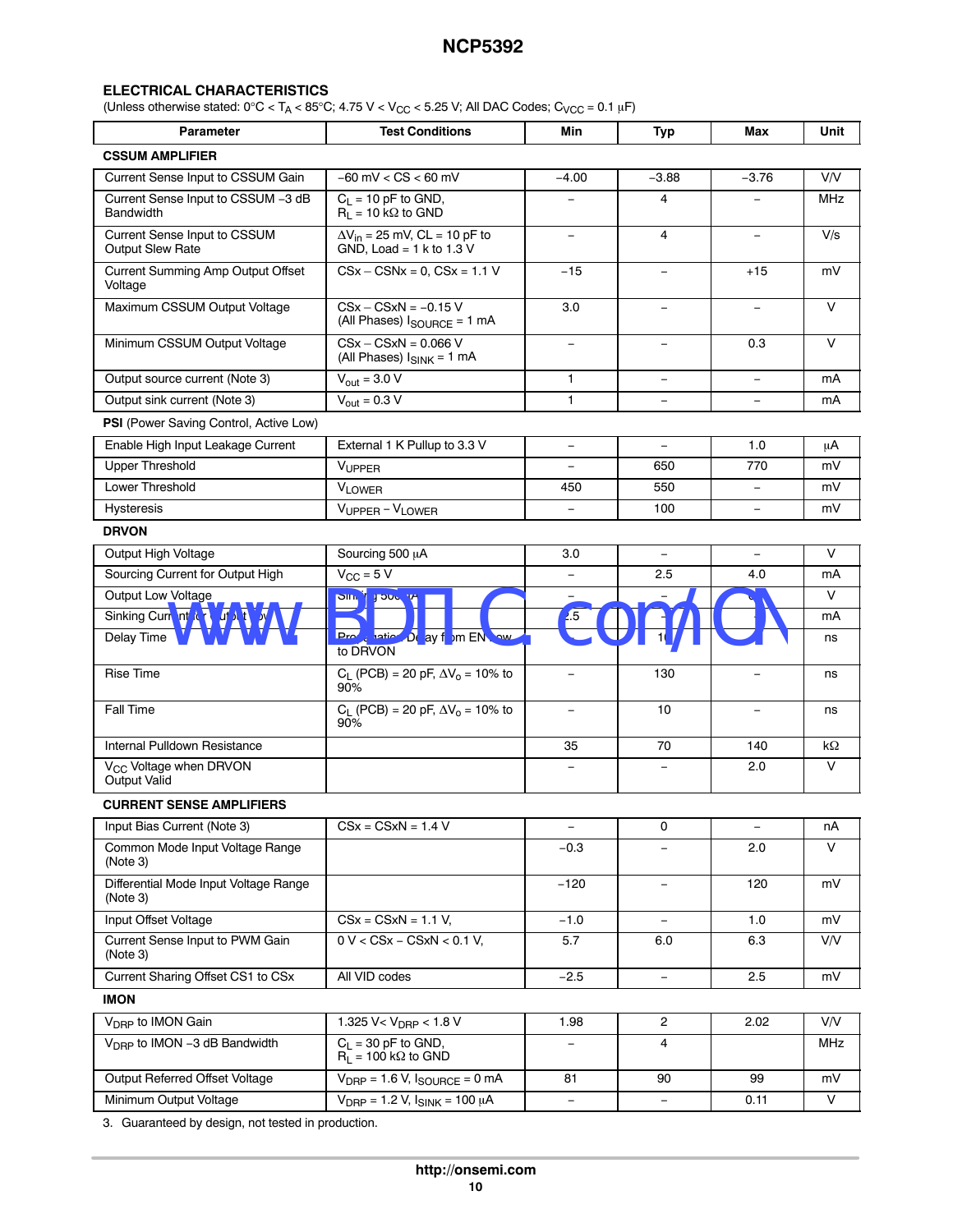#### **ELECTRICAL CHARACTERISTICS**

(Unless otherwise stated:  $0^{\circ}$ C < T<sub>A</sub> < 85 $^{\circ}$ C; 4.75 V < V<sub>CC</sub> < 5.25 V; All DAC Codes; C<sub>VCC</sub> = 0.1 µF)

| Parameter                                                       | <b>Test Conditions</b>                                                                                                                                               | Min                      | Typ                      | Max                      | Unit                      |
|-----------------------------------------------------------------|----------------------------------------------------------------------------------------------------------------------------------------------------------------------|--------------------------|--------------------------|--------------------------|---------------------------|
| <b>IMON</b>                                                     |                                                                                                                                                                      |                          |                          |                          |                           |
| Output source current (Note 3)                                  | $V_{\text{out}} = 1 \overline{V}$                                                                                                                                    | 300                      | $\equiv$                 | $\qquad \qquad -$        | μA                        |
| Output sink current (Note 3)                                    | $V_{\text{out}} = 0.3 V$                                                                                                                                             | 300                      | $\overline{\phantom{0}}$ | $\overline{\phantom{0}}$ | μA                        |
| Maximum Clamp Voltage                                           | $V_{DRP}$ Voltage = 2 V,<br>$R_{LOAD}$ = 100 k                                                                                                                       |                          |                          | 1.15                     | $\vee$                    |
| <b>OSCILLATOR</b>                                               |                                                                                                                                                                      |                          |                          |                          |                           |
| Switching Frequency Range (Note 3)                              |                                                                                                                                                                      | 100                      | $\overline{\phantom{a}}$ | 1000                     | kHz                       |
| Switching Frequency Accuracy 2- or                              | $R_{\rm OSC}$ = 49.9 k $\Omega$                                                                                                                                      | 200                      | $\equiv$                 | 224                      | kHz                       |
| 4-Phase                                                         | $R_{\rm OSC}$ = 24.9 k $\Omega$                                                                                                                                      | 374                      | $\equiv$                 | 414                      |                           |
|                                                                 | $R_{\text{OSC}} = 10 k\overline{\Omega}$                                                                                                                             | 800                      | $\equiv$                 | 978                      |                           |
| <b>Switching Frequency Accuracy</b>                             | $R_{\text{OSC}} = 49.9 \text{ k}\Omega$                                                                                                                              | 191                      | $\qquad \qquad -$        | 234                      | kHz                       |
| 3-Phase                                                         | $R_{\text{OSC}} = 24.9 \text{ k}\Omega$                                                                                                                              | 354                      | $\equiv$                 | 434                      |                           |
|                                                                 | $R_{\text{OSC}} = 10 \text{ k}\Omega$                                                                                                                                | 755                      | $-$                      | 1000                     |                           |
| R <sub>OSC</sub> Output Voltage                                 |                                                                                                                                                                      | 1.95                     | 2.01                     | 2.065                    | V                         |
| <b>MODULATORS</b> (PWM Comparators)                             |                                                                                                                                                                      |                          |                          |                          |                           |
| Minimum Pulse Width                                             | $F_{SW} = 800$ KHz                                                                                                                                                   | $\equiv$                 | 30                       | $\overline{\phantom{0}}$ | ns                        |
| <b>Propagation Delay</b>                                        | ±20 mV of Overdrive                                                                                                                                                  |                          | 10                       |                          | ns                        |
| 0% Duty Cycle                                                   | COMP Voltage when the PWM<br>Outputs Remain LO                                                                                                                       |                          | 1.3                      |                          | v                         |
| 100% Duty Cycle                                                 | COMP Voltage when the PWM<br>Outputs Remain HI                                                                                                                       | $\overline{\phantom{0}}$ | 2.3                      |                          | $\vee$                    |
| PWM Ramp Duty Cycle Matching                                    | <b>Between Any Two Phases</b>                                                                                                                                        |                          | 90                       |                          | %                         |
| PWM Phase Angle Errer (Nete 3)<br>VR RDY (PO WER A OO ) OUT PUT | Bet / an Ad to nt P lases                                                                                                                                            |                          |                          |                          | $\circ$                   |
| VR RDY Output Saturation Voltage                                | $I_{PGD}$ = 10 mA,                                                                                                                                                   |                          |                          | 0.4                      | $\vee$                    |
| VR RDY Rise Time (Note 3)                                       | External Pullup of 1 k $\Omega$ to 1.25<br>V, C <sub>TOT</sub> = 45 pF, $\Delta V_0$ = 10% to<br>90%                                                                 | $\equiv$                 | 100                      | 150                      | ns                        |
| VR RDY Output Voltage at Powerup<br>(Note 3)                    | VR RDY Pulled up to 5 V via<br>2 k $\Omega$ , t <sub>R(VCC)</sub> $\leq$ 3 x t <sub>R(5V)</sub><br>100 $\mu$ s $\leq$ t <sub>R</sub> (V <sub>CC</sub> ) $\leq$ 20 ms | $\equiv$                 | $\overline{\phantom{0}}$ | 1.0                      | $\vee$                    |
| VR RDY High - Output Leakage<br>Current (Note 3)                | VR $RDY = 5.5 V$ via 1 K                                                                                                                                             | $\overline{\phantom{m}}$ | $\overline{\phantom{a}}$ | 0.2                      | μA                        |
| VR_RDY Upper Threshold Voltage                                  | $\overline{\text{VCore}}$ Increasing, DAC = 1.3 V                                                                                                                    | $\overline{\phantom{m}}$ | 310                      | 270                      | mV<br>Below<br><b>DAC</b> |
| VR RDY Lower Threshold Voltage                                  | <b>VCore Decreasing</b><br>$DAC = 1.3 V$                                                                                                                             | 410                      | 370                      |                          | mV<br>Below<br>DAC.       |
| VR RDY Rising Delay                                             | VCore Increasing                                                                                                                                                     | $\frac{1}{2}$            | 500                      | $\overline{\phantom{0}}$ | μs                        |
| VR RDY Falling Delay                                            | <b>VCore Decreasing</b>                                                                                                                                              |                          | 5                        | $\qquad \qquad -$        | μs                        |
| <b>PWM OUTPUTS</b>                                              |                                                                                                                                                                      |                          |                          |                          |                           |
| Output High Voltage                                             | Sourcing 500 µA                                                                                                                                                      | 3.0                      |                          |                          | V                         |
| Mid Output Voltage                                              |                                                                                                                                                                      | 1.4                      | 1.5                      | 1.6                      | $\vee$                    |
| Output Low Voltage                                              | Sinking 500 µA                                                                                                                                                       | $\equiv$                 | $\equiv$                 | 0.7                      | V                         |
| Delay + Fall Time (Note 3)                                      | $C_{L}$ (PCB) = 50 pF,<br>$\Delta$ Vo = V <sub>CC</sub> to GND                                                                                                       | -                        | 10                       | 15                       | ns                        |
| Delay + Rise Time (Note 3)                                      | $C_L$ (PCB) = 50 pF,                                                                                                                                                 | $\equiv$                 | $10$                     | 15                       | ns                        |

[3.](#page-12-0) Guaranteed by design, not tested in production.

 $\Delta$ Vo = GND to V $_{\rm CC}$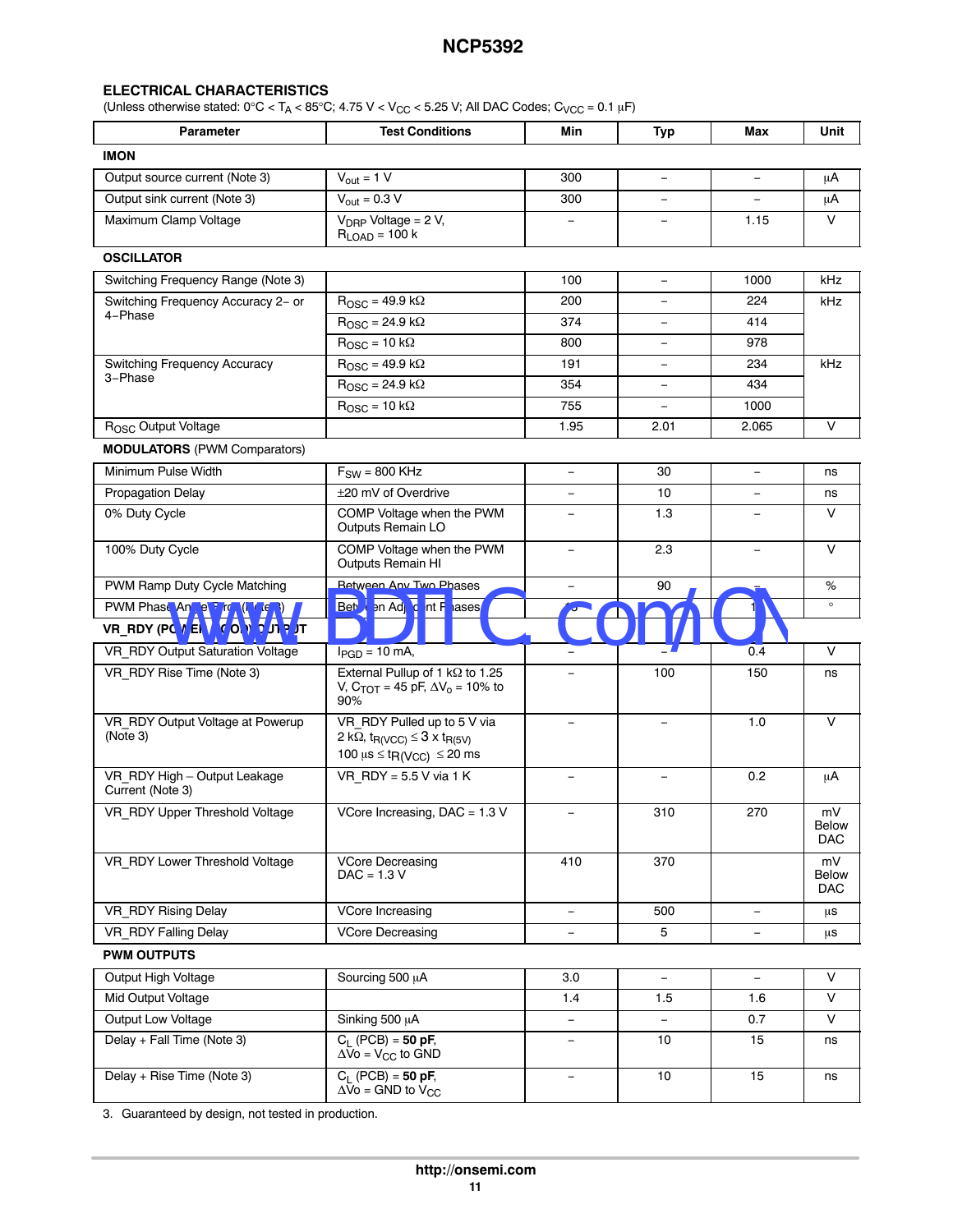#### **ELECTRICAL CHARACTERISTICS**

(Unless otherwise stated:  $0^{\circ}$ C < T<sub>A</sub> < 85°C; 4.75 V < V<sub>CC</sub> < 5.25 V; All DAC Codes; C<sub>VCC</sub> = 0.1 µF)

| <b>Parameter</b>                                              | <b>Test Conditions</b>                                                                                               | Min                      | <b>Typ</b> | Max                      | Unit   |
|---------------------------------------------------------------|----------------------------------------------------------------------------------------------------------------------|--------------------------|------------|--------------------------|--------|
| <b>PWM OUTPUTS</b>                                            |                                                                                                                      |                          |            |                          |        |
| Output Impedance - HI or LO State                             | Resistance to V <sub>CC</sub> (HI) or GND<br>(LO)                                                                    | $\equiv$                 | 75         | $\equiv$                 | Ω      |
| 2/3/4-PhASE DETECTION                                         |                                                                                                                      |                          |            |                          |        |
| Gate Pin Source Current                                       |                                                                                                                      | 60                       | 80         | 150                      | μA     |
| Gate Pin Threshold Voltage                                    |                                                                                                                      | 210                      | 240        | 265                      | mV     |
| <b>Phase Detect Timer</b>                                     |                                                                                                                      | 15                       | 20         | 27                       | μs     |
| <b>DIGITAL SOFT-START</b>                                     |                                                                                                                      |                          |            |                          |        |
| Soft-Start Ramp Time                                          | $DAC = 0$ to $DAC = 1.1$ V                                                                                           | 1.0                      | $\equiv$   | 1.5                      | ms     |
| VR11 Vboot time                                               |                                                                                                                      | 400                      | 500        | 600                      | μs     |
| <b>VID7/VR11/AMD INPUT</b>                                    |                                                                                                                      |                          |            |                          |        |
| <b>VID Upper Threshold</b>                                    | VUPPER                                                                                                               | $\equiv$                 | 650        | 800                      | mV     |
| <b>VID Lower Threshold</b>                                    | <b>VLOWER</b>                                                                                                        | 300                      | 550        | $\overline{\phantom{0}}$ | mV     |
| <b>VID Hysteresis</b>                                         | $V_{UPPER} - V_{LOWER}$                                                                                              |                          | 100        | $\equiv$                 | mV     |
| AMD Input Bias Current                                        |                                                                                                                      | 10                       |            | 20                       | μA     |
| VR11 Input Bias Current (Note 3)                              |                                                                                                                      |                          |            | 200                      | пA     |
| Delay before Latching VID Change<br>(VID De-Skewing) (Note 3) | Measured from the edge of the<br>1 <sup>st</sup> VID change                                                          | 200                      | $\equiv$   | 300                      | ns     |
| AMD Upper Threshold (Note 3)                                  |                                                                                                                      |                          |            | 2.9                      | $\vee$ |
| AMD Lower Threshold (Note 3)                                  |                                                                                                                      | 2.4                      |            |                          | $\vee$ |
| <b>ENABLE INPUT</b>                                           |                                                                                                                      |                          |            |                          |        |
| Enable High Input Leakage Current<br>(Note 3)                 | Pul <b>IF</b><br>to 1.                                                                                               |                          |            | 20                       | пA     |
| VR11 Rising Treshold                                          |                                                                                                                      |                          | 65         | 70                       | mV     |
| <b>VR11 Falling Threshold</b>                                 |                                                                                                                      | 450                      | 550        | $\equiv$                 | mV     |
| VR11 Total Hysteresis                                         | Rising- Falling Threshold                                                                                            |                          | 100        |                          | mV     |
| AMD Upper Threshold                                           |                                                                                                                      | $\equiv$                 | 1.3        | 1.5                      | V      |
| AMD Lower Threshold                                           |                                                                                                                      | 0.9                      | 1.1        | $\qquad \qquad -$        | V      |
| <b>AMD Total Hysteresis</b>                                   | Rising - Falling Threshold                                                                                           |                          | 200        |                          | mV     |
| Enable Delay Time                                             | Measure Time from Enable<br>Transitioning HI to when Output<br><b>Begins</b>                                         | 2.5                      |            | 4.0                      | ms     |
| <b>CURRENT LIMIT</b>                                          |                                                                                                                      |                          |            |                          |        |
| I <sub>LIM</sub> to V <sub>DRP</sub> Gain                     | Between $V_{DRP} - V_{DFB} = 450$ mV<br>and $V_{\text{DRP}} - V_{\text{DFB}} = 650$ mV                               | 0.95                     | 1          | 1.05                     | V/V    |
| I <sub>LIM</sub> to V <sub>DRP</sub> Gain in PSI 4 phase      | Between $V_{\text{DRP}} - V_{\text{DFB}} = 450 \text{ mV}$<br>and $V_{\text{DRP}} - V_{\text{DFB}} = 650$ mV         | $\overline{\phantom{0}}$ | 0.25       | $\overline{\phantom{0}}$ | V/V    |
| I <sub>LIM</sub> to V <sub>DRP</sub> Gain in PSI 3 phase      | Between $V_{\text{DRP}} - V_{\text{DFB}} = 450 \text{ mV}$<br>and $V_{\text{DRP}} - V_{\text{DFB}} = 650 \text{ mV}$ | $\qquad \qquad -$        | 0.33       | -                        | V/V    |
| I <sub>LIM</sub> to V <sub>DRP</sub> Gain in PSI 2 phase      | Between $V_{\text{DRP}} - V_{\text{DFB}} = 450$ mV<br>and $V_{\text{DRP}} - V_{\text{DFB}} = 650 \text{ mV}$         | $\overline{\phantom{a}}$ | 0.5        | $\overline{\phantom{a}}$ | V/V    |
| I <sub>LIM</sub> Offset                                       | $V_{\text{DRP}} - V_{\text{DFB}} = 520$ mV                                                                           | $-50$                    | 0          | 50                       | mV     |
| Delay                                                         |                                                                                                                      | $\overline{\phantom{a}}$ | 100        | $\overline{\phantom{a}}$ | ns     |
| <b>OVERVOLTAGE PROTECTION</b>                                 |                                                                                                                      |                          |            |                          |        |

| VR11 Overvoltage Threshold                 | DAC +150              | DAC +185 | DAC +200                   | mV |
|--------------------------------------------|-----------------------|----------|----------------------------|----|
| VR11 PSI Overvoltage Threshold<br>(Note 3) | (1.6 V DAC)<br>$+150$ |          | $(1.6 \vee$ DAC)<br>$+200$ | mV |
| AMD Overvoltage Threshold (Note 3)         | DAC +200              | DAC +235 | DAC +305                   | mV |

[3.](#page-12-0) Guaranteed by design, not tested in production.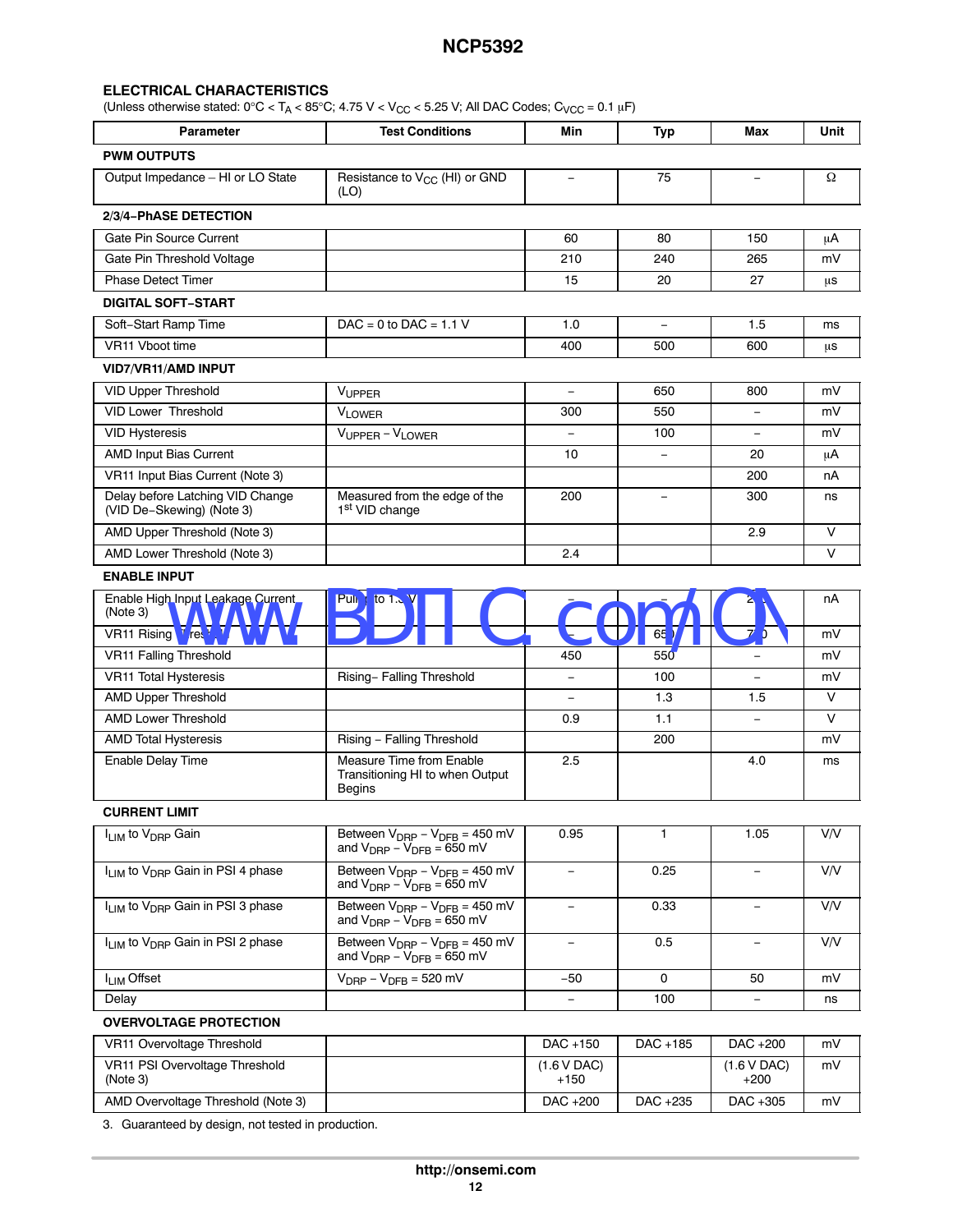#### <span id="page-12-0"></span>**ELECTRICAL CHARACTERISTICS**

(Unless otherwise stated:  $0^{\circ}$ C < T<sub>A</sub> < 85°C; 4.75 V < V<sub>CC</sub> < 5.25 V; All DAC Codes; C<sub>VCC</sub> = 0.1 µF)

| <b>Parameter</b>                                                                   | <b>Test Conditions</b>                                                                                                                                    | Min                                      | <b>Typ</b>                       | Max                                      | Unit          |
|------------------------------------------------------------------------------------|-----------------------------------------------------------------------------------------------------------------------------------------------------------|------------------------------------------|----------------------------------|------------------------------------------|---------------|
| <b>OVERVOLTAGE PROTECTION</b>                                                      |                                                                                                                                                           |                                          |                                  |                                          |               |
| AMD PSI Overvoltage Threshold<br>(Note 3)                                          |                                                                                                                                                           | $(1.55 \text{ V } \text{DAC})$<br>$+200$ | $(1.55 \text{ V DAC})$<br>$+235$ | $(1.55 \text{ V } \text{DAC})$<br>$+305$ | mV            |
| Delay                                                                              |                                                                                                                                                           |                                          | 100                              |                                          | ns            |
| UNDERVOLTAGE PROTECTION                                                            |                                                                                                                                                           |                                          |                                  |                                          |               |
| VCC UVLO Start Threshold                                                           |                                                                                                                                                           | 4                                        | 4.25                             | 4.5                                      | $\vee$        |
| VCC UVLO Stop Threshold                                                            |                                                                                                                                                           | 3.8                                      | 4.05                             | 4.3                                      | $\vee$        |
| VCC UVLO Hysteresis                                                                |                                                                                                                                                           |                                          | 200                              |                                          | mV            |
| VR_HOT                                                                             |                                                                                                                                                           |                                          |                                  |                                          |               |
| VR_HOT Upper Voltage Threshold                                                     | 19.6 k $\Omega$ P.U. to V <sub>CC</sub> , 68 k $\Omega$ <sub>NTC</sub> ,<br>$\beta = 3740$                                                                | 0.257                                    | 0.268                            | 0.280                                    | $\rm V_{CC}$  |
| VR_HOT Lower Voltage Threshold                                                     | 19.6 k $\Omega$ P.U. to VCC, 68 K $\Omega$ <sub>NTC</sub> ,<br>$\beta = 3740$                                                                             | 0.316                                    | 0.329                            | 0.343                                    | $V_{\rm CC}$  |
| VR HOT Output Voltages at<br>Power-up (Note 3)                                     | External Pull-up resistor of 2 $K\Omega$<br>to 5 V, $t_R$ $\sqrt{CC}$ $\leq$ 3 x $t_R$ 5 V,<br>100 $\mu$ s $\leq$ t <sub>R</sub> $\sqrt{CC}$ $\leq$ 20 ms |                                          |                                  | 1.0                                      | V             |
| VR HOT Saturation Output Voltage                                                   | $I$ SINK = 4 mA                                                                                                                                           | $\equiv$                                 | $\equiv$                         | 0.3                                      | $\vee$        |
| VR HOT Output Leakage Current                                                      |                                                                                                                                                           |                                          | $\overline{\phantom{0}}$         | 1                                        | μA            |
| <b>NTC Pin Bias Current</b>                                                        |                                                                                                                                                           | $\equiv$                                 | $\overline{\phantom{0}}$         | $\mathbf{1}$                             | μA            |
| <b>12VMON UVLO</b>                                                                 |                                                                                                                                                           |                                          |                                  |                                          |               |
| 12VMON (High Threshold)                                                            | V <sub>CC</sub> Valid                                                                                                                                     | $\equiv$                                 | 0.77                             | 0.82                                     | V             |
| 12VMON (Low Threshold)                                                             | <b>Vec Valid</b>                                                                                                                                          | 0.66                                     | 0.68                             |                                          | $\vee$        |
| DAC (FEED TOR WIDD TUNCTION)                                                       |                                                                                                                                                           |                                          |                                  |                                          |               |
| Output Source Current                                                              | 3V<br>Vou                                                                                                                                                 | .25                                      |                                  |                                          | mA            |
| <b>Output Sink Current</b>                                                         | $V_{\text{OUT}} = 0.3 \overline{V}$                                                                                                                       | 1.5                                      |                                  |                                          | mA            |
| Max Output Voltage (Note 3)                                                        | $I_{source} = 2 mA$                                                                                                                                       | 3                                        |                                  |                                          | $\vee$        |
| Min Output Voltage (Note 3)                                                        | $I_{\text{sink}} = 2 \text{ mA}$                                                                                                                          |                                          |                                  | 0.5                                      | $\vee$        |
| <b>VRM 11 DAC</b>                                                                  |                                                                                                                                                           |                                          |                                  |                                          |               |
| Positive DAC Slew Rate                                                             |                                                                                                                                                           | 11                                       | $\overline{\phantom{0}}$         | 16.5                                     | $mV/\mu s$    |
| System Voltage Accuracy<br>(DAC Value has a 19 mV Offset Over<br>the Output Value) | $1.0 V <$ DAC $< 1.6 V$<br>$0.8 V <$ DAC $< 1.0 V$<br>$0.5 V <$ DAC $< 0.8 V$                                                                             |                                          |                                  | ±0.5<br>±5<br>$\pm 8$                    | %<br>mV<br>mV |
| <b>AMD DAC</b>                                                                     |                                                                                                                                                           |                                          |                                  |                                          |               |
| Positive DAC Slew Rate                                                             |                                                                                                                                                           | $\equiv$                                 | 3.5                              | 5                                        | $mV/\mu s$    |
| System Voltage Accuracy<br>(DAC Value has a 19 mV Offset Over<br>the Output Value) | 1.0 V < DAC < 1.55 V<br>$0.3750 <$ DAC $< 0.8$ V                                                                                                          | $\overline{\phantom{0}}$                 | $\qquad \qquad -$                | ±0.5<br>±5.0                             | $\%$<br>mV    |
| $V_{CC}$                                                                           |                                                                                                                                                           |                                          |                                  |                                          |               |
| V <sub>CC</sub> Operating Current                                                  | EN Low, No PWM                                                                                                                                            | $\qquad \qquad -$                        | 15                               | 30                                       | mA            |

3. Guaranteed by design, not tested in production.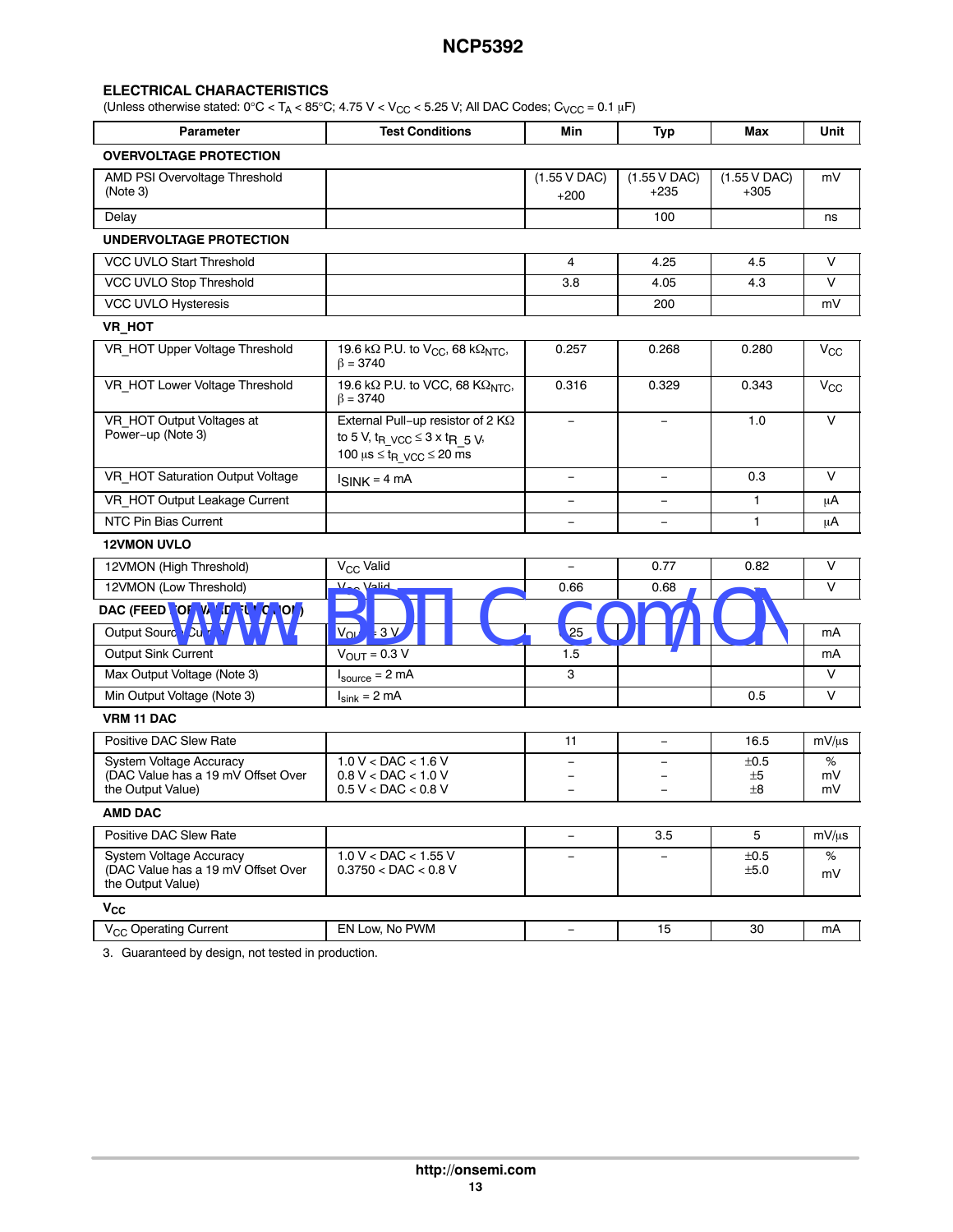<span id="page-13-0"></span>

| VID7<br>800 mV      | VID <sub>6</sub><br>400 mV | VID <sub>5</sub><br>200 mV    | VID4<br>100 mV | VID <sub>3</sub><br>50 mV | VID <sub>2</sub><br>25 mV | VID1<br>12.5 mV | <b>VIDO</b><br>6.25 mV | Voltage<br>(V)      | <b>HEX</b>     |
|---------------------|----------------------------|-------------------------------|----------------|---------------------------|---------------------------|-----------------|------------------------|---------------------|----------------|
| 0                   | $\mathsf{O}\xspace$        | $\mathsf{O}\xspace$           | $\mathsf 0$    | 0                         | $\mathsf 0$               | $\mathsf 0$     | $\mathsf{o}\,$         |                     | 00             |
| 0                   | 0                          | 0                             | 0              | $\mathsf{O}\xspace$       | $\mathsf{O}\xspace$       | $\mathsf{o}$    | $\mathbf{1}$           |                     | 01             |
| $\mathsf{O}\xspace$ | 0                          | 0                             | $\mathsf 0$    | $\mathsf{O}\xspace$       | 0                         | $\mathbf{1}$    | $\mathsf 0$            | 1.60000             | 02             |
| $\mathsf{O}\xspace$ | 0                          | 0                             | $\mathsf 0$    | $\mathsf{O}\xspace$       | $\mathsf 0$               | $\mathbf{1}$    | 1                      | 1.59375             | 03             |
| $\mathsf{O}\xspace$ | $\mathsf{O}\xspace$        | 0                             | $\mathsf 0$    | $\mathsf{O}\xspace$       | $\mathbf{1}$              | 0               | $\mathbf 0$            | 1.58750             | 04             |
| 0                   | 0                          | 0                             | 0              | 0                         | $\mathbf{1}$              | 0               | $\mathbf{1}$           | 1.58125             | 05             |
| 0                   | 0                          | 0                             | 0              | $\mathsf{O}\xspace$       | $\mathbf{1}$              | $\mathbf{1}$    | $\mathsf 0$            | 1.57500             | 06             |
| 0                   | 0                          | 0                             | 0              | $\mathsf{O}\xspace$       | $\mathbf{1}$              | $\mathbf{1}$    | $\mathbf{1}$           | 1.56875             | 07             |
| 0                   | $\mathsf{O}\xspace$        | $\pmb{0}$                     | $\mathsf 0$    | $\mathbf{1}$              | 0                         | 0               | $\mathbf 0$            | 1.56250             | 08             |
| $\mathsf{O}\xspace$ | $\mathsf{O}\xspace$        | $\mathsf{O}\xspace$           | 0              | $\mathbf{1}$              | $\mathsf 0$               | $\mathsf 0$     | 1                      | 1.55625             | 09             |
| 0                   | 0                          | 0                             | 0              | $\mathbf{1}$              | $\mathsf 0$               | $\mathbf{1}$    | 0                      | 1.55000             | 0A             |
| $\mathbf 0$         | 0                          | 0                             | 0              | $\mathbf{1}$              | 0                         | $\mathbf{1}$    | $\mathbf{1}$           | 1.54375             | 0B             |
| 0                   | 0                          | 0                             | 0              | $\mathbf{1}$              | $\mathbf{1}$              | 0               | 0                      | 1.53750             | OC             |
| $\mathsf{O}\xspace$ | $\mathsf{O}\xspace$        | 0                             | $\mathsf 0$    | $\mathbf{1}$              | $\mathbf{1}$              | 0               | $\mathbf{1}$           | 1.53125             | 0D             |
| $\mathsf{O}\xspace$ | 0                          | 0                             | $\mathsf 0$    | $\mathbf{1}$              | 1                         | $\mathbf{1}$    | $\mathbf 0$            | 1.52500             | 0E             |
| 0                   | 0                          | 0                             | $\mathsf 0$    | $\mathbf{1}$              | 1                         | $\mathbf{1}$    | 1                      | 1.51875             | 0F             |
| 0                   | 0                          | 0                             | $\mathbf{1}$   | $\mathsf{O}\xspace$       | 0                         | 0               | $\mathsf 0$            | 1.51250             | 10             |
| 0                   | 0                          | 0                             | $\mathbf{1}$   | 0                         | 0                         | 0               | 1                      | 1.50625             | 11             |
| $\mathsf{O}\xspace$ | $\mathsf{O}\xspace$        | 0                             | $\mathbf{1}$   | $\mathsf{O}\xspace$       | $\mathsf{O}\xspace$       | $\mathbf{1}$    | $\mathsf{O}\xspace$    | 1.50000             | 12             |
| $\mathsf{O}\xspace$ | $\mathsf{O}\xspace$        | 0                             | $\mathbf{1}$   | $\mathsf{O}\xspace$       | $\mathsf{O}\xspace$       | $\mathbf{1}$    | 1                      | 1.49375             | 13             |
| $\mathsf{O}\xspace$ | 0                          | 0                             | $\mathbf{1}$   | $\mathsf{O}\xspace$       | $\mathbf{1}$              | 0               | $\mathbf 0$            | 1.48750             | 14             |
| $\mathsf 0$         | $\mathsf{O}\xspace$        | 0                             | 1              | $\mathsf{O}\xspace$       | $\mathbf{1}$              | 0               | 1                      | 1.48125             | 15             |
| 0                   | $\frac{0}{1}$              | Ω.<br>$\overline{\mathbf{u}}$ | 1              | $\overline{\mathfrak{b}}$ | 1                         | ⊥               | $\Omega$               | 147500              | 16             |
| 0                   |                            |                               |                | $\overline{\mathbf{0}}$   | $\mathbf{1}$              | 1               | 1                      | 46875<br>1          | 17             |
| 0                   | 0                          | $\mathbf{0}$                  | ₽              |                           | $\sim$                    | ÷               | 5                      | 1.4 <sub>0250</sub> | 18             |
| $\mathsf{O}\xspace$ | 0                          | 0                             | 1              | $\mathbf{1}$              | $\mathsf 0$               | 0               | 1                      | 1.45625             | 19             |
| $\mathsf{O}\xspace$ | $\mathsf{O}\xspace$        | 0                             | $\mathbf{1}$   | $\mathbf{1}$              | 0                         | $\mathbf{1}$    | $\mathsf 0$            | 1.45000             | 1A             |
| 0                   | $\mathsf{O}\xspace$        | 0                             | $\mathbf{1}$   | $\mathbf{1}$              | $\mathsf{O}\xspace$       | $\mathbf{1}$    | $\mathbf{1}$           | 1.44375             | 1B             |
| $\mathsf{O}\xspace$ | $\mathsf{O}\xspace$        | 0                             | $\mathbf{1}$   | $\mathbf{1}$              | $\mathbf{1}$              | $\mathsf 0$     | $\mathsf 0$            | 1.43750             | 1 <sup>C</sup> |
| 0                   | 0                          | 0                             | $\mathbf{1}$   | $\mathbf{1}$              | $\mathbf{1}$              | 0               | 1                      | 1.43125             | 1D             |
| $\pmb{0}$           | 0                          | 0                             | $\mathbf{1}$   | 1                         | $\mathbf{1}$              | $\mathbf{1}$    | $\mathbf 0$            | 1.42500             | 1E             |
| 0                   | 0                          | 0                             | 1              | $\mathbf{1}$              | $\mathbf{1}$              | $\mathbf{1}$    | $\mathbf{1}$           | 1.41875             | 1F             |
| 0                   | 0                          | 1                             | 0              | 0                         | 0                         | 0               | 0                      | 1.41250             | 20             |
| 0                   | 0                          | $\mathbf{1}$                  | 0              | 0                         | 0                         | 0               | 1                      | 1.40625             | 21             |
| 0                   | 0                          | $\mathbf{1}$                  | 0              | 0                         | 0                         | $\mathbf{1}$    | 0                      | 1.40000             | 22             |
| 0                   | 0                          | $\mathbf{1}$                  | 0              | 0                         | 0                         | $\mathbf{1}$    | $\mathbf{1}$           | 1.39375             | 23             |
| 0                   | 0                          | $\mathbf{1}$                  | 0              | 0                         | $\mathbf{1}$              | 0               | 0                      | 1.38750             | 24             |
| 0                   | 0                          | $\mathbf{1}$                  | $\mathsf 0$    | 0                         | $\mathbf{1}$              | 0               | 1                      | 1.38125             | 25             |
| 0                   | 0                          | $\mathbf{1}$                  | 0              | 0                         | $\mathbf{1}$              | $\mathbf{1}$    | 0                      | 1.37500             | 26             |
| 0                   | 0                          | 1                             | 0              | 0                         | $\mathbf{1}$              | $\mathbf{1}$    | 1                      | 1.36875             | 27             |
| 0                   | 0                          | $\mathbf{1}$                  | 0              | $\mathbf{1}$              | 0                         | 0               | 0                      | 1.36250             | 28             |
| 0                   | 0                          | $\mathbf{1}$                  | 0              | $\mathbf{1}$              | 0                         | 0               | $\mathbf{1}$           | 1.35625             | 29             |
| 0                   | 0                          | $\mathbf{1}$                  | $\mathsf 0$    | $\mathbf{1}$              | 0                         | $\mathbf{1}$    | $\mathsf{O}\xspace$    | 1.35000             | 2A             |
| 0                   | 0                          | $\mathbf{1}$                  | 0              | $\mathbf{1}$              | 0                         | $\mathbf{1}$    | $\mathbf{1}$           | 1.34375             | 2Β             |
| 0                   | 0                          | $\mathbf{1}$                  | 0              | $\mathbf{1}$              | $\mathbf{1}$              | 0               | 0                      | 1.33750             | 2C             |
| $\mathsf{O}\xspace$ | 0                          | $\mathbf{1}$                  | 0              | 1                         | $\mathbf{1}$              | 0               | $\mathbf{1}$           | 1.33125             | 2D             |
| 0                   | 0                          | $\mathbf{1}$                  | 0              | $\mathbf{1}$              | $\mathbf{1}$              | $\mathbf{1}$    | 0                      | 1.32500             | 2E             |
| 0                   | 0                          | $\mathbf{1}$                  | 0              | $\mathbf{1}$              | $\mathbf{1}$              | $\mathbf{1}$    | $\mathbf{1}$           | 1.31875             | 2F             |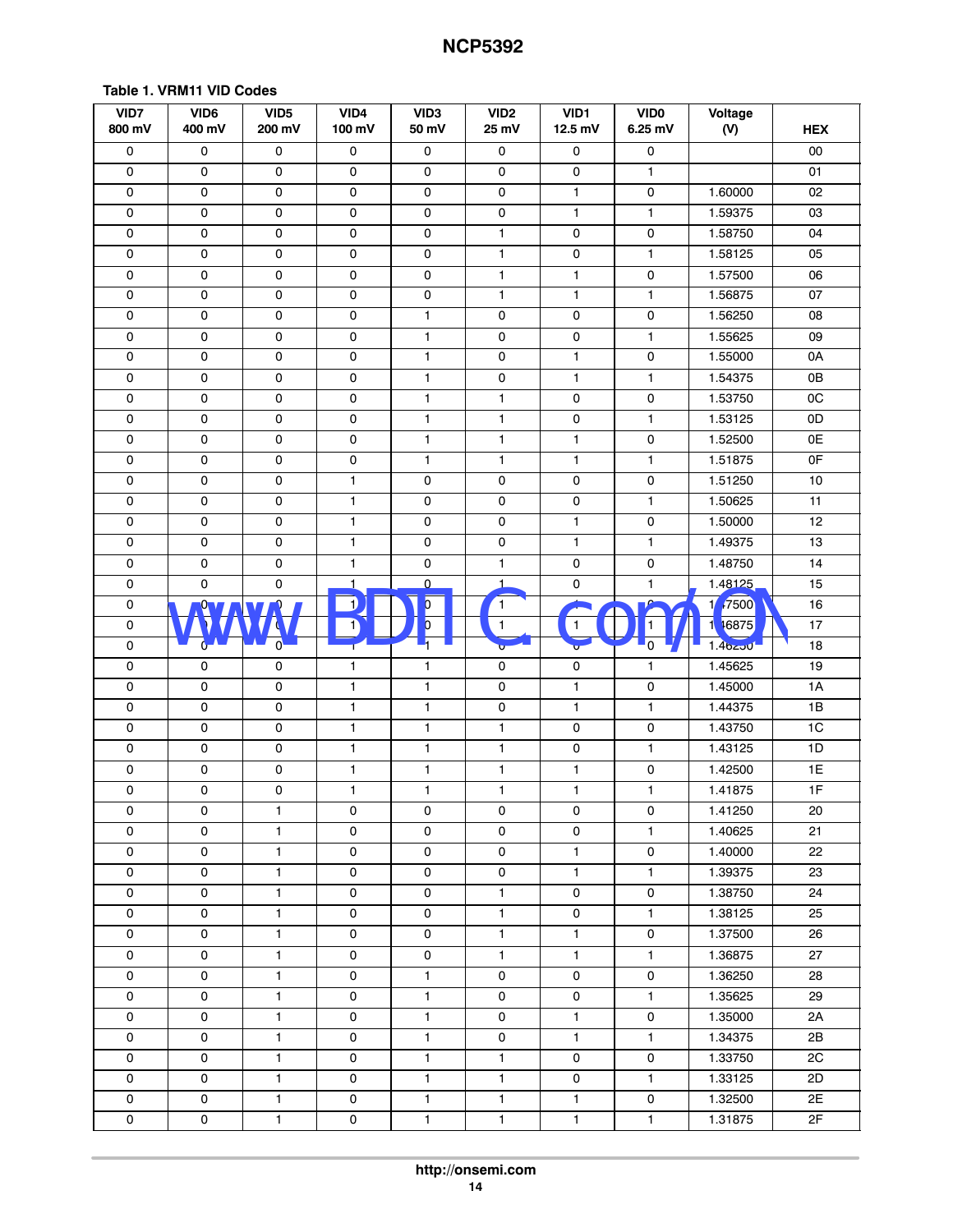| VID7<br>800 mV      | VID6<br>400 mV              | VID <sub>5</sub><br>200 mV | VID4<br>100 mV          | VID <sub>3</sub><br>50 mV | VID <sub>2</sub><br>25 mV | VID1<br>12.5 mV | <b>VIDO</b><br>6.25 mV | Voltage<br>(V) | <b>HEX</b> |
|---------------------|-----------------------------|----------------------------|-------------------------|---------------------------|---------------------------|-----------------|------------------------|----------------|------------|
| 0                   | 0                           | $\mathbf{1}$               | $\mathbf{1}$            | 0                         | 0                         | 0               | 0                      | 1.31250        | 30         |
| 0                   | 0                           | 1                          | $\mathbf{1}$            | 0                         | 0                         | 0               | $\mathbf{1}$           | 1.30625        | 31         |
| 0                   | 0                           | $\mathbf{1}$               | $\mathbf{1}$            | $\mathsf{O}\xspace$       | $\mathsf{o}\,$            | $\mathbf{1}$    | $\mathsf 0$            | 1.30000        | 32         |
| $\mathsf{O}\xspace$ | 0                           | 1                          | $\mathbf{1}$            | $\mathsf{O}\xspace$       | 0                         | $\mathbf{1}$    | $\mathbf{1}$           | 1.29375        | 33         |
| $\mathsf 0$         | 0                           | 1                          | $\mathbf{1}$            | $\mathsf 0$               | $\mathbf{1}$              | 0               | 0                      | 1.28750        | 34         |
| 0                   | $\mathsf{O}\xspace$         | 1                          | $\mathbf{1}$            | $\mathsf{O}\xspace$       | $\mathbf{1}$              | 0               | 1                      | 1.28125        | 35         |
| 0                   | 0                           | 1                          | $\mathbf{1}$            | $\mathsf{O}\xspace$       | $\mathbf{1}$              | $\mathbf{1}$    | $\mathsf{o}\,$         | 1.27500        | 36         |
| $\mathsf{O}\xspace$ | 0                           | 1                          | $\mathbf{1}$            | $\mathsf{O}\xspace$       | $\mathbf{1}$              | $\mathbf{1}$    | 1                      | 1.26875        | 37         |
| $\mathsf{O}\xspace$ | $\mathsf{O}\xspace$         | 1                          | $\mathbf{1}$            | $\mathbf{1}$              | $\mathsf 0$               | 0               | $\mathsf{O}\xspace$    | 1.26250        | 38         |
| $\mathsf{O}\xspace$ | 0                           | 1                          | $\mathbf{1}$            | $\mathbf{1}$              | 0                         | 0               | $\mathbf{1}$           | 1.25625        | 39         |
| 0                   | 0                           | $\mathbf{1}$               | $\mathbf{1}$            | $\mathbf{1}$              | 0                         | $\mathbf{1}$    | $\mathbf 0$            | 1.25000        | ЗA         |
| 0                   | 0                           | $\mathbf{1}$               | $\mathbf{1}$            | $\mathbf{1}$              | $\mathsf{O}\xspace$       | $\mathbf{1}$    | 1                      | 1.24375        | 3B         |
| 0                   | 0                           | 1                          | $\mathbf{1}$            | $\mathbf{1}$              | $\mathbf{1}$              | 0               | 0                      | 1.23750        | 3C         |
| 0                   | 0                           | 1                          | $\mathbf{1}$            | $\mathbf{1}$              | $\mathbf{1}$              | 0               | 1                      | 1.23125        | 3D         |
| 0                   | $\mathsf{O}\xspace$         | $\mathbf{1}$               | $\mathbf{1}$            | $\mathbf{1}$              | $\mathbf{1}$              | $\mathbf{1}$    | $\mathsf 0$            | 1.22500        | 3E         |
| $\mathsf{O}\xspace$ | 0                           | $\mathbf{1}$               | $\mathbf{1}$            | $\mathbf{1}$              | $\mathbf{1}$              | $\mathbf{1}$    | $\mathbf{1}$           | 1.21875        | 3F         |
| $\mathsf{O}\xspace$ | 1                           | 0                          | $\mathsf 0$             | $\mathsf{O}$              | $\mathsf 0$               | 0               | $\mathsf 0$            | 1.21250        | 40         |
| 0                   | $\mathbf{1}$                | 0                          | $\mathsf 0$             | $\mathsf{O}\xspace$       | 0                         | 0               | $\mathbf{1}$           | 1.20625        | 41         |
| $\mathsf{O}\xspace$ | 1                           | 0                          | 0                       | 0                         | 0                         | $\mathbf{1}$    | 0                      | 1.20000        | 42         |
| 0                   | 1                           | 0                          | 0                       | 0                         | 0                         | $\mathbf{1}$    | $\mathbf{1}$           | 1.19375        | 43         |
| $\mathsf{O}\xspace$ | $\mathbf{1}$                | 0                          | $\pmb{0}$               | $\mathsf{O}\xspace$       | $\mathbf{1}$              | 0               | $\mathsf{O}\xspace$    | 1.18750        | 44         |
| $\mathsf{O}\xspace$ | $\mathbf{1}$                | 0                          | $\overline{\mathbf{0}}$ | $\mathsf{O}\xspace$       | $\mathbf{1}$              | 0               | 1                      | 1.18125        | 45         |
| 0                   | $\overline{1}$<br>$\bullet$ | ρ.                         | $\mathbf{Q}$            | $\overline{\mathfrak{b}}$ | 1                         | 1               | $\Omega$               | 1/7500         | 46         |
| 0                   |                             |                            | $\mathbf{O}$            | $\overline{O}$            | 1                         | 1               | 1                      | 16875<br>1.    | 47         |
| 0                   |                             | $\mathbf{0}$               |                         |                           | Ū                         | Û               | ს                      | $1.10250 -$    | 48         |
| 0                   | 1                           | 0                          | 0                       | $\mathbf{1}$              | $\mathsf 0$               | 0               | 1                      | 1.15625        | 49         |
| $\mathsf{O}\xspace$ | $\mathbf{1}$                | 0                          | $\mathsf 0$             | $\mathbf{1}$              | 0                         | $\mathbf{1}$    | $\mathsf{O}\xspace$    | 1.15000        | 4A         |
| 0                   | $\mathbf{1}$                | 0                          | $\mathsf 0$             | $\mathbf{1}$              | 0                         | $\mathbf{1}$    | $\mathbf{1}$           | 1.14375        | 4B         |
| $\mathsf{O}\xspace$ | 1                           | 0                          | $\mathsf 0$             | $\mathbf{1}$              | $\mathbf{1}$              | 0               | $\mathbf 0$            | 1.13750        | 4C         |
| 0                   | 1                           | 0                          | $\mathsf 0$             | $\mathbf{1}$              | $\mathbf{1}$              | 0               | $\mathbf{1}$           | 1.13125        | 4D         |
| $\pmb{0}$           | 1                           | $\mathsf 0$                | $\mathsf 0$             | $\mathbf{1}$              | $\mathbf{1}$              | $\mathbf{1}$    | $\mathsf{O}\xspace$    | 1.12500        | 4E         |
| 0                   | 1                           | 0                          | 0                       | 1                         | $\mathbf{1}$              | 1               | 1                      | 1.11875        | 4F         |
| 0                   | 1                           | 0                          | 1                       | 0                         | 0                         | 0               | $\mathsf{o}\,$         | 1.11250        | 50         |
| 0                   | 1                           | 0                          | $\mathbf{1}$            | $\mathsf{O}\xspace$       | 0                         | 0               | 1                      | 1.10625        | 51         |
| $\mathsf{O}\xspace$ | 1                           | 0                          | 1                       | $\mathsf{O}\xspace$       | 0                         | $\mathbf{1}$    | $\mathsf 0$            | 1.10000        | 52         |
| 0                   | 1                           | 0                          | $\mathbf{1}$            | 0                         | 0                         | $\mathbf{1}$    | 1                      | 1.09375        | 53         |
| 0                   | 1                           | 0                          | 1                       | 0                         | $\mathbf{1}$              | 0               | 0                      | 1.08750        | 54         |
| $\mathsf{O}\xspace$ | 1                           | 0                          | $\mathbf{1}$            | 0                         | $\mathbf{1}$              | 0               | 1                      | 1.08125        | 55         |
| 0                   | $\mathbf{1}$                | 0                          | $\mathbf{1}$            | 0                         | $\mathbf{1}$              | $\mathbf{1}$    | $\mathsf 0$            | 1.07500        | 56         |
| 0                   | 1                           | 0                          | $\mathbf{1}$            | $\mathsf{O}\xspace$       | $\mathbf{1}$              | $\mathbf{1}$    | 1                      | 1.06875        | 57         |
| $\mathsf{O}\xspace$ | 1                           | 0                          | $\mathbf{1}$            | 1                         | 0                         | 0               | $\mathsf 0$            | 1.06250        | 58         |
| 0                   | 1                           | 0                          | $\mathbf{1}$            | 1                         | 0                         | 0               | $\mathbf{1}$           | 1.05625        | 59         |
| $\mathsf{O}\xspace$ | 1                           | 0                          | 1                       | $\mathbf{1}$              | 0                         | $\mathbf{1}$    | $\mathsf{O}\xspace$    | 1.05000        | 5A         |
| 0                   | 1                           | 0                          | $\mathbf{1}$            | 1                         | 0                         | $\mathbf{1}$    | 1                      | 1.04375        | 5B         |
| 0                   | $\mathbf{1}$                | 0                          | $\mathbf{1}$            | $\mathbf{1}$              | $\mathbf{1}$              | 0               | $\mathsf{o}\,$         | 1.03750        | 5C         |
| 0                   | $\mathbf{1}$                | 0                          | $\mathbf{1}$            | 1                         | $\mathbf{1}$              | 0               | $\mathbf{1}$           | 1.03125        | 5D         |
| $\mathsf{O}\xspace$ | $\mathbf{1}$                | 0                          | 1                       | $\mathbf{1}$              | $\mathbf{1}$              | $\mathbf{1}$    | $\mathsf{O}\xspace$    | 1.02500        | 5E         |
| $\mathsf{O}\xspace$ | 1                           | 0                          | $\mathbf{1}$            | $\mathbf{1}$              | $\mathbf{1}$              | $\mathbf{1}$    | 1                      | 1.01875        | 5F         |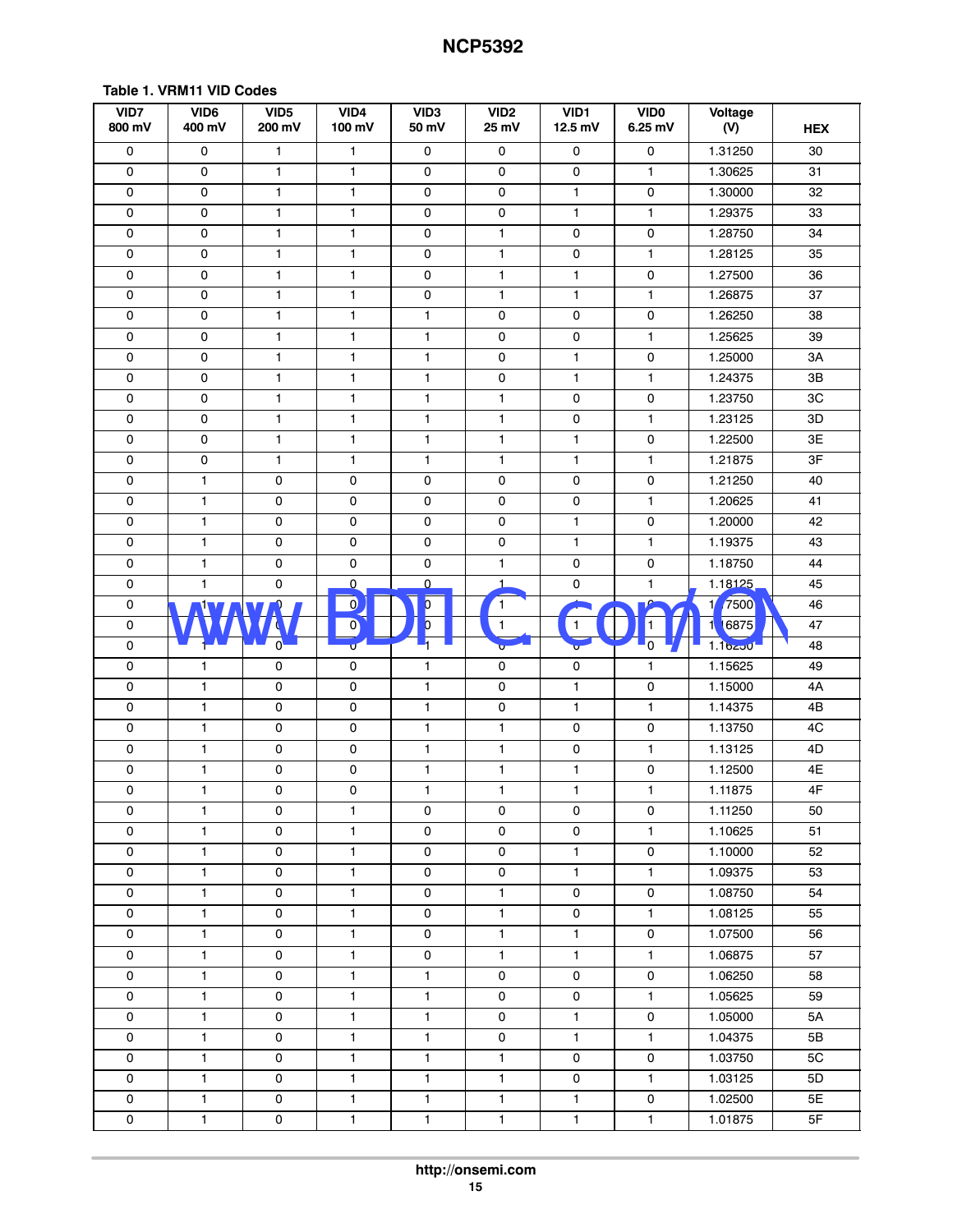| VID7<br>800 mV      | VID6<br>400 mV      | VID <sub>5</sub><br>200 mV | VID4<br>100 mV | VID <sub>3</sub><br>50 mV | VID <sub>2</sub><br>25 mV | VID1<br>12.5 mV | <b>VIDO</b><br>6.25 mV | Voltage<br>(V) | <b>HEX</b>    |
|---------------------|---------------------|----------------------------|----------------|---------------------------|---------------------------|-----------------|------------------------|----------------|---------------|
| 0                   | 1                   | 1                          | 0              | 0                         | 0                         | 0               | 0                      | 1.01250        | 60            |
| 0                   | $\mathbf{1}$        | 1                          | 0              | 0                         | 0                         | 0               | $\mathbf{1}$           | 1.00625        | 61            |
| $\pmb{0}$           | $\mathbf{1}$        | $\mathbf{1}$               | $\mathsf 0$    | $\mathsf{O}\xspace$       | 0                         | $\mathbf{1}$    | $\mathsf 0$            | 1.00000        | 62            |
| $\pmb{0}$           | $\mathbf{1}$        | 1                          | $\mathsf 0$    | $\mathsf{O}\xspace$       | 0                         | $\mathbf{1}$    | $\mathbf{1}$           | 0.99375        | 63            |
| $\mathsf{O}\xspace$ | 1                   | 1                          | $\mathsf 0$    | $\mathsf 0$               | $\mathbf{1}$              | 0               | $\mathbf 0$            | 0.98750        | 64            |
| 0                   | 1                   | 1                          | $\mathsf 0$    | $\mathsf{O}\xspace$       | 1                         | 0               | 1                      | 0.98125        | 65            |
| $\mathbf 0$         | 1                   | $\mathbf{1}$               | 0              | $\mathsf{O}\xspace$       | $\mathbf{1}$              | $\mathbf{1}$    | $\mathsf 0$            | 0.97500        | 66            |
| $\mathsf{O}\xspace$ | 1                   | 1                          | 0              | $\mathsf{O}\xspace$       | $\mathbf{1}$              | $\mathbf{1}$    | 1                      | 0.96875        | 67            |
| $\pmb{0}$           | $\mathbf{1}$        | 1                          | $\pmb{0}$      | $\mathbf{1}$              | $\mathsf 0$               | 0               | $\mathsf{O}\xspace$    | 0.96250        | 68            |
| $\mathsf{O}\xspace$ | 1                   | 1                          | $\mathsf 0$    | $\mathbf{1}$              | 0                         | 0               | 1                      | 0.95625        | 69            |
| $\mathsf{O}\xspace$ | 1                   | 1                          | $\mathsf 0$    | $\mathbf{1}$              | 0                         | $\mathbf{1}$    | $\mathbf 0$            | 0.95000        | 6A            |
| 0                   | 1                   | $\mathbf{1}$               | 0              | $\mathbf{1}$              | $\mathsf{O}\xspace$       | $\mathbf{1}$    | 1                      | 0.94375        | 6B            |
| 0                   | 1                   | 1                          | 0              | $\mathbf{1}$              | $\mathbf{1}$              | 0               | 0                      | 0.93750        | 6C            |
| 0                   | 1                   | 1                          | $\mathsf 0$    | $\mathbf{1}$              | 1                         | 0               | 1                      | 0.93125        | 6D            |
| $\pmb{0}$           | $\mathbf{1}$        | $\mathbf{1}$               | $\mathsf 0$    | $\mathbf{1}$              | $\mathbf{1}$              | $\mathbf{1}$    | $\mathsf 0$            | 0.92500        | 6E            |
| $\mathsf{O}\xspace$ | $\mathbf{1}$        | 1                          | $\mathsf 0$    | $\mathbf{1}$              | $\mathbf{1}$              | $\mathbf{1}$    | $\mathbf{1}$           | 0.91875        | 6F            |
| $\mathsf{O}\xspace$ | 1                   | 1                          | $\mathbf{1}$   | $\mathsf{O}\xspace$       | $\mathsf 0$               | 0               | $\mathsf 0$            | 0.91250        | 70            |
| 0                   | $\mathbf{1}$        | 1                          | $\mathbf{1}$   | $\mathsf{O}\xspace$       | 0                         | 0               | $\mathbf{1}$           | 0.90625        | 71            |
| $\mathsf{O}\xspace$ | 1                   | 1                          | $\mathbf{1}$   | $\mathsf{O}\xspace$       | 0                         | $\mathbf{1}$    | $\mathbf 0$            | 0.90000        | 72            |
| $\mathsf{O}\xspace$ | 1                   | 1                          | $\mathbf{1}$   | 0                         | 0                         | $\mathbf{1}$    | $\mathbf{1}$           | 0.89375        | 73            |
| $\mathsf{O}\xspace$ | $\mathbf{1}$        | 1                          | $\mathbf{1}$   | $\mathsf{O}\xspace$       | $\mathbf{1}$              | 0               | $\mathsf{O}\xspace$    | 0.88750        | 74            |
| $\pmb{0}$           | $\mathbf{1}$        | $\mathbf{1}$               | 1              | $\mathsf{O}\xspace$       | $\mathbf{1}$              | 0               | 1                      | 0.88125        | 75            |
| $\pmb{0}$           | <b>14</b>           |                            | 1              | $\overline{\mathfrak{b}}$ | $\mathbf{1}$              | 1               | $\Omega$               | 0 37500        | 76            |
| 0                   |                     |                            |                | $\overline{O}$            | 1                         | 1               | 1                      | 0 36875        | $77\,$        |
| 0                   |                     | $\mathbf{1}^{\prime}$      |                |                           |                           | Û               | ს                      | $0.86250 -$    | 78            |
| 0                   | 1                   | 1                          | 1              | $\mathbf{1}$              | $\mathsf 0$               | 0               | 1                      | 0.85625        | 79            |
| $\mathsf{O}\xspace$ | $\mathbf{1}$        | $\mathbf{1}$               | $\mathbf{1}$   | $\mathbf{1}$              | $\mathsf{O}\xspace$       | $\mathbf{1}$    | $\mathsf{O}\xspace$    | 0.85000        | 7A            |
| 0                   | $\mathbf{1}$        | 1                          | $\mathbf{1}$   | $\mathbf{1}$              | $\mathsf 0$               | $\mathbf{1}$    | $\mathbf{1}$           | 0.84375        | $7\mathsf{B}$ |
| $\mathsf{O}\xspace$ | 1                   | 1                          | $\mathbf{1}$   | $\mathbf{1}$              | $\mathbf{1}$              | 0               | $\mathbf 0$            | 0.83750        | 7C            |
| 0                   | 1                   | $\mathbf{1}$               | $\mathbf{1}$   | $\mathbf{1}$              | $\mathbf{1}$              | 0               | $\mathbf{1}$           | 0.83125        | 7D            |
| $\pmb{0}$           | $\mathbf{1}$        | $\mathbf{1}$               | $\mathbf{1}$   | $\mathbf{1}$              | $\mathbf{1}$              | $\mathbf{1}$    | $\mathbf 0$            | 0.82500        | 7E            |
| 0                   | 1                   | $\mathbf{1}$               | 1              | 1                         | $\mathbf{1}$              | 1               | 1                      | 0.81875        | 7F            |
| 1                   | 0                   | 0                          | 0              | 0                         | 0                         | 0               | $\mathsf{o}\,$         | 0.81250        | 80            |
| 1                   | 0                   | 0                          | 0              | 0                         | 0                         | 0               | 1                      | 0.80625        | 81            |
| 1                   | 0                   | 0                          | 0              | 0                         | 0                         | $\mathbf{1}$    | $\mathsf 0$            | 0.80000        | 82            |
| 1                   | 0                   | 0                          | 0              | 0                         | 0                         | $\mathbf{1}$    | 1                      | 0.79375        | 83            |
| 1                   | 0                   | 0                          | 0              | 0                         | $\mathbf{1}$              | 0               | 0                      | 0.78750        | 84            |
| 1                   | 0                   | 0                          | 0              | 0                         | $\mathbf{1}$              | 0               | 1                      | 0.78125        | 85            |
| $\mathbf{1}$        | 0                   | 0                          | 0              | 0                         | $\mathbf{1}$              | $\mathbf{1}$    | $\mathsf 0$            | 0.77500        | 86            |
| $\mathbf{1}$        | 0                   | 0                          | $\mathsf 0$    | $\mathsf{O}\xspace$       | $\mathbf{1}$              | $\mathbf{1}$    | 1                      | 0.76875        | 87            |
| $\mathbf{1}$        | $\mathsf{O}\xspace$ | 0                          | $\mathsf 0$    | $\mathbf{1}$              | 0                         | 0               | $\mathsf 0$            | 0.76250        | 88            |
| 1                   | 0                   | 0                          | $\mathsf 0$    | $\mathbf{1}$              | 0                         | 0               | $\mathbf{1}$           | 0.75625        | 89            |
| 1                   | 0                   | 0                          | $\mathsf 0$    | $\mathbf{1}$              | 0                         | $\mathbf{1}$    | $\mathsf{O}\xspace$    | 0.75000        | 8A            |
| 1                   | 0                   | 0                          | 0              | 1                         | 0                         | $\mathbf{1}$    | 1                      | 0.74375        | 8Β            |
| $\mathbf{1}$        | 0                   | 0                          | 0              | $\mathbf{1}$              | $\mathbf{1}$              | 0               | $\mathsf{o}\,$         | 0.73750        | 8C            |
| $\mathbf{1}$        | 0                   | 0                          | 0              | 1                         | $\mathbf{1}$              | 0               | $\mathbf{1}$           | 0.73125        | 8D            |
| 1                   | 0                   | 0                          | $\mathsf 0$    | $\mathbf{1}$              | $\mathbf{1}$              | $\mathbf{1}$    | $\mathsf{O}\xspace$    | 0.72500        | 8E            |
| 1                   | 0                   | 0                          | $\mathsf 0$    | $\mathbf{1}$              | $\mathbf{1}$              | $\mathbf{1}$    | 1                      | 0.71875        | 8F            |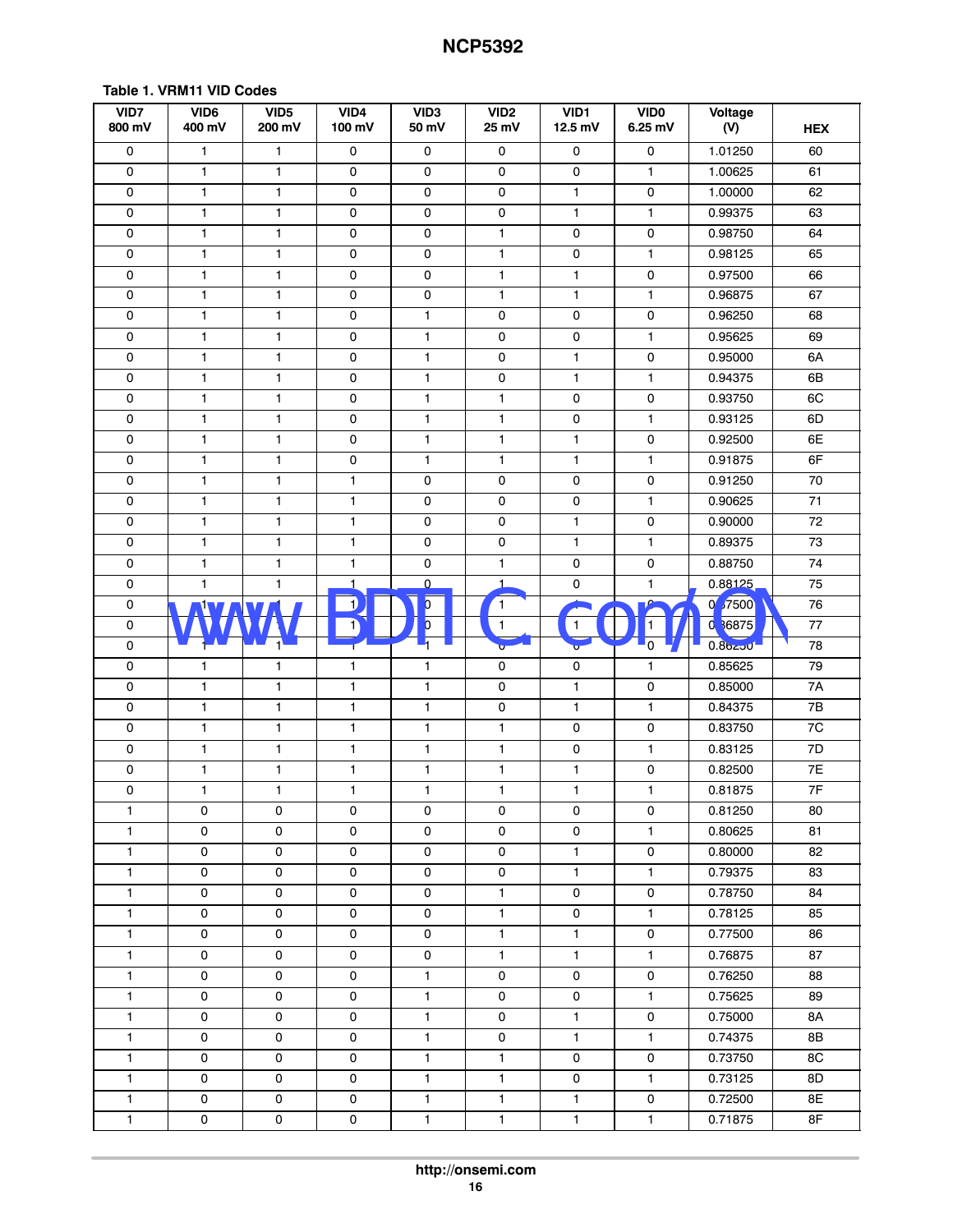| VID7<br>800 mV | VID <sub>6</sub><br>400 mV | VID <sub>5</sub><br>200 mV | VID4<br>100 mV | VID <sub>3</sub><br>50 mV | VID <sub>2</sub><br>25 mV | VID1<br>12.5 mV | <b>VIDO</b><br>6.25 mV | Voltage<br>(V) | <b>HEX</b>     |
|----------------|----------------------------|----------------------------|----------------|---------------------------|---------------------------|-----------------|------------------------|----------------|----------------|
| $\mathbf{1}$   | $\mathbf 0$                | 0                          | $\mathbf{1}$   | $\mathsf{O}\xspace$       | 0                         | $\mathbf 0$     | 0                      | 0.71250        | 90             |
| $\mathbf{1}$   | 0                          | 0                          | $\mathbf{1}$   | 0                         | 0                         | 0               | $\mathbf{1}$           | 0.70625        | 91             |
| $\mathbf{1}$   | 0                          | 0                          | $\mathbf{1}$   | 0                         | 0                         | $\mathbf{1}$    | 0                      | 0.70000        | 92             |
| $\mathbf{1}$   | 0                          | 0                          | $\mathbf{1}$   | $\mathbf 0$               | 0                         | $\mathbf{1}$    | $\mathbf{1}$           | 0.69375        | 93             |
| $\mathbf{1}$   | 0                          | 0                          | $\mathbf{1}$   | $\mathbf 0$               | 1                         | 0               | $\mathsf 0$            | 0.68750        | 94             |
| $\mathbf{1}$   | 0                          | 0                          | 1              | 0                         | 1                         | 0               | $\mathbf{1}$           | 0.68125        | 95             |
| 1              | 0                          | 0                          | 1              | 0                         | $\mathbf{1}$              | 1               | 0                      | 0.67500        | 96             |
| $\mathbf{1}$   | $\mathsf{O}\xspace$        | 0                          | $\mathbf{1}$   | 0                         | $\mathbf{1}$              | 1               | $\mathbf{1}$           | 0.66875        | 97             |
| $\mathbf{1}$   | 0                          | 0                          | $\mathbf{1}$   | $\mathbf{1}$              | 0                         | 0               | $\mathbf 0$            | 0.66250        | 98             |
| $\mathbf{1}$   | 0                          | 0                          | $\mathbf{1}$   | $\mathbf{1}$              | 0                         | 0               | $\mathbf{1}$           | 0.65625        | 99             |
| $\mathbf{1}$   | 0                          | 0                          | 1              | 1                         | 0                         | 1               | 0                      | 0.65000        | 9A             |
| $\mathbf{1}$   | 0                          | 0                          | $\mathbf{1}$   | $\mathbf{1}$              | 0                         | 1               | $\mathbf{1}$           | 0.64375        | 9B             |
| $\mathbf{1}$   | 0                          | 0                          | $\mathbf{1}$   | $\mathbf{1}$              | $\mathbf{1}$              | 0               | $\mathsf 0$            | 0.63750        | 9C             |
| $\mathbf{1}$   | 0                          | 0                          | $\mathbf{1}$   | $\mathbf{1}$              | $\mathbf{1}$              | 0               | $\mathbf{1}$           | 0.63125        | 9D             |
| $\mathbf{1}$   | 0                          | 0                          | $\mathbf{1}$   | $\mathbf{1}$              | 1                         | 1               | $\mathsf 0$            | 0.62500        | 9E             |
| $\mathbf{1}$   | 0                          | 0                          | $\mathbf{1}$   | 1                         | $\mathbf{1}$              | $\mathbf{1}$    | $\overline{1}$         | 0.61875        | 9F             |
| 1              | 0                          | $\mathbf{1}$               | 0              | 0                         | 0                         | 0               | $\pmb{0}$              | 0.61250        | A <sub>0</sub> |
| $\mathbf{1}$   | 0                          | $\mathbf{1}$               | 0              | 0                         | 0                         | 0               | $\mathbf{1}$           | 0.60625        | A1             |
| $\mathbf{1}$   | 0                          | $\mathbf{1}$               | 0              | 0                         | 0                         | 1               | $\pmb{0}$              | 0.60000        | A2             |
| $\mathbf{1}$   | 0                          | $\mathbf{1}$               | 0              | 0                         | 0                         | 1               | $\overline{1}$         | 0.59375        | A <sub>3</sub> |
| $\mathbf{1}$   | 0                          | $\mathbf{1}$               | 0              | 0                         | $\mathbf{1}$              | 0               | $\mathsf 0$            | 0.58750        | A4             |
| $\mathbf{1}$   | $\mathbf 0$                | 1                          | $\pmb{0}$      | 0                         | $\mathbf{1}$              | 0               | $\mathbf{1}$           | 0.58125        | A <sub>5</sub> |
| $\mathbf{1}$   | <u>Ω</u>                   |                            | $\mathbf{Q}$   | $\blacklozenge$           | $\mathbf{1}$              | 1               | $\Omega$               | 0 57500        | A6             |
| $\mathbf{1}$   |                            |                            | $\mathbf{O}$   | $\overline{0}$            | $\mathbf{1}$              | $\mathbf{1}$    | 1                      | 0 56875        | A7             |
| $\mathbf{1}$   | Ó.                         | $1^{\mathsf{L}}$           | б              | ч                         | Ù                         | ÷               | 5                      | 0.56250        | A8             |
| $\mathbf{1}$   | 0                          | $\mathbf{1}$               | 0              | $\mathbf{1}$              | 0                         | 0               | $\mathbf{1}$           | 0.55625        | A9             |
| $\mathbf{1}$   | $\mathbf 0$                | $\mathbf{1}$               | 0              | $\mathbf{1}$              | 0                         | $\mathbf{1}$    | $\mathsf 0$            | 0.55000        | AA             |
| $\mathbf{1}$   | 0                          | $\mathbf{1}$               | 0              | 1                         | 0                         | 1               | $\mathbf{1}$           | 0.54375        | AB             |
| $\mathbf{1}$   | 0                          | $\mathbf{1}$               | 0              | 1                         | 1                         | 0               | $\mathsf 0$            | 0.53750        | AC             |
| $\mathbf{1}$   | 0                          | $\mathbf{1}$               | 0              | $\mathbf{1}$              | 1                         | 0               | $\mathbf{1}$           | 0.53125        | <b>AD</b>      |
| $\mathbf{1}$   | 0                          | $\mathbf{1}$               | 0              | 1                         | $\mathbf{1}$              | 1               | 0                      | 0.52500        | AE             |
| $\mathbf{1}$   | 0                          | $\mathbf{1}$               | 0              | 1                         | $\mathbf{1}$              | $\mathbf{1}$    | $\mathbf{1}$           | 0.51875        | AF             |
| $\mathbf{1}$   | 0                          | $\mathbf{1}$               | $\mathbf{1}$   | 0                         | 0                         | 0               | 0                      | 0.51250        | B <sub>0</sub> |
| $\mathbf{1}$   | 0                          | $\mathbf{1}$               | $\mathbf{1}$   | 0                         | 0                         | 0               | $\mathbf{1}$           | 0.50625        | B1             |
| $\mathbf{1}$   | 0                          | $\mathbf{1}$               | $\mathbf{1}$   | 0                         | $\mathbf 0$               | $\mathbf{1}$    | $\mathbf 0$            | 0.50000        | <b>B2</b>      |
| $\mathbf{1}$   | $\mathbf{1}$               | $\mathbf{1}$               | $\mathbf{1}$   | $\mathbf{1}$              | $\mathbf{1}$              | 1               | 0                      | <b>OFF</b>     | FE.            |
| $\mathbf{1}$   | $\mathbf{1}$               | $\mathbf{1}$               | $\mathbf{1}$   | 1                         | 1                         | $\mathbf{1}$    | $\mathbf{1}$           | <b>OFF</b>     | FF             |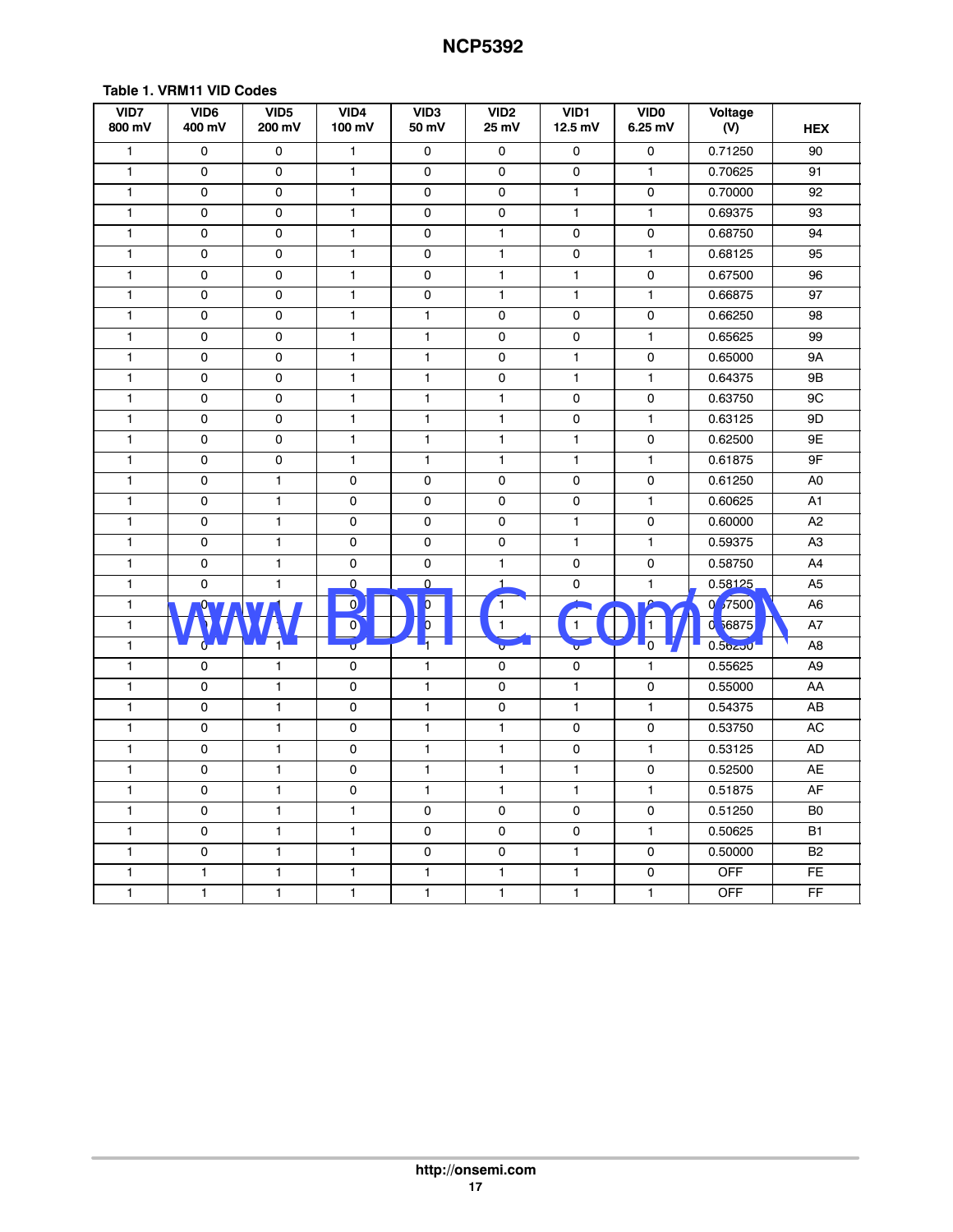<span id="page-17-0"></span>

| Table 2. AMD FTOCESSOL 0-DIL VID COUP |                  |                              |                              |                  |                   |                     |              |  |
|---------------------------------------|------------------|------------------------------|------------------------------|------------------|-------------------|---------------------|--------------|--|
|                                       |                  |                              | (VID) Codes                  |                  |                   | <b>Nominal Vout</b> | <b>Units</b> |  |
| V <sub>1D5</sub>                      | V <sub>ID4</sub> | V <sub>1D3</sub>             | V <sub>1D2</sub>             | V <sub>ID1</sub> | <b>VIDO</b>       |                     |              |  |
| $\mathsf{O}\xspace$                   | 0                | 0                            | 0                            | 0                | 0                 | 1.550               | V            |  |
| $\mathsf{O}$                          | 0                | 0                            | 0                            | 0                | $\mathbf{1}$      | 1.525               | V            |  |
| $\mathsf{O}$                          | 0                | 0                            | 0                            | $\mathbf{1}$     | 0                 | 1.500               | V            |  |
| $\pmb{0}$                             | $\mathsf{o}\,$   | 0                            | 0                            | $\mathbf{1}$     | $\mathbf{1}$      | 1.475               | V            |  |
| $\pmb{0}$                             | $\mathsf{o}\,$   | 0                            | $\mathbf{1}$                 | $\pmb{0}$        | 0                 | 1.450               | V            |  |
| 0                                     | 0                | 0                            | 1                            | 0                | $\mathbf{1}$      | 1.425               | V            |  |
| 0                                     | 0                | 0                            | $\mathbf{1}$                 | $\mathbf{1}$     | 0                 | 1.400               | V            |  |
| $\pmb{0}$                             | $\pmb{0}$        | 0                            | $\mathbf{1}$                 | $\mathbf{1}$     | $\mathbf{1}$      | 1.375               | V            |  |
| $\pmb{0}$                             | 0                | $\mathbf{1}$                 | 0                            | 0                | 0                 | 1.350               | V            |  |
| $\pmb{0}$                             | 0                | $\mathbf{1}$                 | 0                            | 0                | $\mathbf{1}$      | 1.325               | V            |  |
| $\pmb{0}$                             | 0                | $\mathbf{1}$                 | 0                            | $\mathbf{1}$     | 0                 | 1.300               | V            |  |
| $\mathsf 0$                           | 0                | $\mathbf{1}$                 | 0                            | $\mathbf{1}$     | $\mathbf{1}$      | 1.275               | V            |  |
| $\pmb{0}$                             | $\mathsf{o}\,$   | $\mathbf{1}$<br>$\mathbf{1}$ | $\mathbf{1}$<br>$\mathbf{1}$ | 0<br>$\pmb{0}$   | 0<br>$\mathbf{1}$ | 1.250<br>1.225      | V<br>V       |  |
| $\pmb{0}$                             | $\mathsf{o}\,$   |                              |                              |                  |                   |                     |              |  |
| 0                                     | 0                | $\mathbf{1}$                 | $\mathbf{1}$                 | $\mathbf{1}$     | 0                 | 1.200               | V            |  |
| 0                                     | 0                | $\mathbf{1}$                 | $\mathbf{1}$                 | $\mathbf{1}$     | $\mathbf{1}$      | 1.175               | V            |  |
| 0                                     | $\mathbf{1}$     | 0                            | 0                            | $\pmb{0}$        | 0                 | 1.150               | V            |  |
| 0                                     | $\mathbf{1}$     | $\mathsf 0$                  | $\mathsf 0$                  | $\mathsf 0$      | $\mathbf{1}$      | 1.125               | $\mathsf{V}$ |  |
| 0                                     |                  | $\overline{\mathbf{U}}$      |                              | $\mathbf{1}$     | $\mathbf{a}$      | 1.100               | V            |  |
| 0,                                    |                  | O.                           |                              | $\mathbf{1}$     | 1                 | 1.075               |              |  |
|                                       |                  | ۰                            |                              | L o              | $\sqrt{\bullet}$  | $+650$              |              |  |
| $\mathsf 0$                           | $\mathbf{1}$     | 0                            | $\mathbf{1}$                 | $\pmb{0}$        | $\mathbf{1}$      | 1.025               | $\sf V$      |  |
| 0                                     | $\mathbf{1}$     | 0                            | $\mathbf{1}$                 | $\mathbf{1}$     | 0                 | 1.000               | V            |  |
| $\pmb{0}$                             | 1                | 0                            | $\mathbf{1}$                 | $\mathbf{1}$     | 1                 | 0.975               | V            |  |
| 0                                     | 1                | $\mathbf{1}$                 | 0                            | 0                | 0                 | 0.950               | V            |  |
| 0                                     | $\mathbf{1}$     | $\mathbf{1}$                 | 0                            | $\pmb{0}$        | $\mathbf{1}$      | 0.925               | V            |  |
| 0                                     | $\mathbf{1}$     | $\mathbf{1}$                 | 0                            | 1                | 0                 | 0.900               | V            |  |
| 0                                     | 1                | 1                            | 0                            | $\mathbf{1}$     | 1                 | 0.875               | V            |  |
| 0                                     | $\mathbf{1}$     | 1                            | 1                            | 0                | 0                 | 0.850               | V            |  |
| 0                                     | 1                | $\mathbf{1}$                 | 1                            | 0                | 1                 | 0.825               | V            |  |
| 0                                     | 1                | 1                            | 1                            | 1                | 0                 | 0.800               | V            |  |
| 0                                     | $\mathbf{1}$     | 1                            | $\mathbf{1}$                 | $\mathbf{1}$     | $\mathbf{1}$      | 0.775               | $\vee$       |  |
| 1                                     | 0                | 0                            | 0                            | 0                | 0                 | 0.7625              | V            |  |
| 1                                     | 0                | 0                            | 0                            | 0                | 1                 | 0.7500              | V            |  |
| $\mathbf{1}$                          | 0                | 0                            | 0                            | $\mathbf{1}$     | 0                 | 0.7375              | V            |  |
| $\mathbf{1}$                          | 0                | 0                            | 0                            | $\mathbf{1}$     | $\mathbf{1}$      | 0.7250              | V            |  |
| 1                                     | 0                | 0                            | 1                            | 0                | 0                 | 0.7125              | V            |  |
| $\mathbf{1}$                          | 0                | 0                            | 1                            | 0                | 1                 | 0.7000              | V            |  |
| 1                                     | 0                | 0                            | 1                            | $\mathbf{1}$     | 0                 | 0.6875              | V            |  |
| 1                                     | 0                | 0                            | 1                            | 1                | 1                 | 0.6750              | V            |  |
| 1                                     | 0                | 1                            | 0                            | 0                | 0                 | 0.6625              | V            |  |
|                                       |                  |                              |                              |                  |                   |                     |              |  |

#### **Table 2. AMD Processor 6−bit VID Code**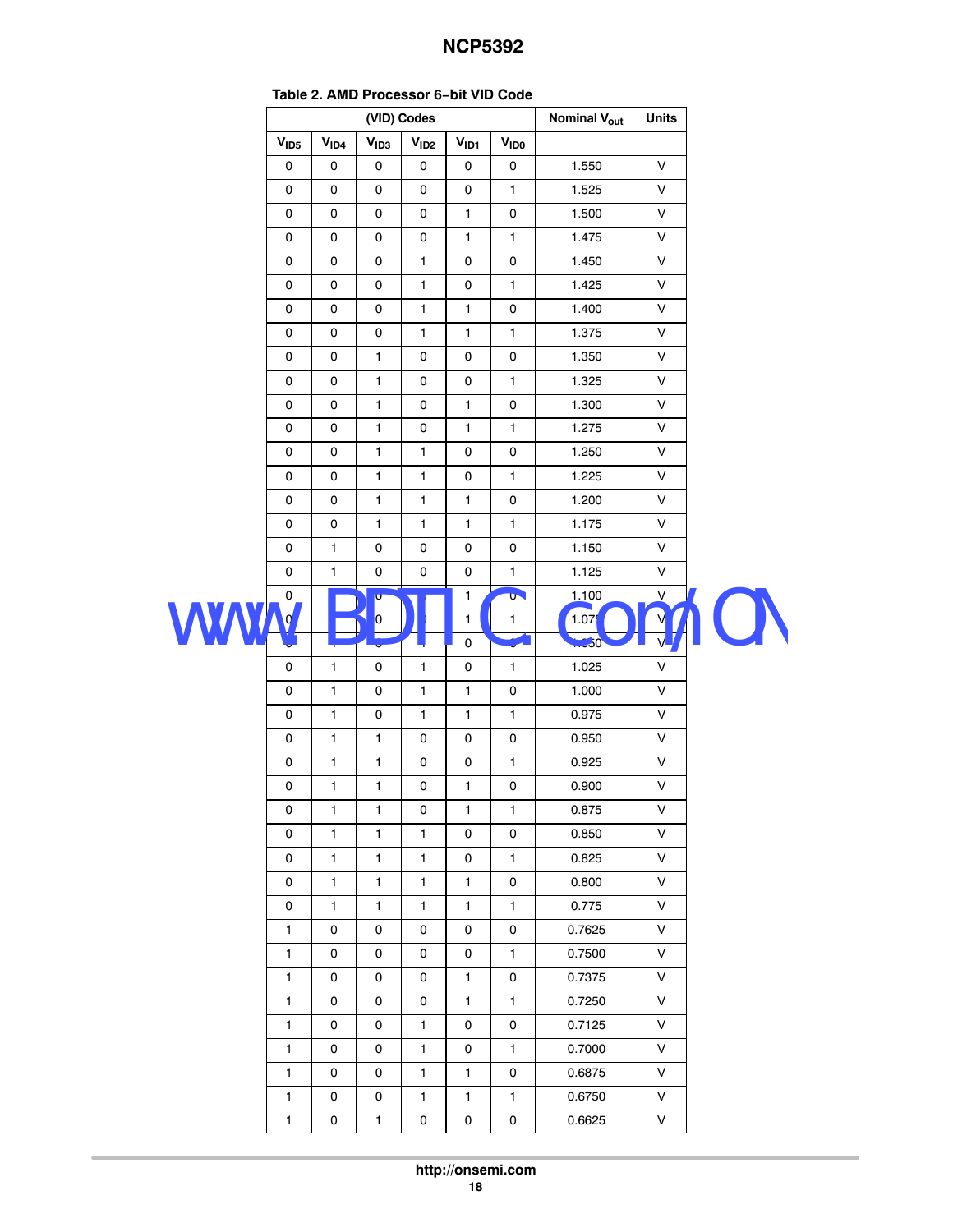|                  |                  |                  |                     | Table 2. AIMD FTUCESSUL U-DIL VID COUP |              |                                |              |  |
|------------------|------------------|------------------|---------------------|----------------------------------------|--------------|--------------------------------|--------------|--|
|                  |                  |                  | (VID) Codes         |                                        |              | <b>Nominal V<sub>out</sub></b> |              |  |
| V <sub>1D5</sub> | V <sub>ID4</sub> | V <sub>1D3</sub> | V <sub>1D2</sub>    | V <sub>ID1</sub>                       | <b>VIDO</b>  |                                |              |  |
| $\mathbf{1}$     | 0                | $\mathbf{1}$     | $\mathbf 0$         | $\mathbf 0$                            | $\mathbf{1}$ | 0.6500                         | $\vee$       |  |
| $\mathbf{1}$     | 0                | $\mathbf{1}$     | 0                   | $\mathbf{1}$                           | 0            | 0.6375                         | V            |  |
| $\mathbf{1}$     | $\mathbf 0$      | $\mathbf{1}$     | $\mathbf 0$         | $\mathbf{1}$                           | $\mathbf{1}$ | 0.6250                         | V            |  |
| $\mathbf{1}$     | 0                | $\mathbf{1}$     | $\mathbf{1}$        | $\mathsf{O}\xspace$                    | $\mathbf 0$  | 0.6125                         | V            |  |
| $\mathbf{1}$     | 0                | $\mathbf{1}$     | $\mathbf{1}$        | 0                                      | $\mathbf{1}$ | 0.6000                         | V            |  |
| $\mathbf{1}$     | $\mathbf 0$      | $\mathbf{1}$     | $\mathbf{1}$        | $\mathbf{1}$                           | 0            | 0.5875                         | $\vee$       |  |
| $\mathbf{1}$     | $\mathbf 0$      | $\mathbf{1}$     | $\mathbf{1}$        | $\mathbf{1}$                           | $\mathbf{1}$ | 0.5750                         | V            |  |
| $\mathbf{1}$     | $\mathbf{1}$     | $\mathsf 0$      | $\mathsf{O}\xspace$ | $\mathsf 0$                            | 0            | 0.5625                         | V            |  |
| $\mathbf{1}$     | $\mathbf{1}$     | $\mathbf 0$      | $\mathsf{o}$        | $\mathsf{O}\xspace$                    | $\mathbf{1}$ | 0.5500                         | V            |  |
| $\mathbf{1}$     | $\mathbf{1}$     | 0                | $\mathbf 0$         | $\mathbf{1}$                           | $\mathbf 0$  | 0.5375                         | V            |  |
| $\mathbf{1}$     | 1                | $\mathbf 0$      | $\mathbf 0$         | $\mathbf{1}$                           | $\mathbf{1}$ | 0.5250                         | V            |  |
| $\mathbf{1}$     | 1                | $\mathbf 0$      | $\mathbf{1}$        | $\mathbf 0$                            | $\mathbf 0$  | 0.5125                         | $\mathsf{V}$ |  |
| $\mathbf{1}$     | $\mathbf{1}$     | $\mathbf 0$      | $\mathbf{1}$        | $\pmb{0}$                              | $\mathbf{1}$ | 0.5000                         | V            |  |
| 1                | $\mathbf{1}$     | 0                | $\mathbf{1}$        | $\mathbf{1}$                           | 0            | 0.4875                         | V            |  |
| 1                | 1                | $\mathbf 0$      | $\mathbf{1}$        | $\mathbf{1}$                           | $\mathbf{1}$ | 0.4750                         | V            |  |
| $\mathbf{1}$     | $\mathbf{1}$     | $\mathbf{1}$     | $\mathbf 0$         | 0                                      | $\mathbf 0$  | 0.4625                         | V            |  |
| $\mathbf{1}$     | $\mathbf{1}$     | $\mathbf{1}$     | $\mathbf 0$         | $\mathbf 0$                            | $\mathbf{1}$ | 0.4500                         | V            |  |
| $\mathbf{1}$     | 1                | $\mathbf{1}$     | $\mathbf 0$         | $\mathbf{1}$                           | $\mathbf 0$  | 0.4375                         | V            |  |
| $\mathbf{1}$     |                  | T                |                     | $\mathbf{1}$                           | Ñ            | 0.4250                         | V            |  |
|                  |                  | ł.               |                     | 0                                      | 0            | 0.412                          |              |  |
|                  |                  |                  |                     | ┻╻                                     | 76           | 6.4000                         |              |  |
| $\mathbf{1}$     | $\mathbf{1}$     | $\mathbf{1}$     | $\mathbf{1}$        | $\mathbf{1}$                           | $\mathbf 0$  | 0.3875                         | $\mathsf{V}$ |  |
| $\mathbf{1}$     | $\mathbf{1}$     | $\mathbf{1}$     | $\mathbf{1}$        | $\mathbf{1}$                           | $\mathbf{1}$ | 0.3750                         | $\mathsf V$  |  |

#### **Table [2](#page-17-0). AMD Processor 6−bit VID Code**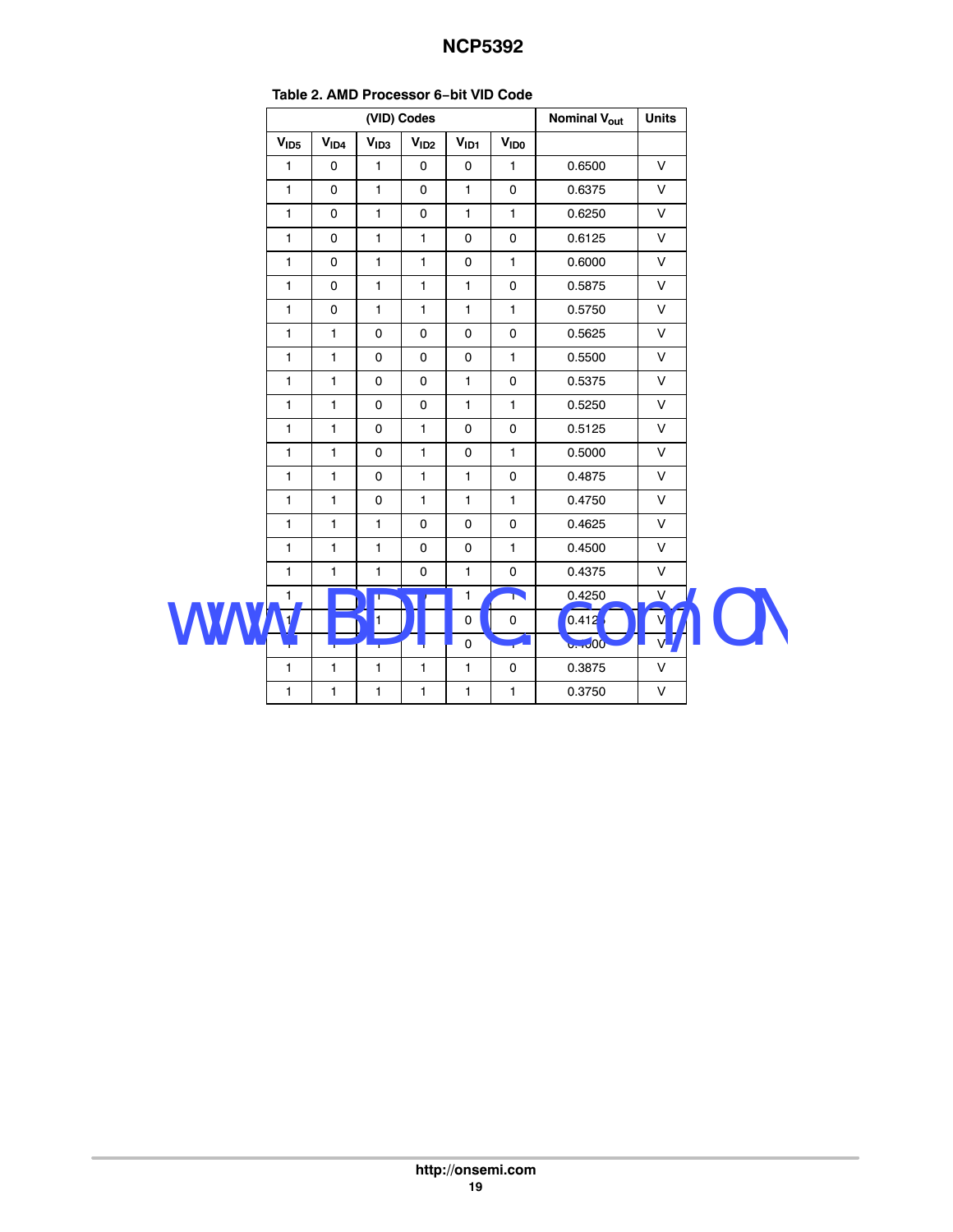#### **FUNCTIONAL DESCRIPTION**

#### **General**

The NCP5392 provides up to four−phase buck solution which combines differential voltage sensing, differential phase current sensing, and adaptive voltage positioning to provide accurately regulated power necessary for both Intel VR11.1 and AMD CPU power system. NCP5392 has been designed to work with the NCP5359 driver.

#### **Remote Output Sensing Amplifier(RSA)**

A true differential amplifier allows the NCP5392 to measure  $V_{\text{core}}$  voltage feedback with respect to the  $V_{\text{core}}$ ground reference point by connecting the  $V_{\text{core}}$  reference point to VSP, and the V<sub>core</sub> ground reference point to VSN. This configuration keeps ground potential differences between the local controller ground and the  $V_{\text{core}}$  ground reference point from affecting regulation of  $V_{\text{core}}$  between V<sub>core</sub> and V<sub>core</sub> ground reference points. The RSA also subtracts the DAC (minus VID offset) voltage, thereby producing an unamplified output error voltage at the DIFFOUT pin. This output also has a 1.3 V bias voltage as the floating ground to allow both positive and negative error voltages.

#### **Precision Programmable DAC**

A precision programmable DAC is provided and system trimmed. This DAC has 0.5% accuracy over the entire operating temperature range of the part. The DAC can be<br>
with compensation approximate for an interest of the part. Thermal compensation approximate for an interest<br>
with Device specification. We have a mail that the part programmed to support either Intel VR1<sup>1</sup> or AMD 6−b t VID code specifications.

#### **High Performance Voltage Error Amplifier**

The error amplifier is designed to provide high slew rate and bandwidth. Although not required when operating as the controller of a voltage regulator, a capacitor from COMP to VFB is required for stable unity gain test configurations.

#### **Gate Driver Outputs and 2/3/4 Phase Operation**

The part can be configured to run in 2−, 3−, or 4−phase mode. In 2−phase mode, phases 1 and 3 should be used to drive the external gate drivers as shown in the 2−phase Applications Schematic, G2 and G4 must be grounded. In 3−phase mode, gate output G4 must be grounded as shown in the 3−phase Applications Schematic. In 4−phase mode all 4 gate outputs are used as shown in the 4−phase Applications Schematic. The Current Sense inputs of unused channels should be connected to VCCP shown in the Application Schematics. Please refer to table "PIN CONNECTIONS vs. PHASE COUNTS" for details.

#### **Differential Current Sense Amplifiers and Summing Amplifier**

Four differential amplifiers are provided to sense the output current of each phase. The inputs of each current sense amplifier must be connected across the current sensing element of the phase controlled by the corresponding gate output (G1, G2, G3, or G4). If a phase is unused, the differential inputs to that phase's current sense amplifier must be shorted together and connected to the output as shown in the 2− and 3−phase Application Schematics.

The current signals sensed from inductor DCR are fed into a summing amplifier to have a summed−up output (CSSUM). Signal of CSSUM combines information of total current of all phases in operation.

The outputs of current sense amplifiers control three functions. First, the summing current signal (CCSUM) of all phases will go through DROOP amplifier and join the voltage feedback loop for output voltage positioning. Second, the output signal from DROOP amplifier also goes to ILIM amplifier to monitor the output current limit. Finally, the individual phase current contributes to the current balance of all phases by offsetting their ramp signals of PWM comparators.

#### **Thermal Compensation Amplifier with VDRP and VDFB Pins**

Thermal compensation amplifier is an internal amplifier in the pa<sup>th</sup> of droop currely feedback for additional adjustment of the gain of summing current and temperature compensation. The way thermal compensation is implemented separately ensures minimum interference to the voltage loop compensation network.

#### **Oscillator and Triangle Wave Generator**

A programmable precision oscillator is provided. The oscillator's frequency is programmed by the resistance connected from the ROSC pin to ground. The user will usually form this resistance from two resistors in order to create a voltage divider that uses the ROSC output voltage as the reference for creating the current limit setpoint voltage. The oscillator frequency range is 100 kHz per phase to 1.0 MHz per phase. The oscillator generates up to 4 symmetrical triangle waveforms with amplitude between 1.3 V and 2.3 V. The triangle waves have a phase delay between them such that for 2−, 3− and 4−phase operation the PWM outputs are separated by 180, 120, and 90 angular degrees, respectively.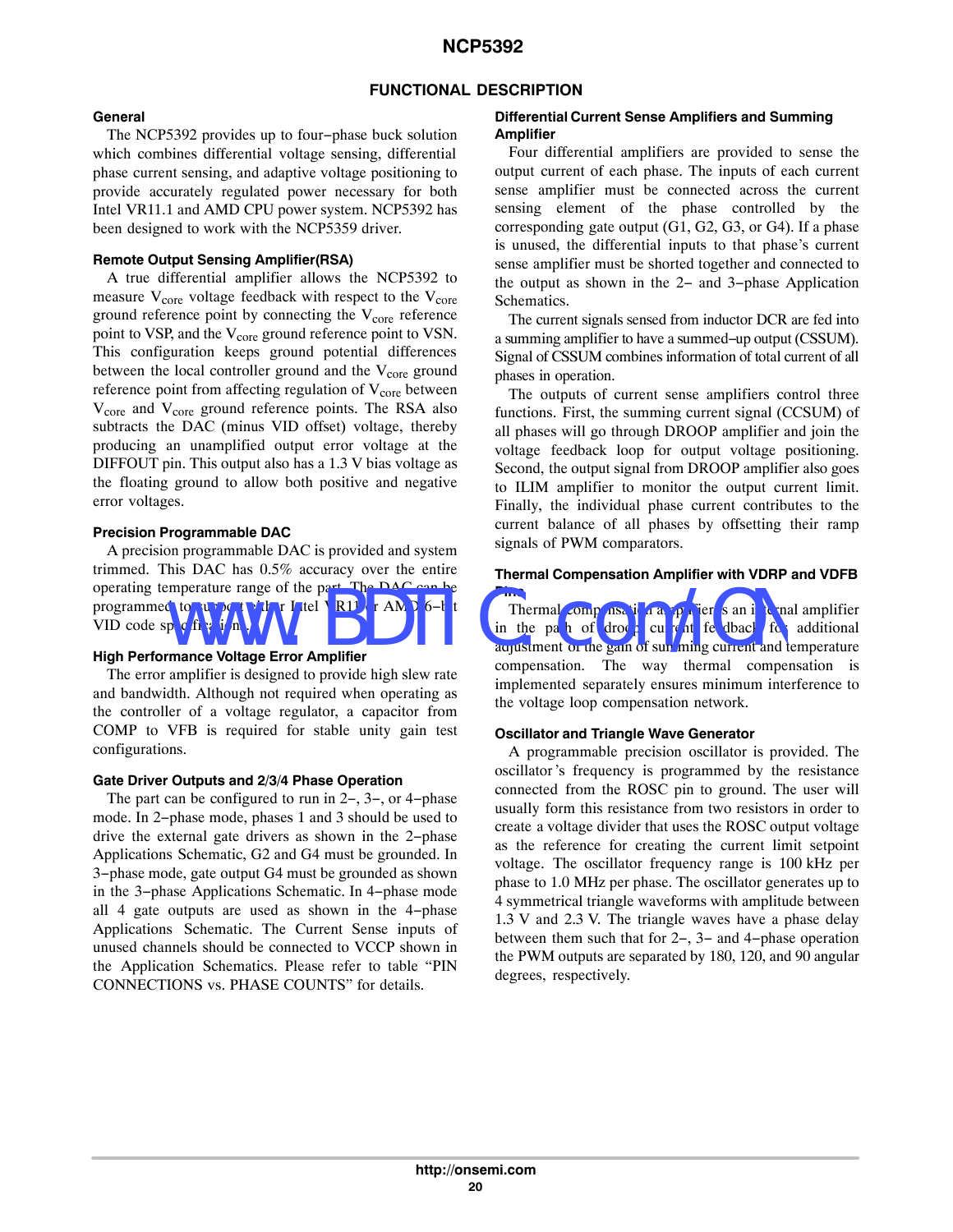#### **PWM Comparators with Hysteresis**

Four PWM comparators receive an error signal at their noninverting input. Each comparator receives one of the triangle waves at its inverting output. The output of each comparator generates the PWM outputs G1, G2, G3, and G4.

During steady state operation, the duty cycle will center on the valley of the triangle waveform, with steady state duty cycle calculated by  $V_{out}/V_{in}$ . During a transient event, both high and low comparator output transitions shift phase to the points where the error signal intersects the down and up ramp of the triangle wave.

### **PROTECTION FEATURES**

#### **Undervoltage Lockout (VCC and 12VMON)**

An undervoltage lockout (UVLO) senses the  $V_{CC}$  input directly. 12 V UVLO senses the 12 V power supply by connecting it to the 12VMON pin through an appropriate resistor divider. During power−up, both the VCC input and 12VMON are monitored, and the PWM outputs and the soft−start circuit are disabled until both input voltages exceed the threshold voltages of their individual UVLO comparators. The UVLO comparators both incorporate hysteresis to avoid chattering.

#### **Overcurrent Shutdown**

A programmable overcurrent function is incorporated within the IC. A comparator and  $\frac{1}{4}$  atch  $\frac{1}{4}$ function. The inverting  $\eta$  in put of the comparator connected to the  $\mathbf{U}$  M is  $\mathbf{V}$ . The voltage at it is pin sets the maximum output current the converter can produce. The ROSC pin provides a convenient and accurate reference voltage from which a resistor divider can create the overcurrent setpoint voltage. Although not actually disabled, tying the ILIM pin directly to the ROSC pin sets the limit above useful levels − effectively disabling overcurrent shutdown. The comparator noninverting input is the summed current information from the VDRP minus offset voltage. The overcurrent latch is set when the current information exceeds the voltage at the ILIM pin. The outputs are pulled low, and the soft−start is pulled low. The outputs will remain disabled until the  $V_{CC}$  voltage is removed and re−applied, or the ENABLE input is brought low and then high. IC. A comparator and rate, and rate of the comparator is the comparator of the comparator is the comparator of the comparator is the converter can produce. The

#### **Output Overvoltage and Undervoltage Protection and Power Good Monitor**

An output voltage monitor is incorporated. During normal operation, if the output voltage is 180 mV (typical) over the DAC voltage, the VR\_RDY goes low, the DRVON signal remains high, the PWM outputs are set low. The outputs will remain disabled until the  $V_{CC}$  voltage is removed and reapplied. During normal operation, if the output voltage falls more than 350 mV below the DAC setting, the VR\_RDY pin will be set low until the output voltage rises.

#### **Soft−Start**

There are two possible soft−start modes: AMD and VR11. AMD mode simply ramps  $V_{core}$  from 0 V directly to the DAC setting at a fixed rate. The VR11 mode ramps  $V_{\text{core}}$  to 1.1 V boot voltage at a fixed rate of 0.8 mV/ $\mu$ S, pauses at 1.1 V for around 500  $\mu$ S, reads the VID pins to determine the DAC setting. Then ramps  $V_{\text{core}}$  to the final DAC setting at the Dynamic VID slew rate of up to 12.5 mV/μS. Typical AMD and VR11 soft–start sequences are shown in the following graphs (Figure [9](#page-21-0) and [10\)](#page-21-0).

#### **APPLICATION INFORMATION**

The NCP5392 demo board for the NCP5392 is available by request. It is configured as a four phase solution with decoupling designed to provide a 1 m $\Omega$  load line under a 100 A step load.

#### **Startup Procedure**

Start by installing the test tool software. It is best to power the test tool from a separate ATX power supply. The test tool should be set to a valid VID code of 0.5 V or above in order for the controller to start. Consult the VTT help manual for more detailed instruction.

#### **Step Load Testing**

The VTT tool is used to generate the  $d_i/d_f$  step load. Select the dynamic loading option in the VTT test tool software. Set the desired step load size, frequency, duty, and slew rate. See Figure 6.



**Figure 6. Typical Load Step Response (full load, 35 A − 100 A)**

#### **Dynamic VID Testing**

The VTT tool provides for VID stepping based on the Intel Requirements. Select the Dynamic VID option. Before enabling the test set the lowest VID to 0.5 V or greater and set the highest VID to a value that is greater than the lowest VID selection, then enable the test. See Figures [7](#page-21-0) and [8](#page-21-0).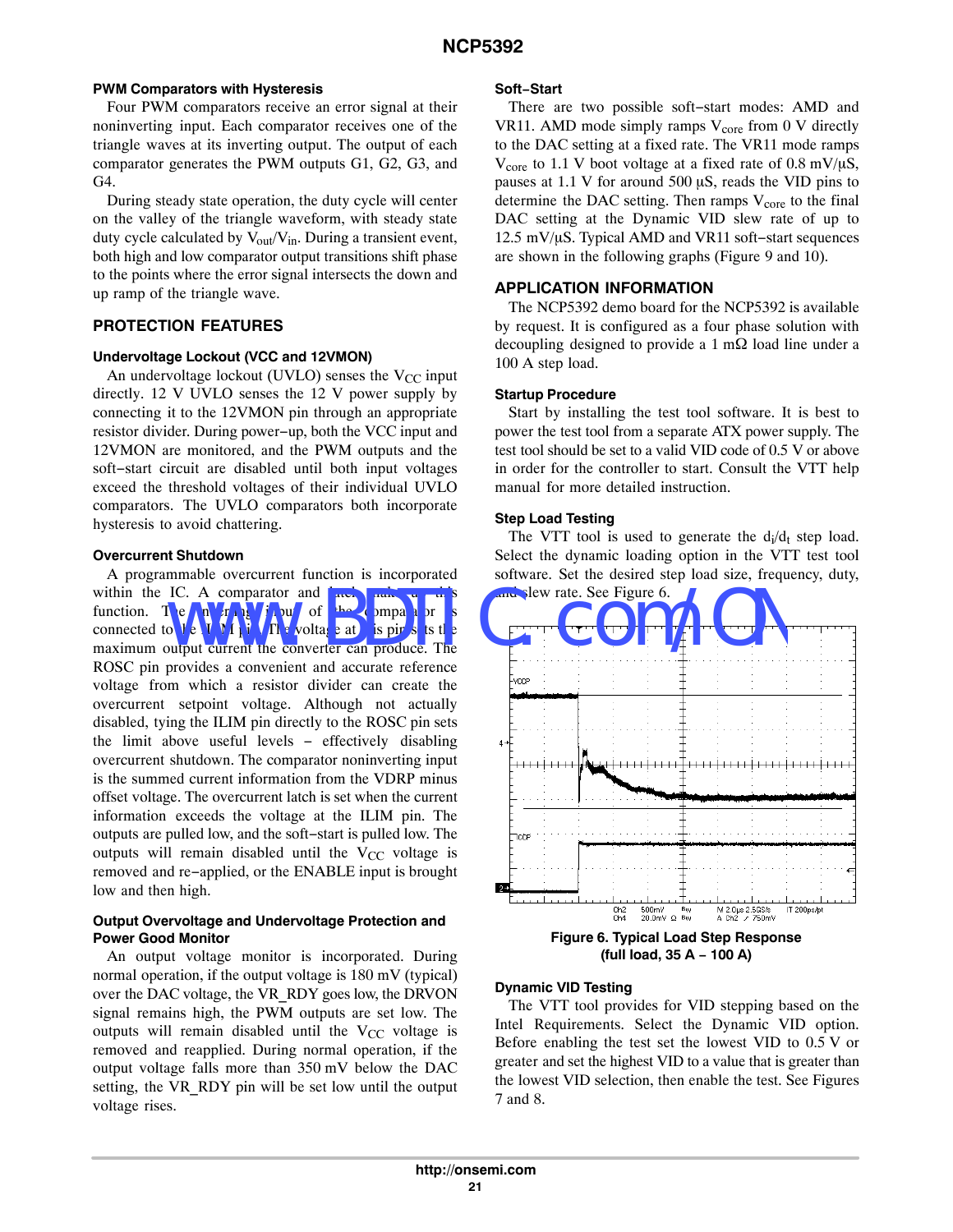<span id="page-21-0"></span>

**Figure 8. Dynamic VID Settling Time Rising (CH1: VID1, CH2: DAC, CH3:VCCP)**

#### **Design Methodology**

#### **Decoupling the V<sub>CC</sub> Pin on the IC**

An RC input filter is required as shown in the  $V_{CC}$  pin to minimize supply noise on the IC. The resistor should be sized such that it does not generate a large voltage drop between 5 V supply and the IC.

#### **Understanding Soft−Start**

The controller supports two different startup routines. An AMD ramp to the initial VID code, or a VR11 Ramp to the 1.1 V boot voltage, with a pause to capture the VID code then resume ramping to target value based on internal slew rate limit. The initial ramp rate was set to be  $0.8 \text{ mV}/\mu\text{S}$ .



#### **Programming the Current Limit and the Oscillator Frequency**

The demo board is set for an operating frequency of approximately 330 kHz. The  $R<sub>OSC</sub>$  pin provides a 2.0 V reference voltage which is divided down with a resistor divider and fed into the current limit pin ILIM. Then calculate the individual RLIM1 and RLIM2 values for the divider. The series resistors RLIM1 and RLIM2 sink current from the ILIM pin to ground. This current is internally mirrored into a capacitor to create an oscillator. The period is proportional to the resistance and frequency is inversely proportional to the total resistance. The total resistance may be estimated by Equation 1. This equation is valid for the individual phase frequency in both three and four phase mode.

$$
R_{\text{osc}} \cong 20947 \times F_{\text{SW}}^{-1.1262} \quad \text{(eq. 1)}
$$
  
30.5 kΩ  $\cong$  20947 × 330<sup>-1.1262</sup>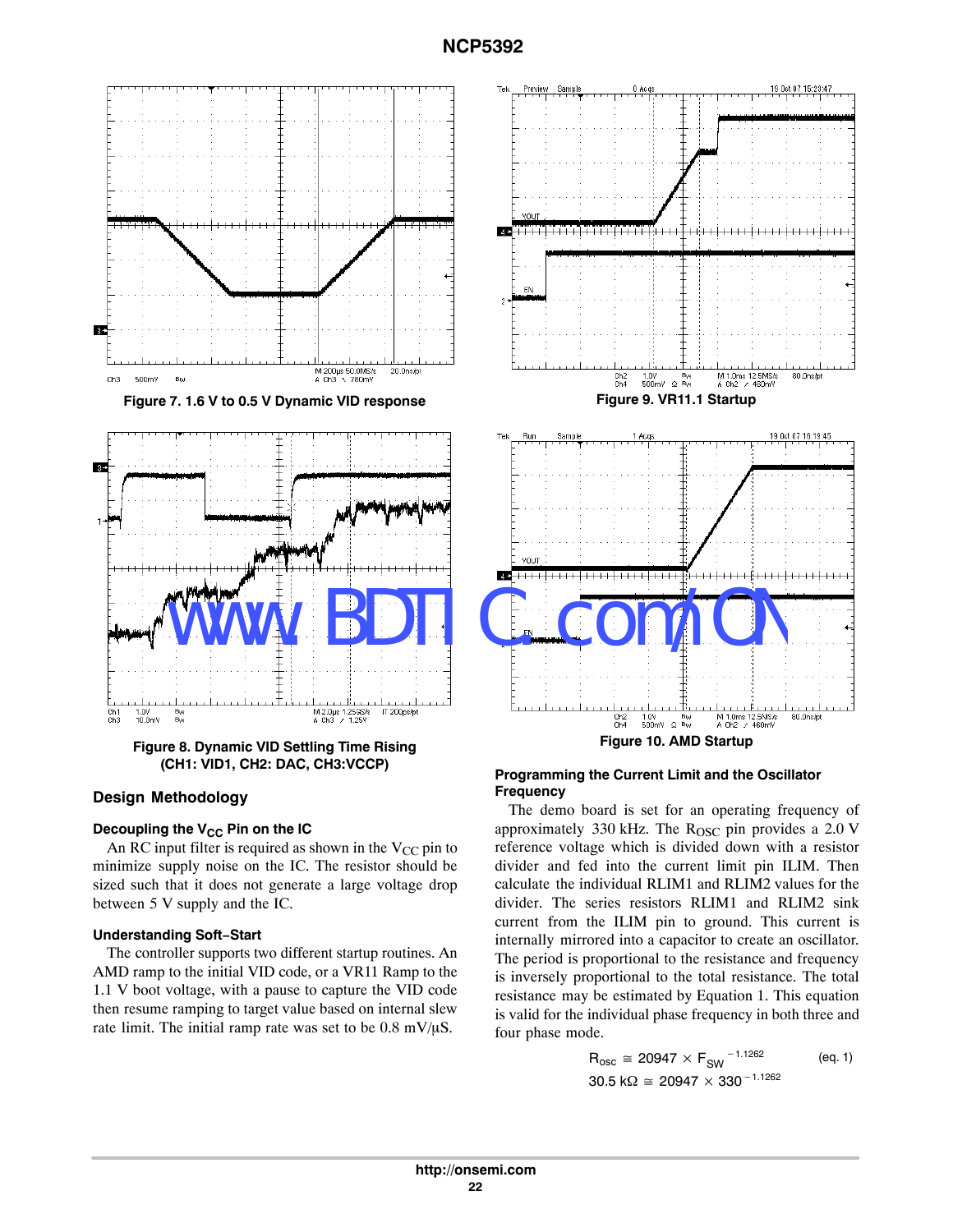

**Figure 11. ROSC vs. Frequency**

For multiphase controller, the ripple current can be calculated as,

$$
Ipp = \frac{(V_{in} - N \cdot V_{out}) \cdot V_{out}}{L \cdot F_{SW} \cdot V_{in}}
$$
 (eq.3)

Therefore calculate the current limit voltage as below,

$$
V_{LIMIT} \cong A_{CSSUM} \cdot A_{DRP} \cdot DCR_{Tmax} \cdot (I_{MIN\_OCP} \cdot + 0.5 \cdot lpp)
$$
 (eq. 4)  

$$
V_{LIMIT} \cong A_{CSSUM} \cdot A_{DRP} \cdot DCR_{Tmax} \cdot (I_{MIN\_OCP} \cdot + 0.5 \cdot \frac{(V_{in} - N \cdot V_{out}) \cdot V_{out}}{L \cdot F_{SW} \cdot V_{in}})
$$





As introduced before, V<sub>LIMIT</sub> comes from a resistor divider connected to Rosc pin, thus,

$$
V_{LIMIT} = 2 V \cdot \frac{R_{LIM2}}{R_{LIM1} + R_{LIM2}} \cdot COEpsi \quad (eq. 5)
$$
  

$$
A_{CSSUM} = -4
$$

$$
A_{DRP} = -\frac{R_{NOR} \cdot (R_{ISO1} + R_{ISO2} + R_{T2})}{(R_{NOR} + R_{ISO1} + R_{ISO2} + R_{T2}) \cdot R_{SUM}} \text{ (eq. 6)}
$$

The current limit function is based on the total sensed current of all phases multiplied by a controlled gain (Acssum\*Adrp). DCR sensed inductor current is a function of the winding temperature. The best approach is to set the maximum current limit based on expected average maximum temperature of the inductor windings,

$$
DCR_{Tmax} = DCR_{25C}(1 + 0.00393 \cdot (T_{max} - 25))
$$
 (eq. 2)

 $R_{\text{ISO1}}$  and  $R_{\text{IO2}}$  are in series with  $R_{\text{I2}}$ , the NTC temperature sense resistor placed near inductor. R<sub>SUM</sub> is the resistor connecting between pin VDFB and pin CSSUM. If  $PSI = 1$ ,  $PSI$  function is off, the current limit follows the Equation [7;](#page-23-0) if  $PSI = 0$ , the power saving mode will be enabled, COEpsi is a coefficient for the current limiting related with power saving function (PSI), the current limit can be calculated from Equation [8.](#page-23-0) COEpsi value is one over the original phase count N. Refer to the PSI and phase shedding section for more details.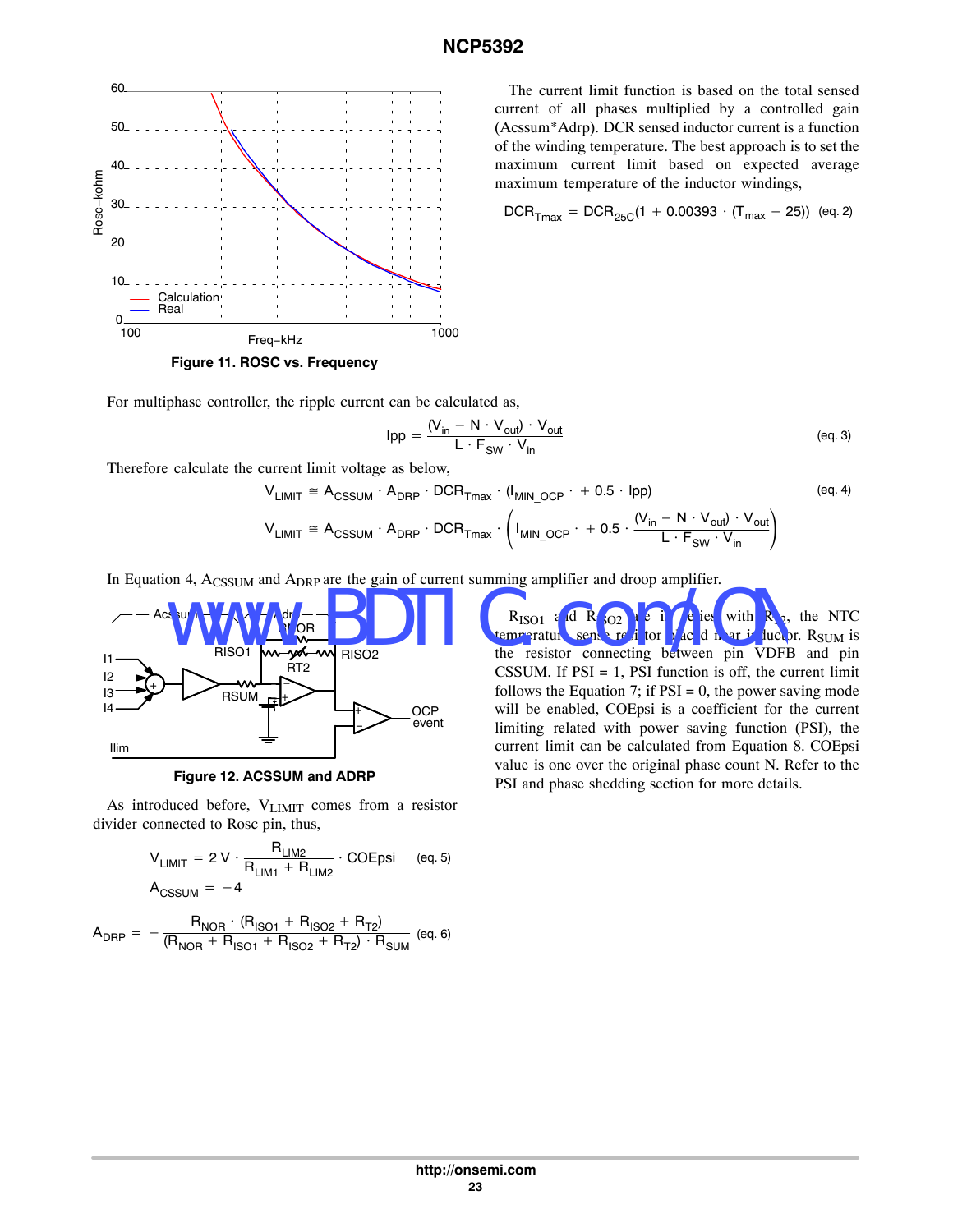#### <span id="page-23-0"></span>**Final Equations for the Current Limit Threshold**

Final equations are described based on two conditions: normal mode and PSI mode.

 $2V \cdot D$ 

$$
I_{LIMIT}(normal) \cong \frac{\frac{2^{V \cdot H_{LIM2}}}{R_{LIM1} + R_{LIM2}}}{4 \cdot \frac{R_{NOR} \cdot (R_{ISO1} + R_{ISO2} + R_{T2})}{(R_{NOR} + R_{ISO1} + R_{ISO2} + R_{T2}) \cdot R_{SUM}}} - DCR_{25C}(1 + 0.00393 \cdot (T_{inductor} - 25))} - 0.5 \cdot \frac{(V_{in} - N \cdot V_{out}) \cdot V_{out}}{L \cdot F_{SW} \cdot V_{in}} \cdot \frac{2^{V \cdot R_{LIM2}}}{(eq. 7)} \cdot \frac{2^{V \cdot R_{LIM2}}}{R_{LIM1} + R_{LIM2}} \cdot \frac{1}{1 + 0.00393 \cdot (T_{inductor} - 25))} - 0.5 \cdot \frac{(V_{in} - V_{out}) \cdot V_{out}}{L \cdot F_{SW} \cdot V_{in}} \cdot \frac{(eq. 8)}{(eq. 8)}
$$

N is the number of phases involved in the circuit.

The inductors on the demo board have a DCR at 25°C of 0.6 m $\Omega$ . Selecting the closest available values of 21.3 k $\Omega$ for R<sub>LIM1</sub> and 9.28 k $\Omega$  for R<sub>LIM2</sub> yields a nominal operating frequency of 330 kHz. Select  $R_{ISO}1 = 1$  k,  $R_{ISO2}$  $= 1$  k, R<sub>T2</sub> = 10 K (25<sup>o</sup>C), R<sub>NOR</sub>/R<sub>SUM</sub> = 2, (refer to application diagram). That results to an approximate current limit of 133 A at 100°C for a four phase operation and 131 A at 25°C. The total sensed current can be observed as a scaled voltage at the VDRP with a positive no−load offset of approximately 1.3 V.

#### **Inductor Selection**

When using inductor current sensing it is recommended that the inductor does not saturate by more than 10% at maximum load. The inductor also must not go into hard saturation before current limit trips. The demo board includes a four phase output filter using  $\mathbf{h}$  a T4 $-\mathbf{g}$  core from Micrometals with 3 urns and a DCR to get of 0.5 m.  $@ 25^{\circ}C.$  Smaller DCN Values can be current sharing accuracy and droop accuracy decrease as DCR decreases. Use the NCP5392 design aide for regulation accuracy calculations for specific value of DCR.

#### **Inductor Current Sensing Compensation**

The NCP5392 uses the inductor current sensing method. An RC filter is selected to cancel out the impedance from inductor and recover the current information through the inductor's DCR. This is done by matching the RC time constant of the sensing filter to the L/DCR time constant. The first cut approach is to use a  $0.1 \mu$ F capacitor for C and then solve for R.

$$
R_{sense}(T) \, = \, \frac{L}{0.1 \, \cdot \, \mu F \, \cdot \, DCR_{25C} \, \cdot \, (1 \, + \, 0.00393(T \, - \, 25))} \qquad \qquad \, \text{(eq. 9)}
$$

Because the inductor value is a function of load and inductor temperature final selection of R is best done experimentally on the bench by monitoring the  $V_{drop}$  pin and performing a step load test on the actual solution.

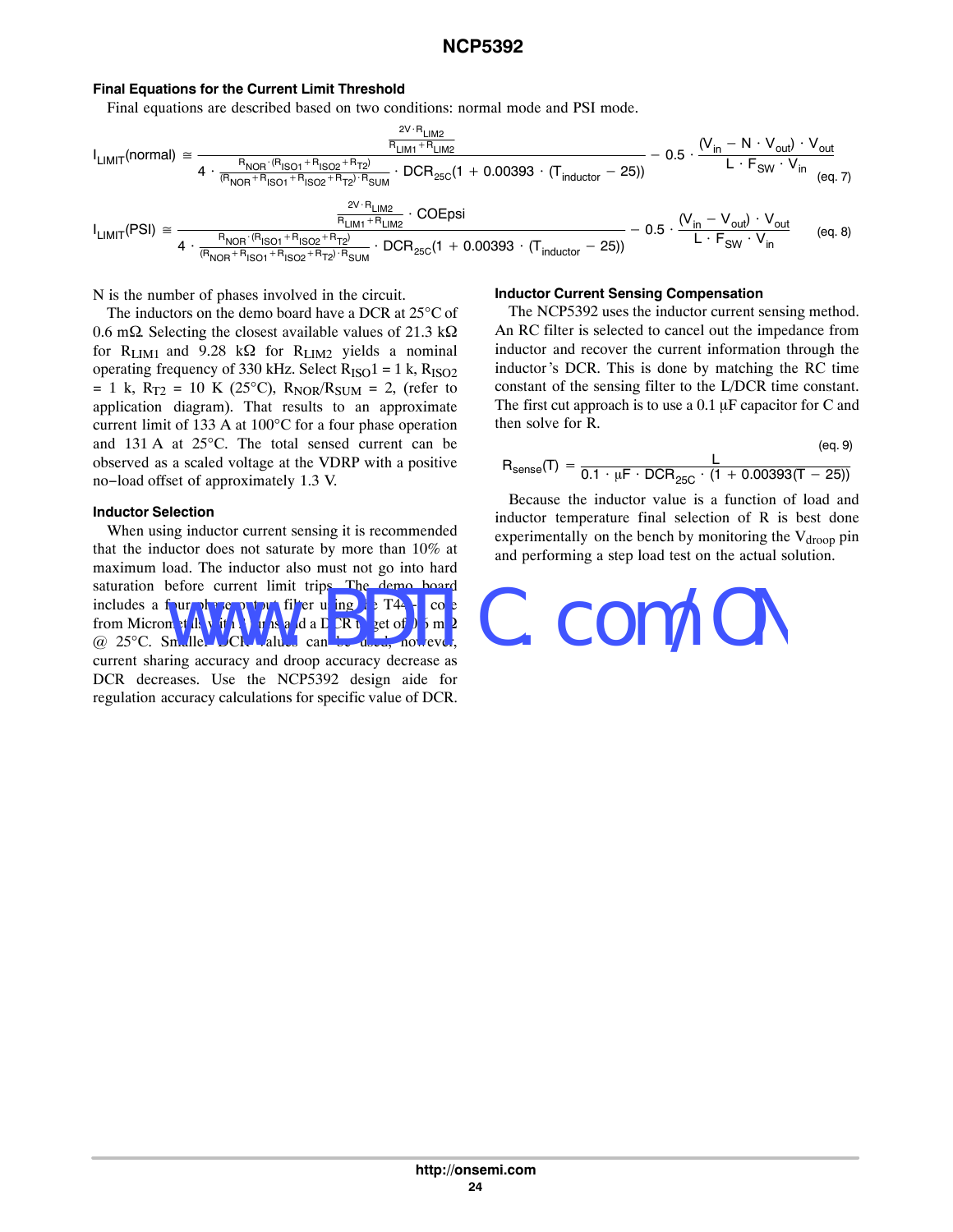#### **Simple Average SPICE Model**

A simple state average model shown in Figure 13 can be used to determine a stable solution and provide insight into the control system.



#### **Compensation and Output Filter Design**

If the required output filter and switching frequency are significantly different, it's best to use the available PSPICE models to design the compensation and output filter from scratch.

The design target for this demo board was 1.0 m $\Omega$  up to 2.0 MHz. The phase switching frequency is currently set to 330 kHz. It can easily be seen that the board impedance of  $0.75 \text{ m}\Omega$  between the load and the bulk capacitance has a large effect on the output filter. In this case the six  $560 \mu F$ bulk capacitors have an ESR of 7.0 m $\Omega$ . Thus the bulk ESR

plus the board impedance is 1.15 m $\Omega$  + 0.75 m $\Omega$  or 1.9 m $\Omega$ . The actual output filter impedance does not drop to 1.0 m $\Omega$  until the ceramic breaks in at over 375 kHz. The controller must provide some loop gain slightly less than one out to a frequency in excess 300 kHz. At frequencies below where the bulk capacitance ESR breaks with the bulk capacitance, the DC−DC converter must have sufficiently high gain to control the output impedance completely. Standard Type−3 compensation works well with the NCP5392.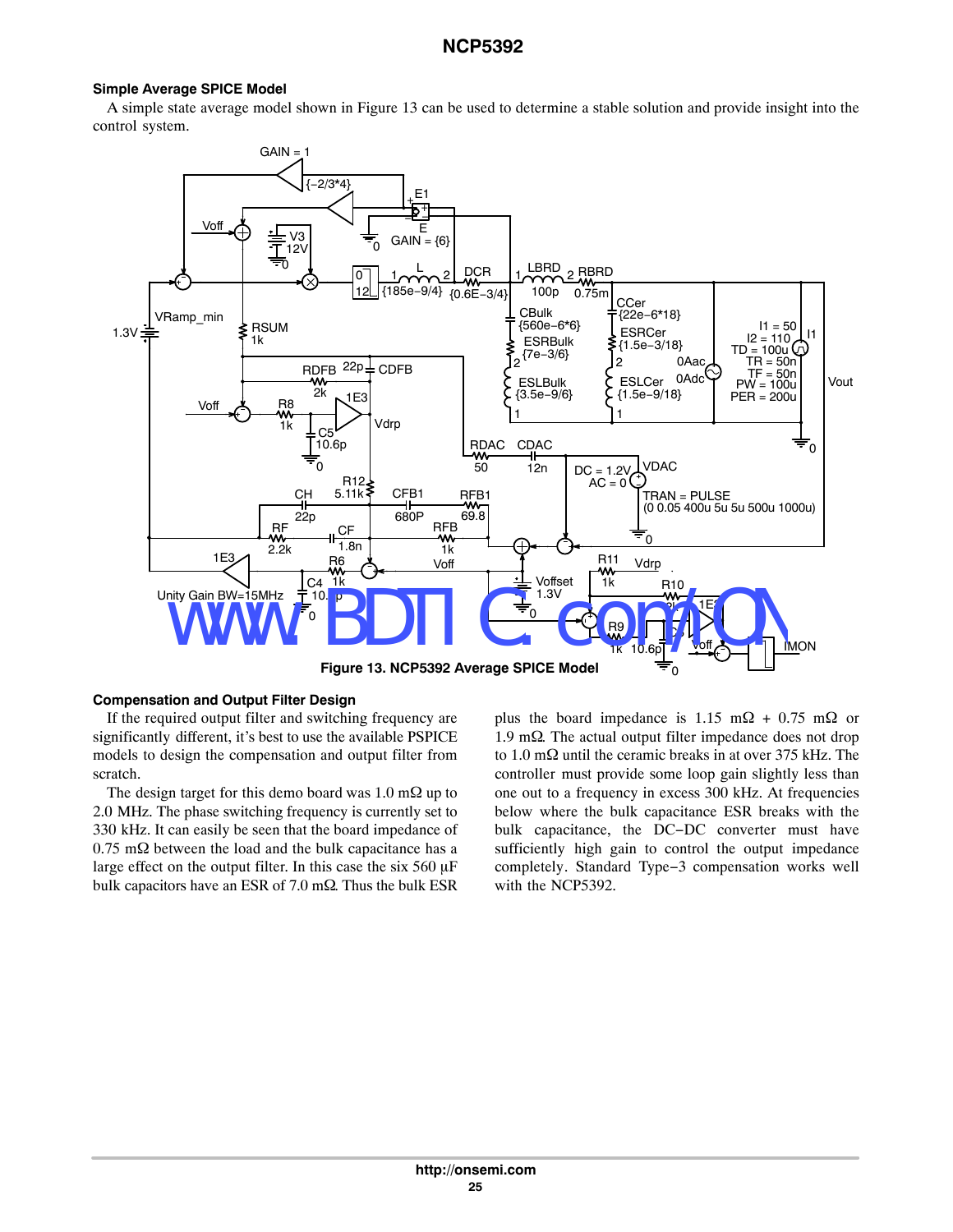



The goal is to compensate the system such that the resulting gain generates constant output impedance from DC up to the frequency where the ceramic takes over holding the  $\ln np_1 \ln \left( \frac{C_2}{N_1} \ln \left( \frac{C_3}{N_1} \right) \right)$  m $\Omega$  See the example the locations of the poles and zeros that were set to optimize the model above. in generates constant output impedance from<br>the frequency where the cerar is takes own<br>s of the play of the set of the cerar of the cerar of the cerar of the cerar of the cerar of the cerar of the<br>s of the play of the cera

By matching the following equations a good set of starting compensation values can be found for a typical mixed bulk and ceramic capacitor type output filter.

$$
\frac{1}{2\pi \cdot CF \cdot RF} = \frac{1}{2\pi \cdot (RBRD + ESR_{Bulk}) \cdot C_{Bulk}} \quad (eq. 10)
$$
\n
$$
\frac{1}{2\pi \cdot CFB1 \cdot (RFB1 + RFB)} = \frac{1}{2\pi \cdot C_{Cer} \cdot (RBRD + ESR_{Bulk})}
$$

RFB should be set to provide optimal thermal compensation in conjunction with thermistor  $R_{T2}$ ,  $R_{ISO1}$ and R<sub>ISO2</sub>. With R<sub>FB</sub> set to 1.0 k $\Omega$ , R<sub>FB1</sub> is usually set to 100  $\Omega$  for maximum phase boost, and the value of RF is typically set to 3.0 k $\Omega$ .

#### **Droop Injection and Thermal Compensation**

The VDRP signal is generated by summing the sensed output currents for each phase. A droop amplifier is added to adjust the total gain to approximately eight. VDRP is externally summed into the feedback network by the resistor RDRP. This introduces an offset which is proportional to the output current thereby forcing a controlled, resistive output impedance.



#### **Figure 15. Droop Injection and Thermal Compensation**

RDRP determines the target output impedance by the basic equation:

$$
\frac{V_{out}}{I_{out}} = Z_{out} = \frac{R_{FB} \cdot DCR \cdot A_{CSSUM} \cdot A_{DRP}}{R_{DRP}} \text{ (eq. 12)}
$$

$$
R_{DRP} = \frac{R_{FB} \cdot DCR \cdot A_{CSSUM} \cdot A_{DRP}}{Z_{out}} \text{ (eq. 13)}
$$

The value of the inductor's DCR is a function of temperature according to the Equation 14:

DCR (T) =  $DCR_{25C} \cdot (1 + 0.00393 \cdot (T - 25))$  (eq. 14)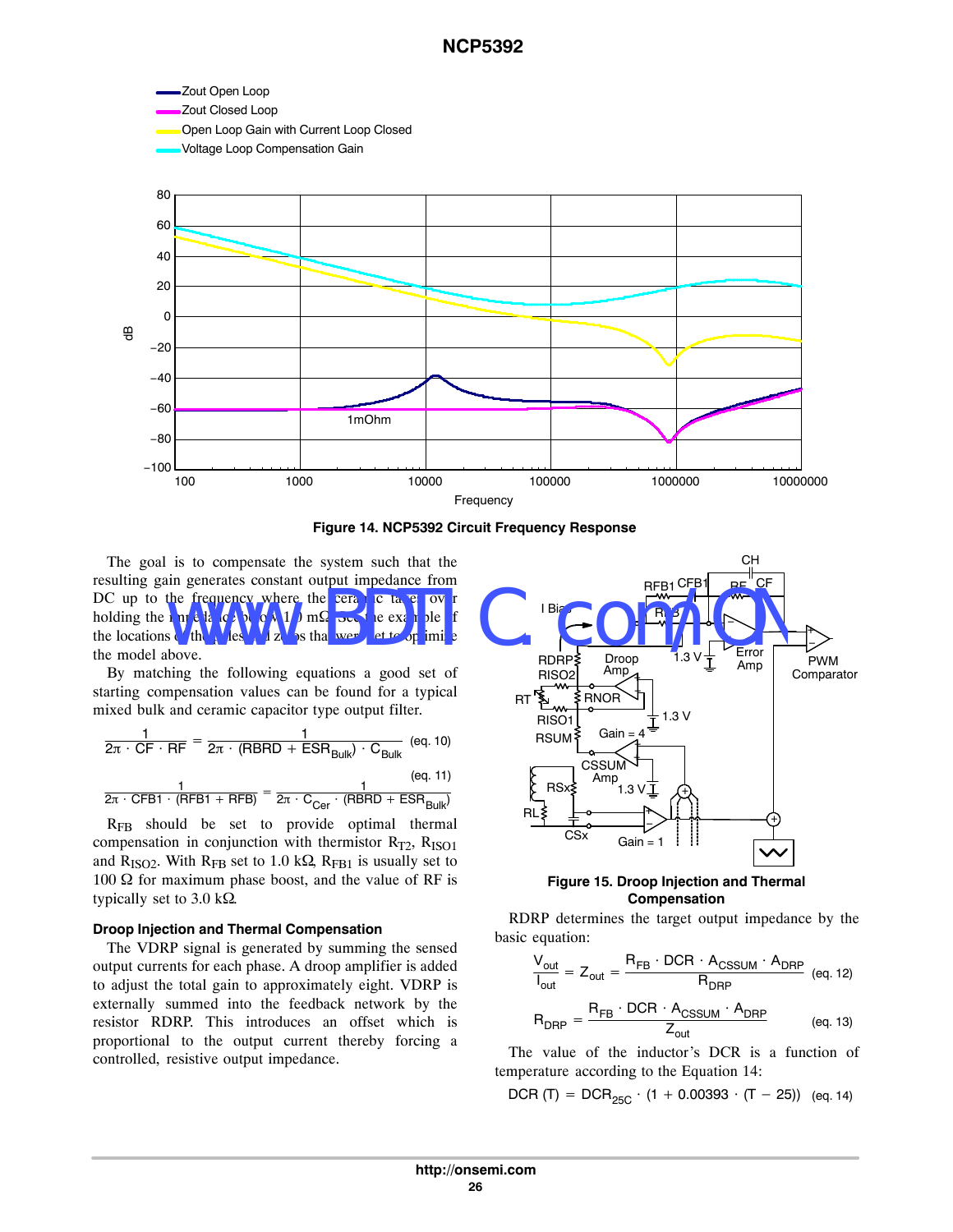Actual DCR increases by temperature, the system can be thermally compensated to cancel this effect to a great degree by adding an NTC in parallel with  $R<sub>NOR</sub>$  to reduce the droop gain as the temperature increases. The NTC device is nonlinear. Putting a resistor in series with the NTC helps make the device appear more linear with temperature. The series resistor is split and inserted on both sides of the NTC to reduce noise injection into the feedback loop. The recommended total value for  $R_{ISO1}$  plus  $R_{ISO2}$  is approximately 1.0  $k\Omega$ .

The output impedance varies with inductor temperature by the equation:

$$
Z_{\text{out}}(T) = \frac{R_{FB} \cdot DCR_{25C} \cdot (1 + 0.00393 \cdot (T - 25)) \cdot A_{\text{CSSUM}} \cdot A_{\text{DRP}}}{R_{\text{DRP}}}
$$
(eq. 15)

By including the NTC  $R_{T2}$  and the series isolation resistors the new equation becomes:

$$
Z_{out}(T) = \frac{R_{FB} \cdot DCR_{25C} \cdot (1 + 0.00393 \cdot (T - 25)) \cdot A_{CSSUM} \cdot \frac{R_{NOR} \cdot (R_{ISO1} + R_{ISO2} + R_{T2})}{(R_{NOR} + R_{ISO1} + R_{ISO2} + R_{T2}) \cdot R_{SUM}}}{R_{NPR}} \tag{eq.16}
$$

The typical equation of an NTC is based on a curve fit Equation 17

$$
RT2(T) = RT2_{25C} \cdot e^{\beta \left[ \left( \frac{1}{273+T} \right) - \left( \frac{1}{298} \right) \right]}
$$
 (eq. 17)

The demo board use a 10 k $\Omega$  NTC with a  $\beta$  value of 3740. Figure 16 shows the comparison of the compensated output impedance and uncompensated output impedance varying with temperature.



**Figure 16. Zout vs. Temperature**

#### **IMON for Current Monitor**

Since VDRP signal reflects the current information of all phases. It can be fed into the IMON amplifier for current monitoring as shown in Figure 17. IMON amplifier has a fixed gain of 2 with an offset when VDRP is equal to 1.3 V, the internal floating reference voltage. The IMON amplifier will be saturated at an maximum output of 1.09 V therefore the total gain of current should be carefully considered to make the maximum load current indicated by the IMON output. Figure 18 shows a typical of the relation between IMON output and the load current.



#### **Power Saving Indicator (PSI) and Phase Shedding**

VR11.1 requires the processor to provide an output signal to the VR controller to indicate when the processor is in a low power state. NCP5392 use the status of PSI pin to decide if there is a need to change its operating state to maximize efficiency at light loads. When  $PSI = 0$ , the  $PSI$ function will be enabled, and VR system will be running at a single phase power saving mode.

The PSI signal will de−assert 1  $\mu$ s prior to moving to a normal power state.

At power saving mode, NCP5392 works with the NCP5359 driver to represent diode emulation mode at light load for further power saving.

When system switches on PSI function, an phase shedding will be presented. Only one phase is active in the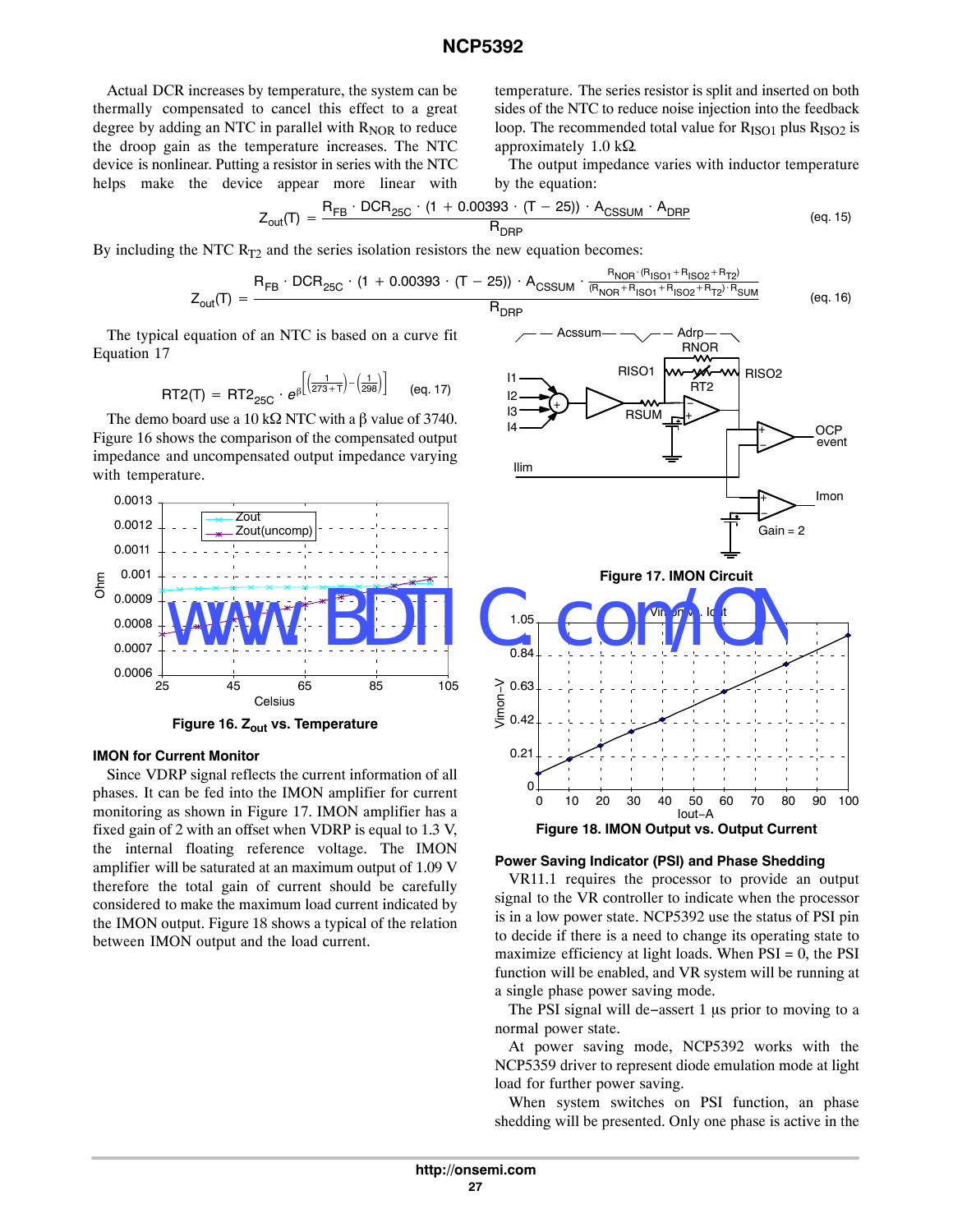emulation mode while other phases are shed. Figure 19 indicates a PSI−on transition from a 3−phase mode to a single phase mode. While staying stable in PSI mode, the PWM signal of phase 1 will vary from a mid−state level (1.5 V typical) to high level while other phases all go to mid−state level. Vice verse, when PSI signal goes high, the system will go back to the original phase mode such as shown in Figure 20.



#### **VRHOT**

Thermal monitoring circuit consists of one sensitive comparator that compares the voltage on the NTC pin with an internal voltage reference. VR\_HOT is an open drain type of output. In normal temperature, the voltage value on NTC pin is higher than the internal reference, VR\_HOT will be low impedance. When the temperature is higher than certain threshold, the VR\_HOT will be high

impedance. The following equations can be used to find the temperature trip points.

$$
RT1(T) = RT1_{25C} \cdot e^{\beta \left[ \left( \frac{1}{273+T} \right) - \left( \frac{1}{298} \right) \right]}
$$
 (eq. 18)

With a beta value of 3740, a 68 k $\Omega$  NTC resistor is selected for RT1, RNTC1 is populated with 19.6 k $\Omega$ . VR\_HOT threshold is carefully selected to make sure when board temperature is less than 92°C.



**Figure 21. VRHOT Circuit**

#### **OVP Improved Performance**

The overvoltage protection threshold is not adjustable. OVP protection is enabled as soon as soft−start begins and is disabled when part is disabled. When OVP is tripped, the controller commands all four gate drivers to enable their low side MOSFETs and VR\_RDY transitions low. In order to **R** cover from an OVP condition,  $V_{CC}$  m, t fall below the UVLO thr shold See the state diagram for further details. The OVP circuit monitors he utput of DIFFOUT. If the  $\overline{DIFFOUT}$  signal reaches  $\overline{180}$  mV (typical) above the nominal 1.3 V offset the OVP will trip and VRRDY will be pulled low, after eight consecutive OVP events are detected, all PWMs will be latched. The DIFFOUT signal is the difference between the output voltage and the DAC voltage (minus 19 mV if in VR11.1 modes) plus the 1.3 V internal offset. This results in the OVP tracking on the DAC voltage even during a dynamic change in the VID setting during operation.

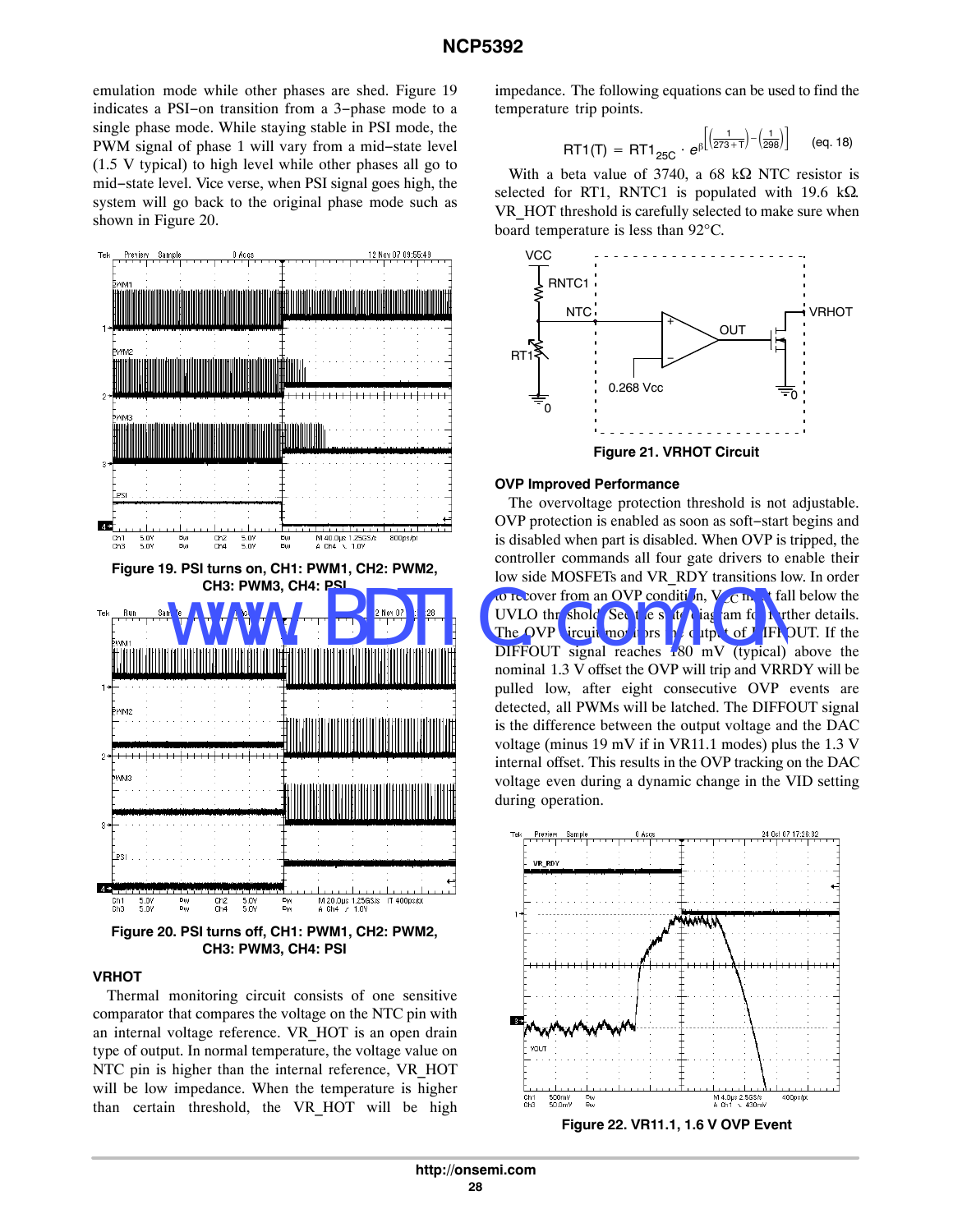

#### **Gate Driver and MOSFET Selection**

ON Semiconductor provides the NCP5359 as a companion gate driver IC. The NCP5359 driver is optimized to work with a range of MOSFETs commonly used in CPU applications. The NCP5359 provides special functionality including power saving mode operation and is required for high performance dynamic VID operation. Contact your local ON Semiconductor applications engineer for MOSFET recommendations.

#### **Board Stackup and Board Layout**

Close attention should be paid to the routing of the sense traces and control lines that propagate away from the controller IC. Routing should follow the demo board example. For further information or layout review contact ON Semiconductor.

# www.BDTIC.com/ON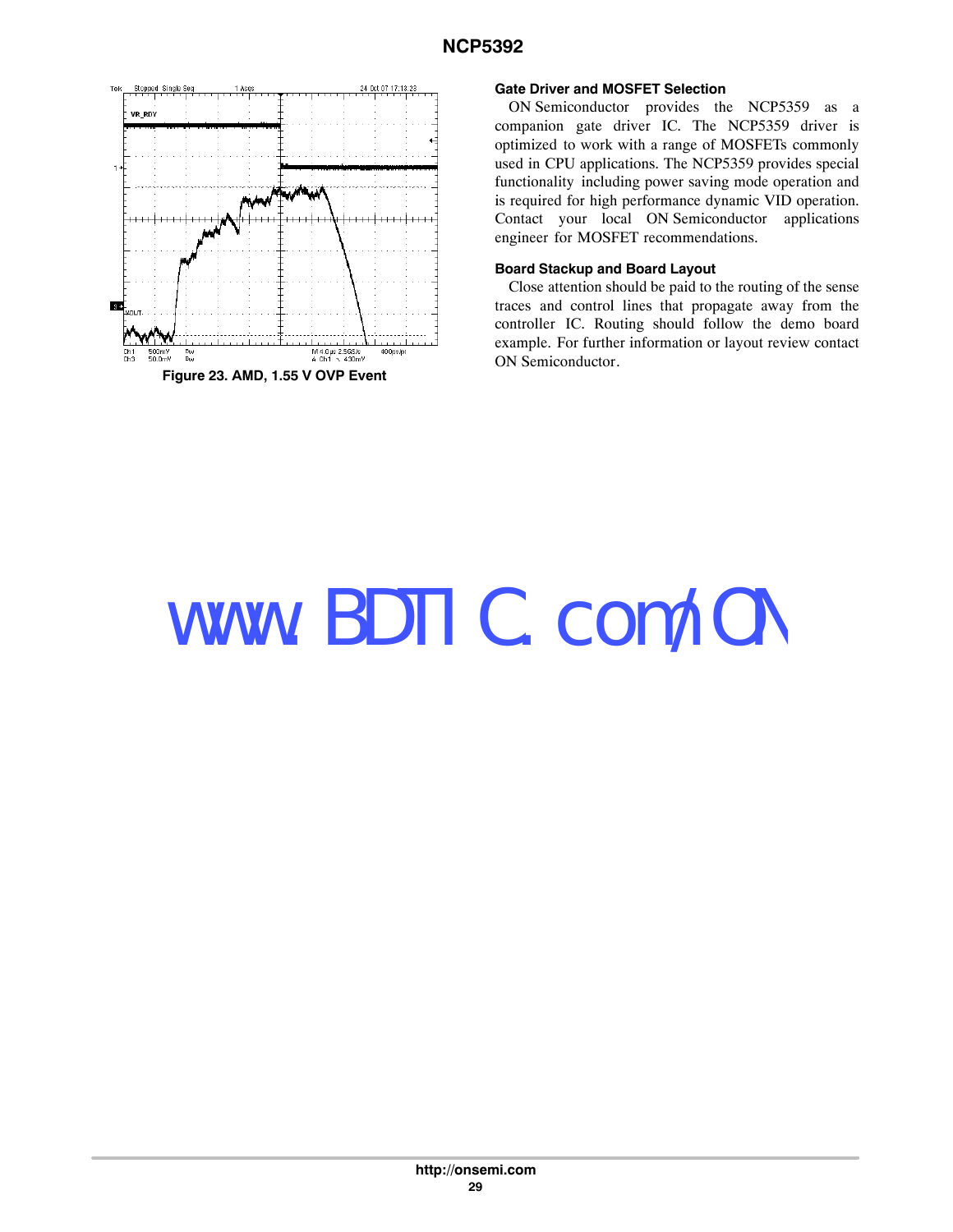## **SYSTEM TIMING DIAGRAM**



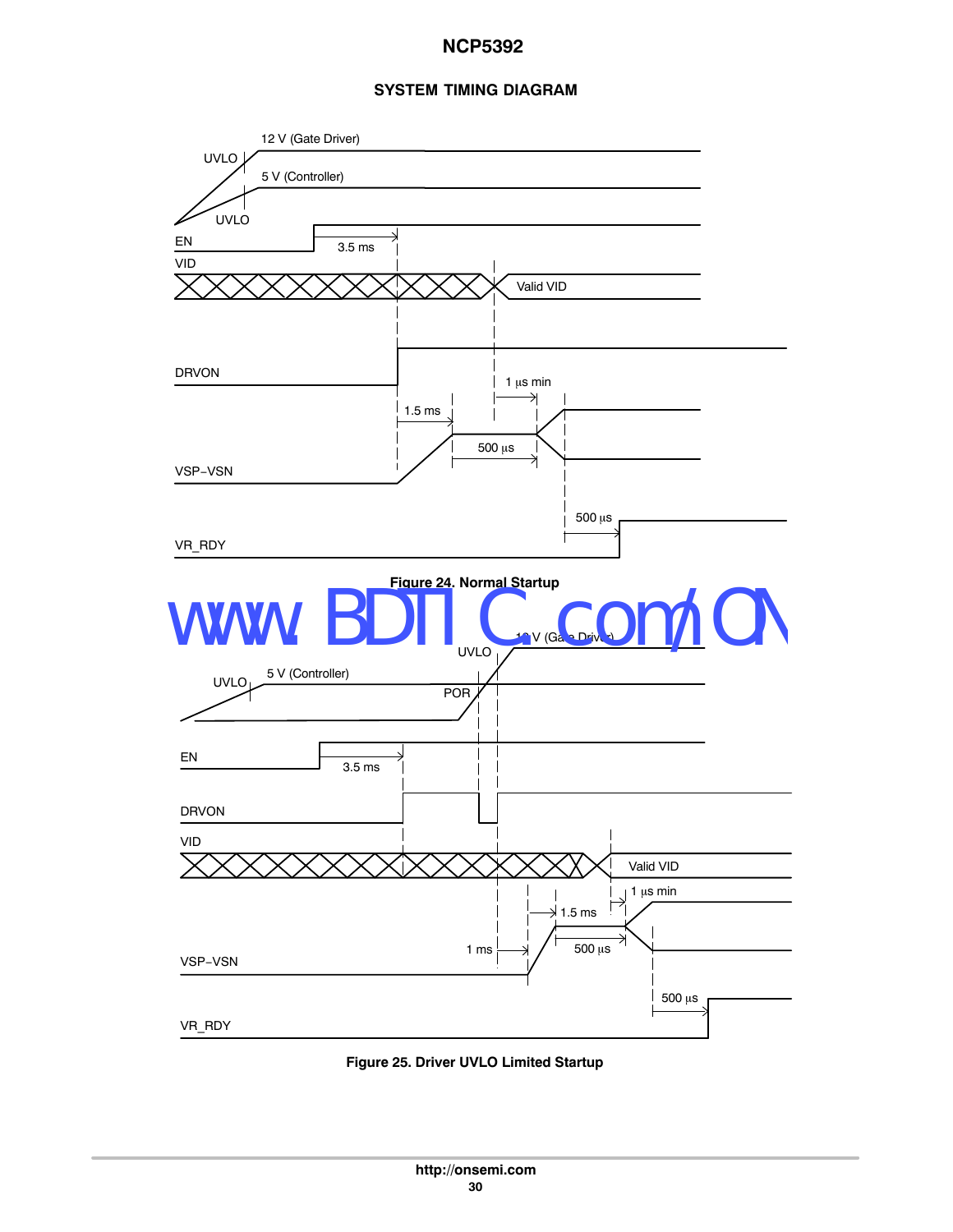